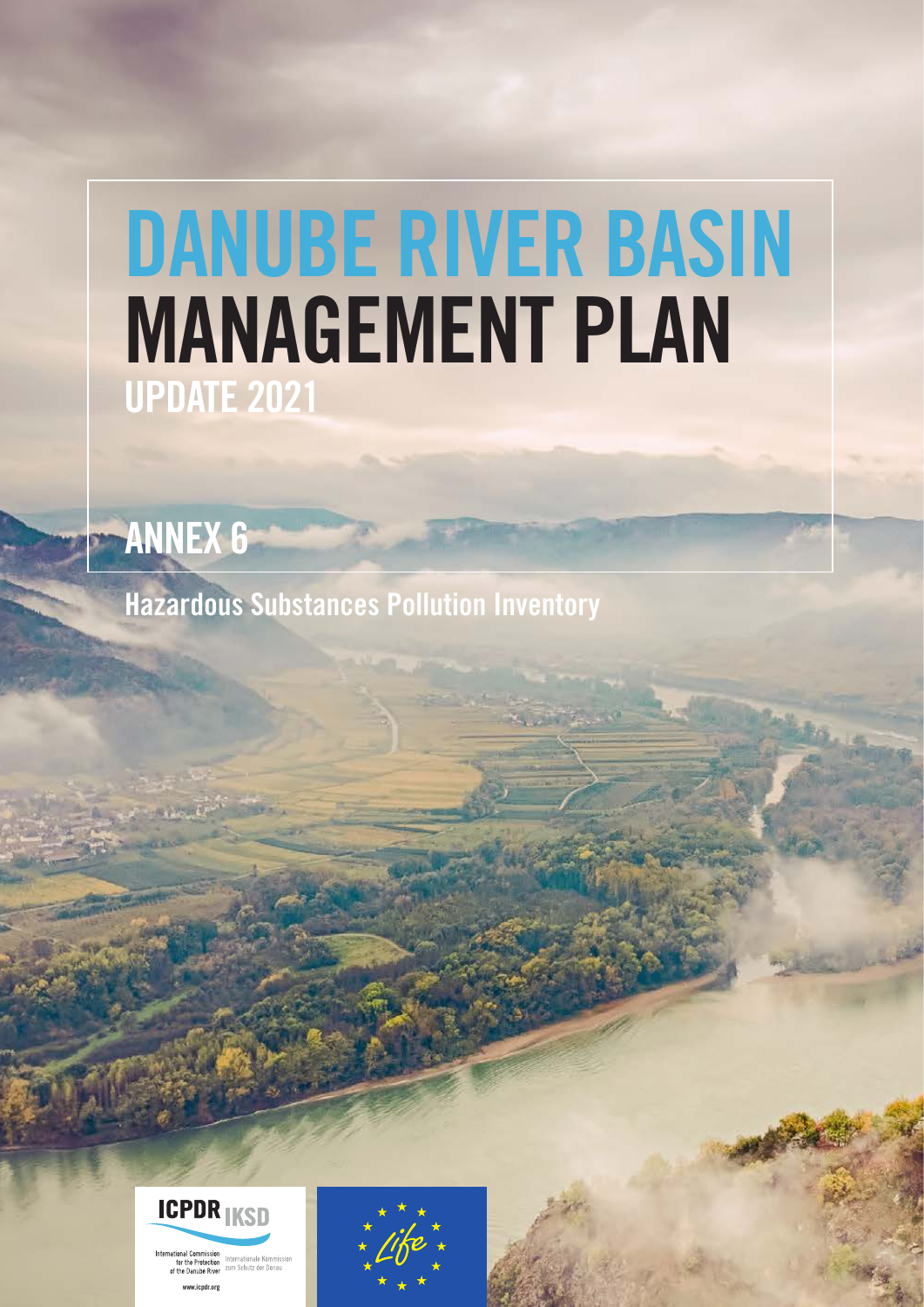Hazardous substances release data were collected from the E-PRTR database (note that some data might have been updated since November 2021) and directly from the countries which do not report under the E-PRTR system. The data served the assessments of the point source hazardous substances emissions via direct industrial dischargers for the reference year 2018. Summarizing tables of the data submitted are presented in the followings.

| <b>Activity</b>                               | <b>DE</b>        | <b>AT</b>      | <b>CZ</b>      | <b>SK</b>      | HU             | <b>SI</b>    | <b>HR</b>      | <b>BA</b>    | <b>ME</b>    | <b>RS</b>      | <b>BG</b>      | RO             | <b>MD</b>      | <b>UA</b>      | <b>Basin</b> |
|-----------------------------------------------|------------------|----------------|----------------|----------------|----------------|--------------|----------------|--------------|--------------|----------------|----------------|----------------|----------------|----------------|--------------|
| Energy sector                                 |                  | $\overline{4}$ | 2              | $\overline{2}$ | 3              | $\theta$     | 2              | 4            | $\Omega$     | $\theta$       | $\theta$       | 3              | $\theta$       | $\theta$       | 21           |
| Production and processing of<br>metals        | 3                | $\mathcal{I}$  | $\theta$       | 2              | $\overline{2}$ |              | $\Omega$       | $\Omega$     | $\theta$     |                | $\mathbf{0}$   | 4              | $\Omega$       | $\theta$       | 20           |
| Mineral industry                              |                  | $\mathbf{0}$   |                | $\theta$       | $\Omega$       | $\Omega$     | $\overline{0}$ |              | $\Omega$     | 10             | 2              |                | $\overline{0}$ | $\overline{0}$ | 16           |
| Chemical industry                             | 3                |                | $\overline{2}$ | 3              | $\mathcal{D}$  | 3            |                |              |              |                |                | 3              | $\overline{0}$ | $\theta$       | 21           |
| Urban wastewater management                   | 24               | 15             | 5              |                | 6              | $\sim$       |                | $\theta$     | $\theta$     | $\overline{2}$ | 4              | 19             | $\theta$       | $\theta$       | 80           |
| Waste and industrial wastewater<br>management | $\boldsymbol{0}$ | 5              | $\mathbf{0}$   | $\overline{0}$ | $\overline{4}$ | $\mathbf{0}$ | $\overline{0}$ | $\mathbf{0}$ | $\Omega$     | $\overline{0}$ | $\overline{0}$ | $\overline{0}$ | $\overline{0}$ | $\overline{0}$ | 9            |
| Paper and wood production<br>processing       | $\theta$         |                | $\mathbf{0}$   | $\overline{2}$ |                |              | $\Omega$       | $\Omega$     | $\Omega$     |                |                | $\Omega$       | $\theta$       | $\overline{0}$ | $\tau$       |
| Products from the food and<br>beverage sector | $\mathbf{0}$     |                | $\mathbf{0}$   | $\overline{0}$ | $\theta$       | $\theta$     | $\overline{0}$ | $\mathbf{0}$ | $\theta$     |                | $\overline{0}$ | $\mathbf{0}$   | $\mathbf{0}$   | $\mathbf{0}$   | 2            |
| Other activities                              | $\mathbf{0}$     | $\mathbf{0}$   |                |                |                | $\Omega$     | $\overline{0}$ | $\mathbf{0}$ | $\Omega$     | $\mathbf{0}$   | $\theta$       | $\mathbf{0}$   | $\overline{0}$ | $\mathbf{0}$   | 3            |
| <b>Total</b>                                  | 32               | 34             | 11             | 11             | 19             | 8            | 4              | 6            | $\mathbf{0}$ | 16             | 8              | 30             | $\bf{0}$       | $\bf{0}$       | 179          |

**Table 1: Number of industrial facilities and urban wastewater treatment plants with reported direct hazardous substance releases according to industrial sectors and countries**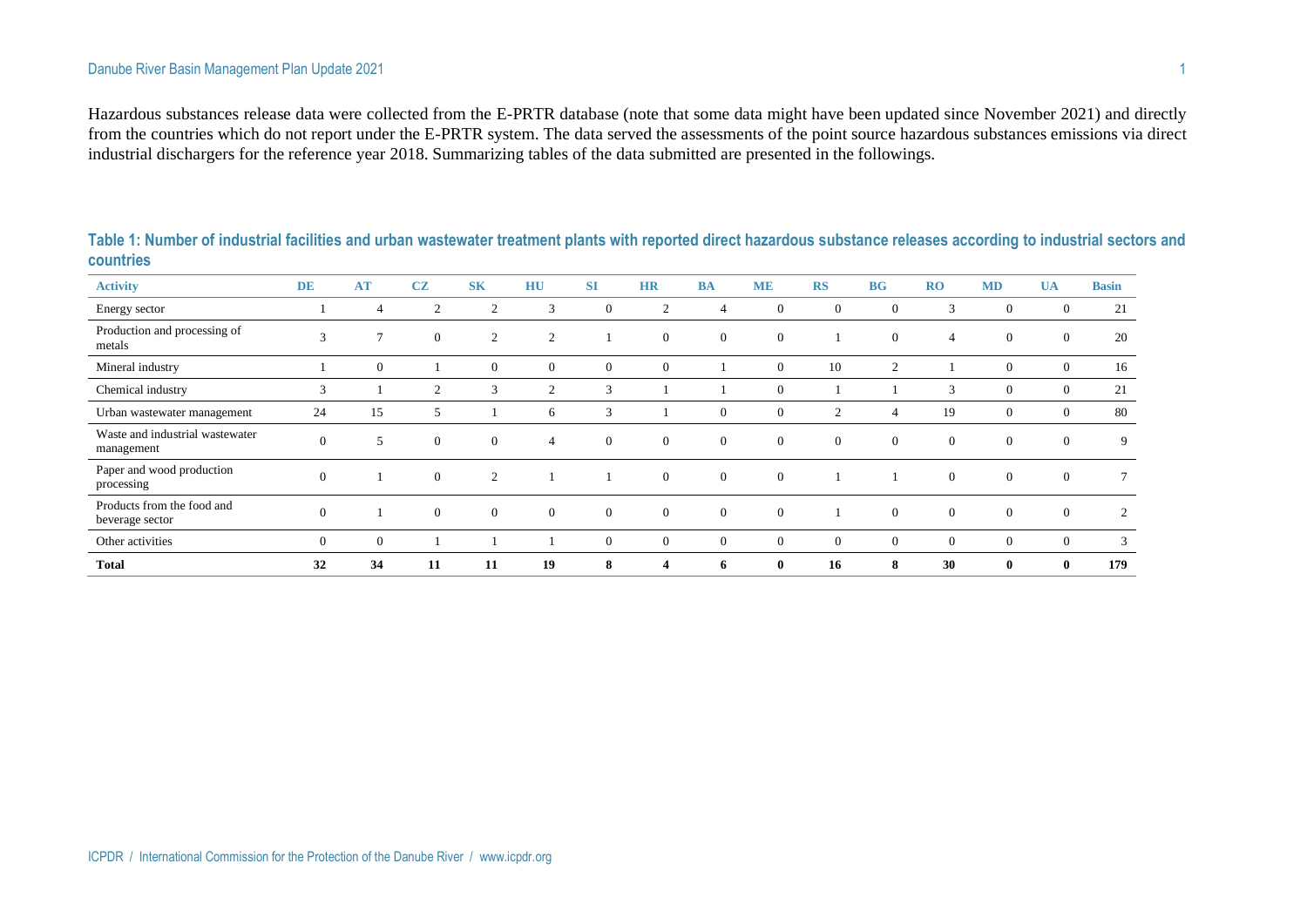| <b>Substance</b>                 | <b>Pollutant</b><br>group | <b>DE</b>      | <b>AT</b>        | CZ               | <b>SK</b>        | HU                          | <b>SI</b>        | <b>HR</b>        | <b>BA</b>        | <b>ME</b>        | <b>RS</b>        | <b>BG</b>        | RO               | <b>MD</b>        | <b>UA</b>        | <b>Basin</b>            |
|----------------------------------|---------------------------|----------------|------------------|------------------|------------------|-----------------------------|------------------|------------------|------------------|------------------|------------------|------------------|------------------|------------------|------------------|-------------------------|
| Chloro-Alkanes (C10-13)          | <b>CHLORG</b>             | $\mathbf{0}$   | $\mathbf{1}$     | $\boldsymbol{0}$ | $\boldsymbol{0}$ | $\boldsymbol{0}$            | $\mathbf{1}$     | $\boldsymbol{0}$ | $\boldsymbol{0}$ | $\boldsymbol{0}$ | $\boldsymbol{0}$ | $\mathbf{0}$     | $\boldsymbol{0}$ | $\boldsymbol{0}$ | $\mathbf{0}$     | $\overline{\mathbf{c}}$ |
| Dichloroethane-1,2 (DCE)         | <b>CHLORG</b>             | $\mathbf{0}$   | $\mathbf{0}$     | $\mathbf{0}$     | $\mathbf{1}$     | $\mathbf{1}$                | $\mathbf{0}$     | $\mathbf{0}$     | $\overline{0}$   | $\overline{0}$   | $\overline{0}$   | $\overline{0}$   | $\boldsymbol{0}$ | $\mathbf{0}$     | $\mathbf{0}$     | $\overline{2}$          |
| Dichloromethane (DCM)            | <b>CHLORG</b>             | $\mathbf{1}$   | $\mathbf{1}$     | $\mathbf{0}$     | $\mathbf{0}$     | $\mathbf{0}$                | $\mathbf{1}$     | $\boldsymbol{0}$ | $\overline{0}$   | $\overline{0}$   | $\overline{0}$   | $\overline{0}$   | $\mathbf{0}$     | $\overline{0}$   | $\mathbf{0}$     | $\mathbf{3}$            |
| Halogenated Organic Compounds    | <b>CHLORG</b>             | 3              | 2                | 3                | $\overline{4}$   | $\ensuremath{\mathfrak{Z}}$ | $\mathbf{1}$     | $\overline{0}$   | $\overline{0}$   | $\overline{0}$   | $\overline{0}$   | $\overline{0}$   | $\boldsymbol{0}$ | $\boldsymbol{0}$ | $\mathbf{0}$     | 16                      |
| Pentachlorophenol (PCP)          | <b>CHLORG</b>             | $\overline{0}$ | $\mathbf{1}$     | $\mathbf{0}$     | $\mathbf{0}$     | $\boldsymbol{0}$            | $\boldsymbol{0}$ | $\boldsymbol{0}$ | $\boldsymbol{0}$ | $\overline{0}$   | $\overline{0}$   | $\overline{0}$   | $\boldsymbol{0}$ | $\boldsymbol{0}$ | $\overline{0}$   | $\mathbf{1}$            |
| Polychlorinated Biphenyls (PCBs) | <b>CHLORG</b>             | $\overline{0}$ | $\boldsymbol{0}$ | $\overline{0}$   | $\mathbf{1}$     | $\mathbf{0}$                | $\overline{0}$   | $\mathbf{0}$     | $\boldsymbol{0}$ | $\boldsymbol{0}$ | $\overline{0}$   | $\overline{0}$   | $\mathbf{0}$     | $\boldsymbol{0}$ | $\mathbf{0}$     | $\mathbf{1}$            |
| Tetrachloroethylene (PER)        | <b>CHLORG</b>             | $\mathbf{0}$   | $\mathbf{0}$     | $\mathbf{1}$     | $\mathbf{1}$     | $\mathbf{0}$                | $\overline{0}$   | $\overline{0}$   | $\overline{0}$   | $\overline{0}$   | $\Omega$         | $\Omega$         | $\overline{0}$   | $\boldsymbol{0}$ | $\mathbf{0}$     | $\mathbf{2}$            |
| Trichlorobenzenes (TCH)          | <b>CHLORG</b>             | $\theta$       | $\overline{0}$   | $\overline{0}$   | -1               | $\mathbf{0}$                | $\boldsymbol{0}$ | $\overline{0}$   | $\overline{0}$   | $\overline{0}$   | $\Omega$         | $\Omega$         | $\overline{0}$   | $\boldsymbol{0}$ | $\overline{0}$   | $\mathbf{1}$            |
| Trichloroethylene (TRI)          | <b>CHLORG</b>             | $\overline{0}$ | $\overline{0}$   | $\overline{0}$   | 2                | $\mathbf{0}$                | $\overline{0}$   | $\overline{0}$   | $\mathbf{0}$     | $\overline{0}$   | $\overline{0}$   | $\overline{0}$   | $\mathbf{0}$     | $\mathbf{0}$     | $\mathbf{0}$     | $\overline{2}$          |
| Trichloromethane                 | <b>CHLORG</b>             | $\mathbf{1}$   | 2                | $\overline{0}$   | $\mathbf{1}$     | $\boldsymbol{0}$            | $\boldsymbol{0}$ | $\overline{0}$   | $\boldsymbol{0}$ | $\overline{0}$   | $\overline{0}$   | $\overline{0}$   | $\mathbf{0}$     | $\mathbf{0}$     | $\mathbf{0}$     | $\overline{\mathbf{4}}$ |
| Vinyl Chloride                   | <b>CHLORG</b>             | $\theta$       | $\mathbf{0}$     | $\overline{0}$   | $\mathbf{0}$     | $\mathbf{1}$                | $\boldsymbol{0}$ | $\overline{0}$   | $\overline{0}$   | $\Omega$         | $\overline{0}$   | $\Omega$         | $\overline{0}$   | $\boldsymbol{0}$ | $\overline{0}$   | $\mathbf{1}$            |
| As and Compounds                 | <b>HEVMET</b>             | $\overline{4}$ | $\mathbf{0}$     | $\overline{4}$   | $\mathbf{1}$     | 5                           | $\mathbf{1}$     | $\boldsymbol{0}$ | $\boldsymbol{0}$ | $\boldsymbol{0}$ | $\overline{4}$   | $\overline{2}$   | $\mathbf{1}$     | $\boldsymbol{0}$ | $\boldsymbol{0}$ | $\bf 22$                |
| Cd and Compounds                 | <b>HEVMET</b>             | 2              | 2                | $\mathbf{1}$     | 3                | $\overline{4}$              | $\boldsymbol{0}$ | $\boldsymbol{0}$ | $\boldsymbol{0}$ | $\boldsymbol{0}$ | 1                | $\overline{c}$   | $\mathbf{1}$     | $\mathbf{0}$     | $\mathbf{0}$     | 16                      |
| Cr And Compounds                 | <b>HEVMET</b>             | $\overline{4}$ | $\overline{3}$   | $\mathbf{1}$     | 3                | 5                           | $\mathbf{1}$     | 1                | $\mathbf{1}$     | $\overline{0}$   | $\mathbf{0}$     | 5                | 9                | $\boldsymbol{0}$ | $\mathbf{0}$     | 33                      |
| Cu and Compounds                 | <b>HEVMET</b>             | 16             | 11               | 2                | $\mathbf{1}$     | $\overline{4}$              | 2                | 1                | $\overline{0}$   | $\overline{0}$   | 8                | 3                | 9                | $\boldsymbol{0}$ | $\mathbf{0}$     | 57                      |
| Hg and Compounds                 | <b>HEVMET</b>             | 3              | $\overline{0}$   | 2                | 5                | 5                           | $\boldsymbol{0}$ | 1                | 1                | $\overline{0}$   | $\overline{0}$   | $\overline{1}$   | $\mathbf{1}$     | $\boldsymbol{0}$ | $\overline{0}$   | 19                      |
| Ni and Compounds                 | <b>HEVMET</b>             | 23             | 14               | 6                | 2                | 9                           | $\overline{4}$   | $\mathbf{1}$     | $\overline{2}$   | $\mathbf{0}$     | 5                | 3                | 19               | $\boldsymbol{0}$ | $\mathbf{0}$     | 88                      |
| Pb and Compounds                 | <b>HEVMET</b>             | 3              | 6                | $\mathbf{1}$     | $\mathbf{1}$     | $\overline{4}$              | $\boldsymbol{0}$ | $\overline{0}$   | $\overline{c}$   | $\overline{0}$   | $7\phantom{.0}$  | 3                | 11               | $\boldsymbol{0}$ | $\mathbf{0}$     | 38                      |
| Zn and Compounds                 | <b>HEVMET</b>             | 27             | 18               | $\overline{4}$   | 3                | $\overline{4}$              | $\tau$           | 1                | 1                | $\overline{0}$   | 10               | 5                | 22               | $\boldsymbol{0}$ | $\mathbf{0}$     | 102                     |
| Chlorides                        | <b>INORG</b>              | 12             | $\mathbf{0}$     | $\mathbf{1}$     | 2                | $\mathbf{1}$                | $\mathbf{1}$     | $\mathbf{0}$     | $\overline{2}$   | $\boldsymbol{0}$ | $\overline{0}$   | $\overline{2}$   | 6                | $\boldsymbol{0}$ | $\mathbf{0}$     | 27                      |
| Cyanides                         | <b>INORG</b>              | $\mathbf{0}$   | 2                | 2                | 2                | $\mathbf{1}$                | $\mathbf{1}$     | $\overline{0}$   | $\boldsymbol{0}$ | $\overline{0}$   | $\mathbf{1}$     | $\mathbf{1}$     | 3                | $\mathbf{0}$     | $\mathbf{0}$     | 13                      |
| Fluorides                        | <b>INORG</b>              | $\overline{4}$ | $\overline{4}$   | 3                | 2                | 3                           | $\overline{0}$   | $\overline{0}$   | $\overline{0}$   | $\overline{0}$   | $\overline{0}$   | $\overline{2}$   | $\mathbf{1}$     | $\overline{0}$   | $\overline{0}$   | 19                      |
| <b>DEHP</b>                      | <b>OTHORG</b>             | 20             | 2                | 2                | 3                | $\mathbf{0}$                | $\mathfrak{Z}$   | 1                | $\boldsymbol{0}$ | $\overline{0}$   | $\overline{0}$   | $\overline{0}$   | $\mathbf{1}$     | $\boldsymbol{0}$ | $\mathbf{0}$     | 32                      |
| Fluoranthene                     | <b>OTHORG</b>             | $\overline{0}$ | $\mathbf{1}$     | $\overline{0}$   | $\mathbf{0}$     | $\boldsymbol{0}$            | $\mathbf{0}$     | $\overline{0}$   | $\overline{0}$   | $\overline{0}$   | $\overline{0}$   | $\overline{0}$   | $\mathbf{0}$     | $\mathbf{0}$     | $\mathbf{0}$     | $\mathbf{1}$            |
| NP/NPEs                          | <b>OTHORG</b>             | $\theta$       | 13               | $\mathbf{1}$     | $\mathbf{0}$     | $\overline{0}$              | $\mathfrak{Z}$   | $\mathbf{1}$     | $\overline{0}$   | $\overline{0}$   | $\overline{0}$   | $\overline{0}$   | $\mathbf{0}$     | $\overline{0}$   | $\mathbf{0}$     | 18                      |
| Octylphenols and Ethoxylates     | <b>OTHORG</b>             | $\mathbf{0}$   | $\mathbf{0}$     | $\mathbf{1}$     | $\boldsymbol{0}$ | $\boldsymbol{0}$            | $\mathbf{1}$     | $\boldsymbol{0}$ | $\boldsymbol{0}$ | $\boldsymbol{0}$ | $\mathbf{0}$     | $\boldsymbol{0}$ | $\boldsymbol{0}$ | $\boldsymbol{0}$ | $\boldsymbol{0}$ | $\boldsymbol{2}$        |
| Organotin Compounds              | <b>OTHORG</b>             | $\mathbf{0}$   | $\mathbf{0}$     | 1                | $\Omega$         | $\overline{0}$              | $\mathbf{0}$     | $\Omega$         | $\theta$         | $\Omega$         | $\Omega$         | $\Omega$         | $\overline{0}$   | $\Omega$         | $\overline{0}$   | 1                       |

**Table 2: Number of industrial facilities and urban wastewater treatment plants with reported direct hazardous substance releases according to compounds and countries**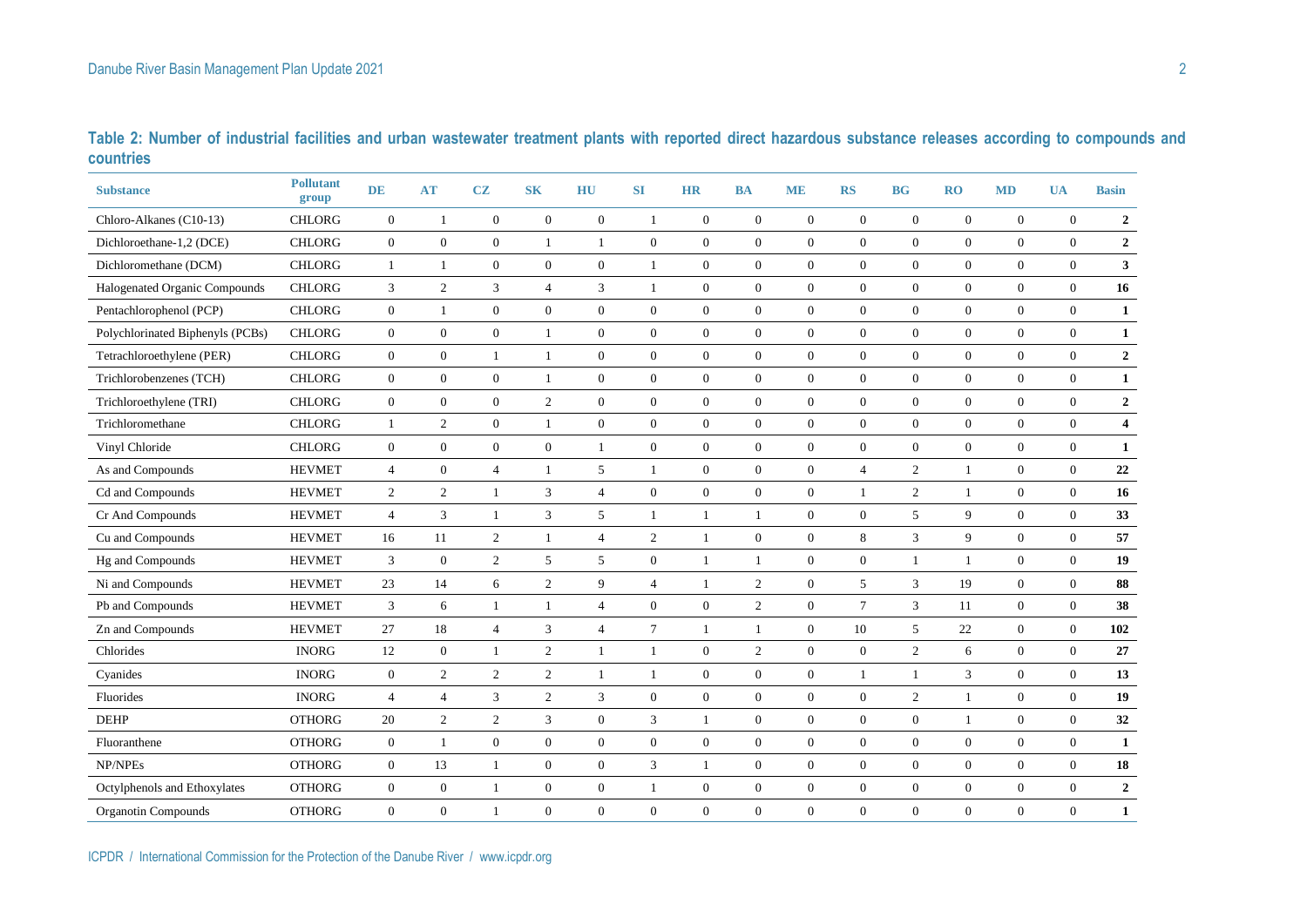| <b>Substance</b> | <b>Pollutant</b><br>group | <b>DE</b> | <b>AT</b> | CZ       | <b>SK</b> | HU       | SI             | <b>HR</b> | <b>BA</b> | <b>ME</b> | <b>RS</b> | <b>BG</b> | $_{\rm R0}$ | <b>MD</b>      | <b>UA</b> | <b>Basin</b>   |
|------------------|---------------------------|-----------|-----------|----------|-----------|----------|----------------|-----------|-----------|-----------|-----------|-----------|-------------|----------------|-----------|----------------|
| Phenols          | <b>OTHORG</b>             |           |           | $\sim$   |           |          | $\overline{0}$ |           |           |           |           |           |             | $\overline{0}$ | 0         | 32             |
| PAHs             | <b>OTHORG</b>             |           |           |          |           | $\Omega$ | $\overline{0}$ |           |           | $\Omega$  | $\Omega$  | $\Omega$  | $\theta$    | $\overline{0}$ | 0         | 4              |
| Diuron           | <b>PEST</b>               |           |           |          | $\Omega$  | $\Omega$ | $\overline{0}$ |           |           |           | $\Omega$  | 0         | $\Omega$    | $\overline{0}$ |           | $\overline{ }$ |
| Isoproturon      | <b>PEST</b>               |           |           | $\left($ | $\Omega$  | $\Omega$ | $\Omega$       |           |           | $\Omega$  | $\Omega$  | $\Omega$  | $\theta$    | $\overline{0}$ | $\theta$  | $\gamma$       |
| Lindane          | <b>PEST</b>               |           | $\Omega$  |          |           | $\Omega$ | $\theta$       |           |           |           | $\left($  | $\Omega$  |             | $\overline{0}$ |           |                |

# **Table 3: Reported direct hazardous substance releases according to compounds and countries (kg/year)**

| <b>Substance</b>                    | DE      | <b>AT</b> | CZ      | <b>SK</b> | HU      | SI      | <b>HR</b> | <b>BA</b> | <b>ME</b> | <b>RS</b> | <b>BG</b> | RO      | MD  | <b>UA</b> | <b>Basin</b> |
|-------------------------------------|---------|-----------|---------|-----------|---------|---------|-----------|-----------|-----------|-----------|-----------|---------|-----|-----------|--------------|
| Chloro-<br>Alkanes<br>$(C10-13)$    | 0.0     | 20.8      | $0.0\,$ | 0.0       | 0.0     | 0.0     | 0.0       | 0.0       | 0.0       | 0.0       | $0.0\,$   | 0.0     | 0.0 | 0.0       | 20.8         |
| Dichloroethan<br>$e-1,2$            | 0.0     | 0.0       | $0.0\,$ | 308.0     | 259.0   | 0.0     | 0.0       | 0.0       | 0.0       | 0.0       | $0.0\,$   | 0.0     | 0.0 | 0.0       | 567.0        |
| Dichlorometh<br>ane                 | 44.0    | 28.0      | $0.0\,$ | 0.0       | 0.0     | 30.0    | 0.0       | 0.0       | 0.0       | 0.0       | 0.0       | 0.0     | 0.0 | 0.0       | 102.0        |
| Halogenated<br>Organic<br>Compounds | 5,540.0 | 4,780.0   | 2,811.4 | 22,693.2  | 8,240.0 | 1,075.0 | 0.0       | 0.0       | 0.0       | 0.0       | 0.0       | 0.0     | 0.0 | 0.0       | 45,139.6     |
| Pentachlorop<br>henol               | 0.0     | 1.9       | $0.0\,$ | 0.0       | $0.0\,$ | 0.0     | 0.0       | 0.0       | $0.0\,$   | 0.0       | 0.0       | 0.0     | 0.0 | 0.0       | 1.9          |
| Polychlorinat<br>ed Biphenyls       | 0.0     | 0.0       | $0.0\,$ | 0.6       | 0.0     | 0.0     | 0.0       | 0.0       | 0.0       | 0.0       | $0.0\,$   | 0.0     | 0.0 | 0.0       | $0.6\,$      |
| Tetrachloroet<br>hylene             | 0.0     | 0.0       | 11.5    | 28.8      | 0.0     | 0.0     | 0.0       | 0.0       | 0.0       | 0.0       | 0.0       | 0.0     | 0.0 | 0.0       | 40.3         |
| Trichlorobenz<br>enes               | 0.0     | 0.0       | $0.0\,$ | 3.7       | 0.0     | 0.0     | 0.0       | $0.0\,$   | 0.0       | 0.0       | $0.0\,$   | 0.0     | 0.0 | 0.0       | 3.7          |
| Trichloroethy<br>lene               | 0.0     | $0.0\,$   | $0.0\,$ | 149.8     | $0.0\,$ | 0.0     | 0.0       | $0.0\,$   | 0.0       | 0.0       | 0.0       | $0.0\,$ | 0.0 | 0.0       | 149.8        |
| Trichloromet<br>hane                | 125.0   | 82.0      | $0.0\,$ | 327.0     | 0.0     | 0.0     | 0.0       | $0.0\,$   | 0.0       | 0.0       | $0.0\,$   | 0.0     | 0.0 | 0.0       | 534.0        |
| Vinyl<br>Chloride                   | 0.0     | 0.0       | $0.0\,$ | 0.0       | 360.0   | 0.0     | 0.0       | $0.0\,$   | 0.0       | 0.0       | 0.0       | 0.0     | 0.0 | 0.0       | 360.0        |
| As and<br>Compounds                 | 38.4    | 0.0       | 52.5    | 43.9      | 899.9   | 18.0    | 0.0       | 0.0       | 0.0       | 79.0      | 1,551.1   | 8.5     | 0.0 | 0.0       | 2,691.3      |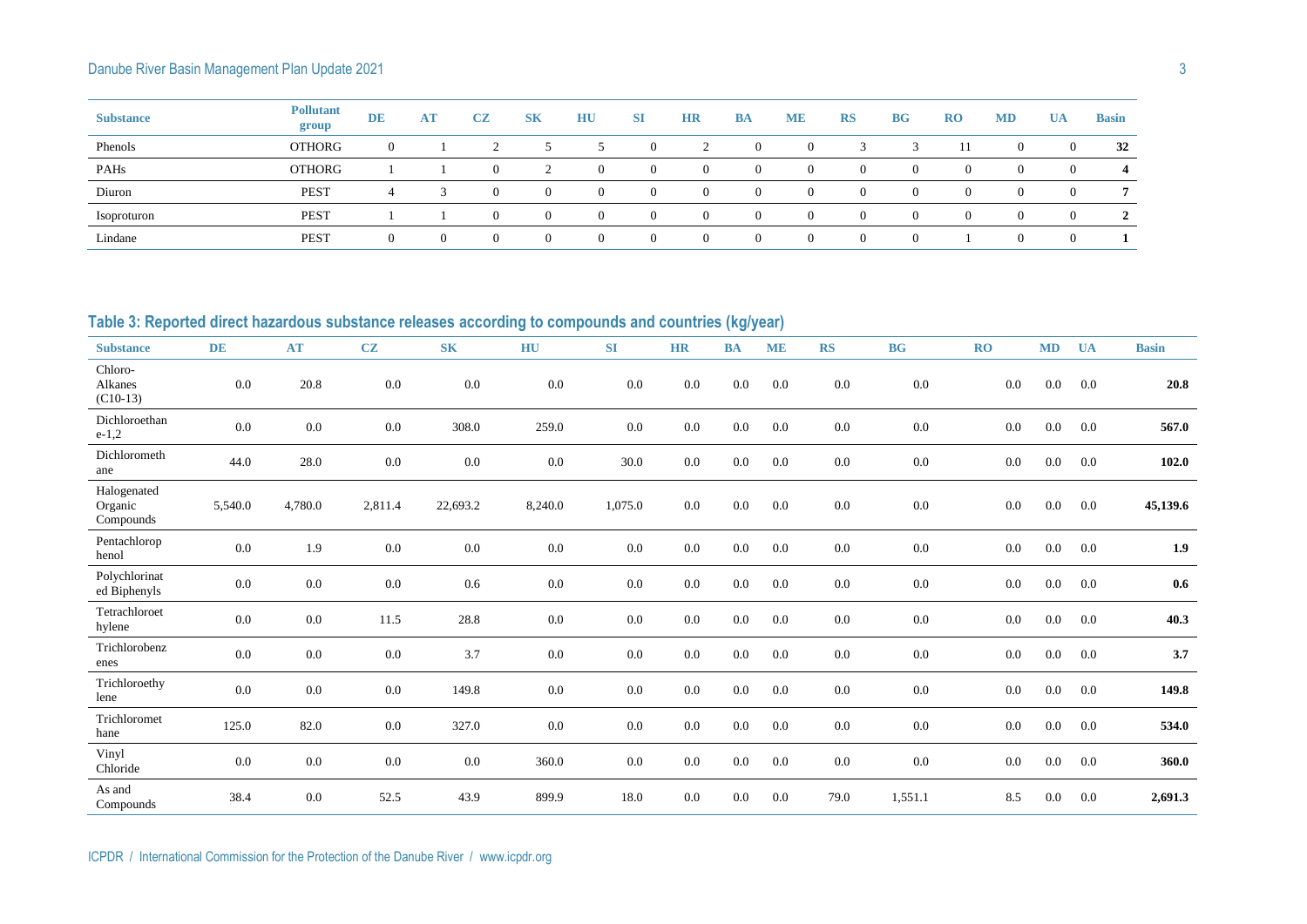| <b>Substance</b>       | <b>DE</b>    | <b>AT</b> | CZ          | <b>SK</b>   | HU           | SI          | <b>HR</b> | <b>BA</b> | <b>ME</b> | <b>RS</b> | <b>BG</b>   | <b>RO</b>     | <b>MD</b> | <b>UA</b> | <b>Basin</b>  |
|------------------------|--------------|-----------|-------------|-------------|--------------|-------------|-----------|-----------|-----------|-----------|-------------|---------------|-----------|-----------|---------------|
| Cd and<br>Compounds    | 16.8         | 17.4      | 16.8        | 180.9       | 296.7        | 0.0         | 0.0       | 0.0       | 0.0       | 6.0       | 670.5       | 20.0          | 0.0       | 0.0       | 1,225.1       |
| Cr and<br>Compounds    | 417.2        | 790.0     | 108.0       | 776.5       | 2,091.6      | 218.0       | 626.0     | 2.4       | 0.0       | 0.0       | 6,930.5     | 4,165.9       | 0.0       | 0.0       | 16,126.1      |
| Cu and<br>Compounds    | 4,881.3      | 7,343.1   | 432.0       | 556.5       | 2,592.0      | 874.0       | 3,250.0   | 0.0       | 0.0       | 28,886.0  | 7,021.5     | 18,968.7      | 0.0       | 0.0       | 74,805.1      |
| Hg and<br>Compounds    | 10.0         | 0.0       | 19.5        | 204.2       | 43.4         | 0.0         | 27.8      | 0.4       | 0.0       | 0.0       | 20.4        | 18.0          | 0.0       | 0.0       | 343.7         |
| Ni and<br>Compounds    | 1,412.8      | 5,442.1   | 1,564.0     | 1,210.3     | 3,100.3      | 401.0       | 952.0     | 147.9     | 0.0       | 353.0     | 2,854.4     | 4,245.7       | 0.0       | 0.0       | 21,683.4      |
| Pb and<br>Compounds    | 267.5        | 968.4     | 42.0        | 1,650.3     | 2,901.0      | 0.0         | 0.0       | 162.6     | 0.0       | 3,426.0   | 3,210.2     | 1,976.3       | 0.0       | 0.0       | 14,604.2      |
| Zn and<br>Compounds    | 35,013.0     | 67,288.0  | 4,379.6     | 2,330.1     | 13,265.0     | 4,584.0     | 3,290.0   | 220.3     | 0.0       | 11,347.0  | 29,774.3    | 45,309.0      | 0.0       | 0.0       | 216,800.3     |
| Chlorides              | 96,630,000.0 | 0.0       | 4,963,864.0 | 8.637.866.7 | 10.400,000.0 | 2.897.562.0 | 0.0       | 842.4     | 0.0       | 0.0       | 7,952,441.8 | 325,590,000.0 | 0.0       | 0.0       | 457,072,576.8 |
| Cyanides               | 0.0          | 2,260.0   | 124.6       | 1,283.9     | 451.0        | 48.0        | 0.0       | 0.0       | 0.0       | 561.0     | 8.0         | 7,455.0       | 0.0       | 0.0       | 12,191.6      |
| Fluorides              | 39,230.0     | 127,660.0 | 31,533.0    | 81,945.5    | 21,170.0     | 0.0         | 0.0       | 0.0       | 0.0       | 0.0       | 554.5       | 3,570.0       | 0.0       | 0.0       | 305,663.0     |
| <b>DEHP</b>            | 102.5        | 16.2      | 36.5        | 199.4       | 0.0          | 16.0        | 2.1       | 0.0       | 0.0       | 0.0       | 0.0         | 968.0         | 0.0       | 0.0       | 1,340.7       |
| Fluoranthene           | 0.0          | 3.0       | 0.0         | 0.0         | 0.0          | 0.0         | 0.0       | 0.0       | 0.0       | 0.0       | 0.0         | 0.0           | 0.0       | 0.0       | 3.0           |
| NP/NPEs                | 0.0          | 66.5      | 2.7         | 0.0         | 0.0          | 59.0        | 2.1       | 0.0       | 0.0       | 0.0       | 0.0         | 0.0           | 0.0       | 0.0       | 130.3         |
| Octylphenols           | 0.0          | 0.0       | 1.4         | 0.0         | 0.0          | 2.0         | 0.0       | 0.0       | 0.0       | 0.0       | 0.0         | 0.0           | 0.0       | 0.0       | 3.4           |
| Organotin<br>Compounds | 0.0          | 0.0       | 64,864.2    | $0.0\,$     | 0.0          | $0.0\,$     | 0.0       | $0.0\,$   | $0.0\,$   | 0.0       | $0.0\,$     | 0.0           | $0.0\,$   | $0.0\,$   | 64,864.2      |
| Phenols                | 0.0          | 538.0     | 404.1       | 2,530.4     | 3,187.8      | 0.0         | 257.3     | 0.0       | 0.0       | 92.0      | 2,324.7     | 12,274.7      | 0.0       | 0.0       | 21,609.0      |
| PAHs                   | 5.5          | 6.9       | 0.0         | 12.8        | 0.0          | 0.0         | 0.0       | 0.0       | 0.0       | 0.0       | 0.0         | 0.0           | 0.0       | 0.0       | 25.2          |
| Diuron                 | 9.1          | 5.2       | 0.0         | $0.0\,$     | 0.0          | 0.0         | 0.0       | 0.0       | 0.0       | 0.0       | 0.0         | 0.0           | 0.0       | 0.0       | 14.3          |
| Isoproturon            | 1.5          | 1.0       | 0.0         | 0.0         | 0.0          | 0.0         | 0.0       | 0.0       | 0.0       | 0.0       | 0.0         | 0.0           | 0.0       | 0.0       | $2.5\,$       |
| Lindane                | 0.0          | 0.0       | 0.0         | $0.0\,$     | $0.0\,$      | 0.0         | 0.0       | 0.0       | 0.0       | 0.0       | 0.0         | 1.3           | 0.0       | $0.0\,$   | 1.3           |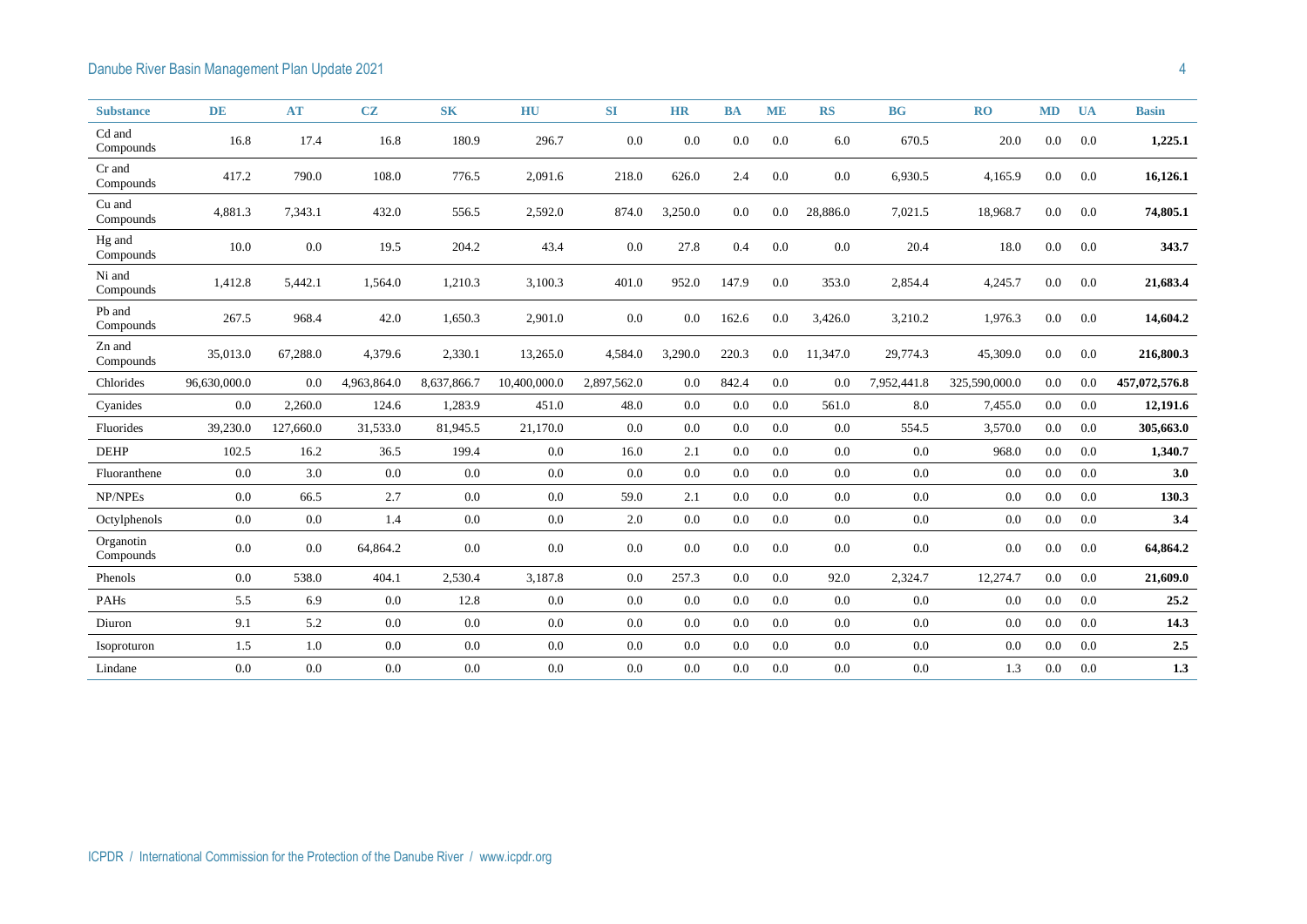**Table 4: Number of industrial facilities and urban wastewater treatment plants with reported direct hazardous substance releases according to compounds and industrial sectors**

| <b>Substance</b>                 | <b>Pollutant</b><br>group | <b>Energy</b><br>sector | <b>Production</b><br>and<br>processing<br>of metals | <b>Mineral</b><br>industry | <b>Chemical</b><br>industry | <b>Waste and</b><br>industrial<br>wastewater<br>management | <b>Urban</b><br>wastewater<br>management | <b>Paper and</b><br>wood<br>production<br>processing | <b>Intensive</b><br><b>livestock</b><br>production<br>and<br>aquaculture | <b>Products</b><br>from the<br>food and<br>beverage<br>sector | <b>Other</b><br>activities | <b>Basin</b>            |
|----------------------------------|---------------------------|-------------------------|-----------------------------------------------------|----------------------------|-----------------------------|------------------------------------------------------------|------------------------------------------|------------------------------------------------------|--------------------------------------------------------------------------|---------------------------------------------------------------|----------------------------|-------------------------|
| Chloro-Alkanes (C10-13)          | <b>CHLORG</b>             | $\mathbf{0}$            |                                                     | $\overline{0}$             | $\overline{0}$              | $\mathbf{0}$                                               | $\overline{1}$                           | $\mathbf{0}$                                         | $\boldsymbol{0}$                                                         | $\mathbf{0}$                                                  | $\mathbf{0}$               | $\overline{2}$          |
| Dichloroethane-1,2 (DCE)         | <b>CHLORG</b>             | $\mathbf{0}$            | $\overline{0}$                                      | $\boldsymbol{0}$           | $\overline{2}$              | $\mathbf{0}$                                               | $\mathbf{0}$                             | $\mathbf{0}$                                         | $\boldsymbol{0}$                                                         | $\boldsymbol{0}$                                              | $\mathbf{0}$               | $\overline{2}$          |
| Dichloromethane (DCM)            | <b>CHLORG</b>             | $\mathbf{0}$            | $\overline{1}$                                      | $\overline{0}$             | 2                           | $\mathbf{0}$                                               | $\mathbf{0}$                             | $\mathbf{0}$                                         | $\boldsymbol{0}$                                                         | $\boldsymbol{0}$                                              | $\mathbf{0}$               | $\mathbf{3}$            |
| Halogenated Organic Compounds    | <b>CHLORG</b>             | $\overline{2}$          | $\overline{1}$                                      | $\mathbf{0}$               | $\overline{2}$              | $\mathbf{1}$                                               | $\overline{7}$                           | 3                                                    | $\boldsymbol{0}$                                                         | $\overline{0}$                                                | $\mathbf{0}$               | 16                      |
| Pentachlorophenol (PCP)          | <b>CHLORG</b>             | $\mathbf{0}$            | $\overline{0}$                                      | $\overline{0}$             | $\overline{0}$              | $\mathbf{1}$                                               | $\mathbf{0}$                             | $\mathbf{0}$                                         | $\overline{0}$                                                           | $\overline{0}$                                                | $\mathbf{0}$               | $\mathbf{1}$            |
| Polychlorinated Biphenyls (PCBs) | <b>CHLORG</b>             | $\mathbf{1}$            | $\mathbf{0}$                                        | $\overline{0}$             | $\overline{0}$              | $\mathbf{0}$                                               | $\boldsymbol{0}$                         | $\mathbf{0}$                                         | $\mathbf{0}$                                                             | $\overline{0}$                                                | $\mathbf{0}$               | 1                       |
| Tetrachloroethylene (PER)        | <b>CHLORG</b>             | $\mathbf{0}$            | $\mathbf{1}$                                        | $\overline{0}$             | $\overline{0}$              | $\overline{0}$                                             | $\overline{1}$                           | $\mathbf{0}$                                         | $\overline{0}$                                                           | $\overline{0}$                                                | $\mathbf{0}$               | $\overline{2}$          |
| Trichlorobenzenes (TCH)          | <b>CHLORG</b>             | $\mathbf{0}$            | $\overline{0}$                                      | $\overline{0}$             | $\overline{1}$              | $\mathbf{0}$                                               | $\mathbf{0}$                             | $\mathbf{0}$                                         | $\overline{0}$                                                           | $\overline{0}$                                                | $\mathbf{0}$               | $\mathbf{1}$            |
| Trichloroethylene (TRI)          | <b>CHLORG</b>             | $\mathbf{0}$            | $\overline{1}$                                      | $\mathbf{0}$               | $\overline{1}$              | $\mathbf{0}$                                               | $\boldsymbol{0}$                         | $\boldsymbol{0}$                                     | $\boldsymbol{0}$                                                         | $\boldsymbol{0}$                                              | $\mathbf{0}$               | $\overline{2}$          |
| Trichloromethane                 | <b>CHLORG</b>             | $\mathbf{0}$            | 1                                                   | $\boldsymbol{0}$           | $\overline{2}$              | $\mathbf{1}$                                               | $\mathbf{0}$                             | $\mathbf{0}$                                         | $\boldsymbol{0}$                                                         | $\overline{0}$                                                | $\mathbf{0}$               | $\overline{\mathbf{4}}$ |
| Vinyl Chloride                   | <b>CHLORG</b>             | $\overline{0}$          | $\mathbf{0}$                                        | $\overline{0}$             | $\overline{1}$              | $\theta$                                                   | $\mathbf{0}$                             | $\overline{0}$                                       | $\overline{0}$                                                           | $\overline{0}$                                                | $\mathbf{0}$               | $\mathbf{1}$            |
| As and Compounds                 | <b>HEVMET</b>             | $\overline{4}$          |                                                     | $\overline{4}$             | $\overline{0}$              | 3                                                          | 10                                       | $\mathbf{0}$                                         | $\boldsymbol{0}$                                                         | $\overline{0}$                                                | $\mathbf{0}$               | 22                      |
| Cd and Compounds                 | <b>HEVMET</b>             | $\mathbf{1}$            |                                                     | $\mathbf{1}$               | $\mathbf{0}$                | $\mathbf{0}$                                               | 12                                       |                                                      | $\boldsymbol{0}$                                                         | $\boldsymbol{0}$                                              | $\boldsymbol{0}$           | 16                      |
| Cr And Compounds                 | <b>HEVMET</b>             | 3                       | 6                                                   | $\mathbf{0}$               | $\overline{1}$              | $\mathbf{0}$                                               | 21                                       | $\overline{2}$                                       | $\boldsymbol{0}$                                                         | $\overline{0}$                                                | $\mathbf{0}$               | 33                      |
| Cu and Compounds                 | <b>HEVMET</b>             | 5                       | 5                                                   | $6\,$                      | $\mathbf{1}$                | $\mathbf{1}$                                               | 38                                       | $\overline{1}$                                       | $\boldsymbol{0}$                                                         | $\boldsymbol{0}$                                              | $\mathbf{0}$               | 57                      |
| Hg and Compounds                 | <b>HEVMET</b>             | $\mathbf{1}$            | $\mathbf{1}$                                        | $\mathbf{0}$               | $\overline{4}$              | $\mathbf{0}$                                               | 12                                       | $\overline{1}$                                       | $\boldsymbol{0}$                                                         | $\overline{0}$                                                | $\mathbf{0}$               | 19                      |
| Ni and Compounds                 | <b>HEVMET</b>             | 9                       | 11                                                  | $\overline{4}$             | $\overline{4}$              | $\overline{2}$                                             | 54                                       | $\overline{1}$                                       | $\boldsymbol{0}$                                                         | $\overline{1}$                                                | 2                          | 88                      |
| Pb and Compounds                 | <b>HEVMET</b>             | $\overline{4}$          | 5                                                   | $\overline{4}$             | $\mathbf{1}$                | 1                                                          | 21                                       | $\overline{2}$                                       | $\boldsymbol{0}$                                                         | $\boldsymbol{0}$                                              | $\boldsymbol{0}$           | 38                      |
| Zn and Compounds                 | <b>HEVMET</b>             | $\tau$                  | 14                                                  | 9                          | 6                           | $\mathbf{2}$                                               | 60                                       | 3                                                    | $\boldsymbol{0}$                                                         | $\mathbf{1}$                                                  | $\mathbf{0}$               | 102                     |
| Chlorides                        | <b>INORG</b>              | $\overline{2}$          | 2                                                   | $\overline{2}$             | 5                           | $\mathbf{0}$                                               | 16                                       | $\mathbf{0}$                                         | $\boldsymbol{0}$                                                         | $\mathbf{0}$                                                  | $\mathbf{0}$               | 27                      |
| Cyanides                         | <b>INORG</b>              | $\mathbf{1}$            | 2                                                   | $\mathbf{1}$               | 2                           | $\mathbf{0}$                                               | 7                                        | $\mathbf{0}$                                         | $\boldsymbol{0}$                                                         | $\boldsymbol{0}$                                              | $\mathbf{0}$               | 13                      |
| Fluorides                        | <b>INORG</b>              | 2                       | $\overline{4}$                                      | 3                          | $\overline{4}$              | $\mathbf{1}$                                               | 5                                        | $\overline{0}$                                       | $\overline{0}$                                                           | $\overline{0}$                                                | $\mathbf{0}$               | 19                      |
| <b>DEHP</b>                      | <b>OTHORG</b>             | $\mathbf{0}$            |                                                     | $\overline{0}$             | 2                           | $\mathbf{1}$                                               | 26                                       |                                                      | $\overline{0}$                                                           | $\overline{0}$                                                | $\overline{1}$             | 32                      |
| Fluoranthene                     | <b>OTHORG</b>             | $\mathbf{0}$            |                                                     | $\boldsymbol{0}$           | $\mathbf{0}$                | $\mathbf{0}$                                               | $\boldsymbol{0}$                         | $\mathbf{0}$                                         | $\boldsymbol{0}$                                                         | $\boldsymbol{0}$                                              | $\mathbf{0}$               | $\mathbf{1}$            |
| NP/NPEs                          | <b>OTHORG</b>             | $\overline{0}$          | $\overline{2}$                                      | $\overline{0}$             | $\mathbf{1}$                | $\overline{2}$                                             | 12                                       | $\overline{1}$                                       | $\mathbf{0}$                                                             | $\overline{0}$                                                | $\mathbf{0}$               | 18                      |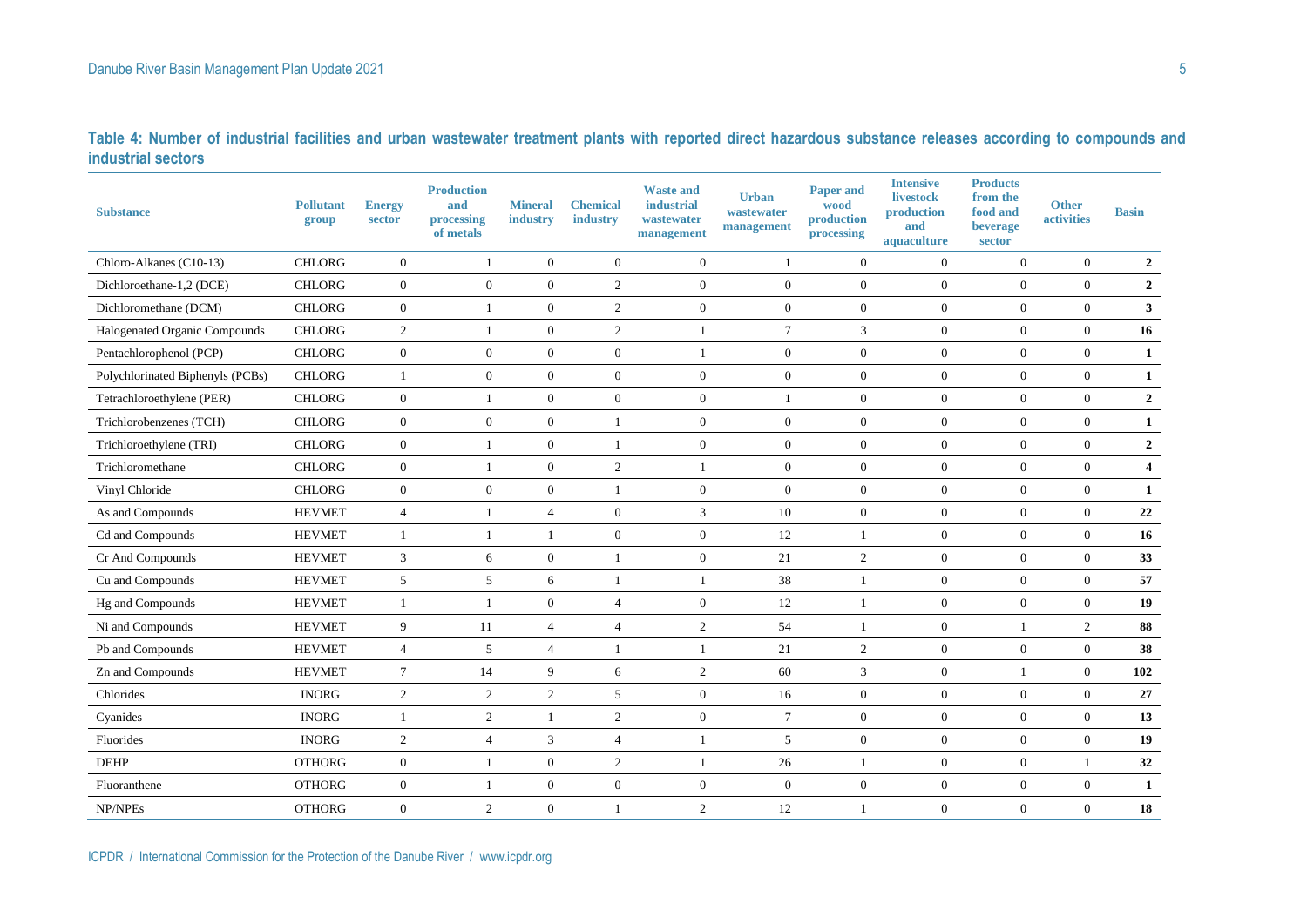| <b>Substance</b>             | <b>Pollutant</b><br>group | <b>Energy</b><br>sector | <b>Production</b><br>and<br>processing<br>of metals | <b>Mineral</b><br>industry | <b>Chemical</b><br>industry | <b>Waste and</b><br>industrial<br>wastewater<br>management | <b>Urban</b><br>wastewater<br>management | <b>Paper and</b><br>wood<br>production<br>processing | <b>Intensive</b><br>livestock<br>production<br>and<br>aquaculture | <b>Products</b><br>from the<br>food and<br>beverage<br>sector | <b>Other</b><br>activities | <b>Basin</b> |
|------------------------------|---------------------------|-------------------------|-----------------------------------------------------|----------------------------|-----------------------------|------------------------------------------------------------|------------------------------------------|------------------------------------------------------|-------------------------------------------------------------------|---------------------------------------------------------------|----------------------------|--------------|
| Octylphenols and Ethoxylates | <b>OTHORG</b>             | $\theta$                | $\overline{0}$                                      | $\mathbf{0}$               | $\theta$                    | $\Omega$                                                   |                                          | $\mathbf{0}$                                         | $\overline{0}$                                                    | $\overline{0}$                                                | $\overline{0}$             | 2            |
| Organotin Compounds          | <b>OTHORG</b>             | $\Omega$                | $\Omega$                                            | $\theta$                   |                             |                                                            |                                          | $\mathbf{0}$                                         | $\overline{0}$                                                    | O                                                             |                            |              |
| Phenols                      | <b>OTHORG</b>             |                         |                                                     |                            | h                           |                                                            | 13                                       | $\Omega$                                             | $\Omega$                                                          |                                                               |                            | 32           |
| PAHs                         | <b>OTHORG</b>             |                         |                                                     | $\overline{0}$             | $\Omega$                    |                                                            |                                          | $\Omega$                                             | $\Omega$                                                          | $\theta$                                                      |                            |              |
| Diuron                       | <b>PEST</b>               |                         | $\Omega$                                            | $\overline{0}$             |                             |                                                            |                                          | $\Omega$                                             | $\Omega$                                                          | $\left($                                                      |                            |              |
| Isoproturon                  | <b>PEST</b>               | $\Omega$                | $\Omega$                                            | $\overline{0}$             | $\Omega$                    | $\Omega$                                                   |                                          | $\Omega$                                             | $\Omega$                                                          | $\Omega$                                                      | $\Omega$                   | 2            |
| Lindane                      | <b>PEST</b>               | $\Omega$                | $\overline{0}$                                      | $\overline{0}$             |                             | $\Omega$                                                   | $\overline{0}$                           | $\mathbf{0}$                                         | $\theta$                                                          | $\theta$                                                      | $\theta$                   |              |

# **Table 5: Reported direct hazardous substance releases according to compounds and industrial sectors (kg/year)**

| <b>Substance</b>                    | <b>Energy</b><br>sector | <b>Production</b><br>and<br>processing<br>of metals | <b>Mineral</b><br>industry | <b>Chemical</b><br>industry | <b>Waste and</b><br><i>industrial</i><br>wastewater<br>management | <b>Urban</b><br>wastewater<br>management | <b>Paper and</b><br>wood<br>production<br>processing | <b>Intensive</b><br><b>livestock</b><br>production<br>and<br>aquaculture | <b>Products</b><br>from the<br>food and<br><b>beverage</b><br>sector | <b>Other</b><br><b>activities</b> | <b>Basin</b> |
|-------------------------------------|-------------------------|-----------------------------------------------------|----------------------------|-----------------------------|-------------------------------------------------------------------|------------------------------------------|------------------------------------------------------|--------------------------------------------------------------------------|----------------------------------------------------------------------|-----------------------------------|--------------|
| Chloro-Alkanes (C10-13)             | 0.0                     | 20.8                                                | 0.0                        | 0.0                         | 0.0                                                               | 0.0                                      | 0.0                                                  | 0.0                                                                      | 0.0                                                                  | 0.0                               | 20.8         |
| Dichloroethane-1,2 (DCE)            | 0.0                     | 0.0                                                 | 0.0                        | 567.0                       | 0.0                                                               | 0.0                                      | 0.0                                                  | 0.0                                                                      | 0.0                                                                  | 0.0                               | 567.0        |
| Dichloromethane (DCM)               | 0.0                     | 28.0                                                | 0.0                        | 74.0                        | 0.0                                                               | 0.0                                      | 0.0                                                  | 0.0                                                                      | 0.0                                                                  | 0.0                               | 102.0        |
| Halogenated Organic<br>Compounds    | 3,141.7                 | 1,389.8                                             | 0.0                        | 7,480.0                     | 2,610.0                                                           | 9,446.4                                  | 21,071.7                                             | 0.0                                                                      | 0.0                                                                  | 0.0                               | 45,139.6     |
| Pentachlorophenol (PCP)             | 0.0                     | 0.0                                                 | 0.0                        | 0.0                         | 1.9                                                               | 0.0                                      | 0.0                                                  | 0.0                                                                      | 0.0                                                                  | 0.0                               | 1.9          |
| Polychlorinated Biphenyls<br>(PCBs) | 0.6                     | 0.0                                                 | 0.0                        | 0.0                         | 0.0                                                               | 0.0                                      | 0.0                                                  | 0.0                                                                      | 0.0                                                                  | 0.0                               | 0.6          |
| Tetrachloroethylene (PER)           | 0.0                     | 28.8                                                | 0.0                        | 0.0                         | 0.0                                                               | 11.5                                     | 0.0                                                  | 0.0                                                                      | 0.0                                                                  | 0.0                               | 40.3         |
| Trichlorobenzenes (TCH)             | 0.0                     | 0.0                                                 | 0.0                        | 3.7                         | 0.0                                                               | 0.0                                      | 0.0                                                  | 0.0                                                                      | 0.0                                                                  | 0.0                               | 3.7          |
| Trichloroethylene (TRI)             | 0.0                     | 28.8                                                | 0.0                        | 121.0                       | 0.0                                                               | 0.0                                      | 0.0                                                  | 0.0                                                                      | 0.0                                                                  | 0.0                               | 149.8        |
| Trichloromethane                    | 0.0                     | 27.2                                                | 0.0                        | 452.0                       | 54.8                                                              | 0.0                                      | 0.0                                                  | 0.0                                                                      | 0.0                                                                  | 0.0                               | 534.0        |
| Vinyl Chloride                      | 0.0                     | 0.0                                                 | 0.0                        | 360.0                       | 0.0                                                               | 0.0                                      | 0.0                                                  | 0.0                                                                      | 0.0                                                                  | 0.0                               | 360.0        |
| As and Compounds                    | 63.4                    | 11.0                                                | 73.5                       | 0.0                         | 704.0                                                             | 1,839.4                                  | 0.0                                                  | 0.0                                                                      | 0.0                                                                  | 0.0                               | 2,691.3      |
| Cd and Compounds                    | 140.2                   | 28.8                                                | 6.0                        | 0.0                         | 0.0                                                               | 1,038.1                                  | 11.9                                                 | 0.0                                                                      | 0.0                                                                  | 0.0                               | 1,225.1      |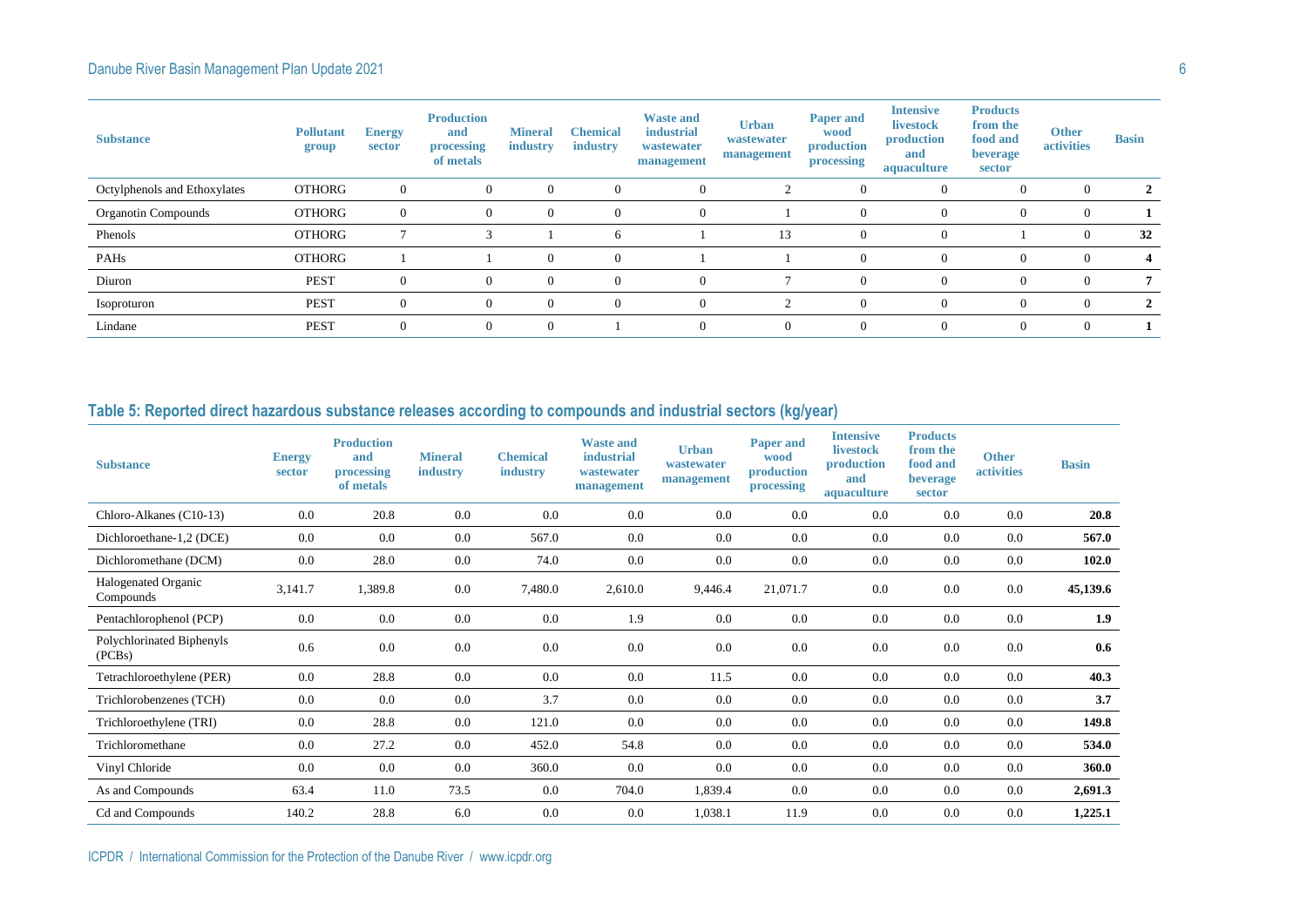| <b>Substance</b>             | <b>Energy</b><br>sector | <b>Production</b><br>and<br>processing<br>of metals | <b>Mineral</b><br>industry | <b>Chemical</b><br>industry | <b>Waste and</b><br><i>industrial</i><br>wastewater<br>management | <b>Urban</b><br>wastewater<br>management | <b>Paper and</b><br>wood<br>production<br>processing | <b>Intensive</b><br><b>livestock</b><br>production<br>and<br>aquaculture | <b>Products</b><br>from the<br>food and<br>beverage<br>sector | <b>Other</b><br><b>activities</b> | <b>Basin</b>  |
|------------------------------|-------------------------|-----------------------------------------------------|----------------------------|-----------------------------|-------------------------------------------------------------------|------------------------------------------|------------------------------------------------------|--------------------------------------------------------------------------|---------------------------------------------------------------|-----------------------------------|---------------|
| Cr And Compounds             | 925.1                   | 1,556.9                                             | 0.0                        | 2.4                         | 0.0                                                               | 13,496.7                                 | 145.0                                                | 0.0                                                                      | 0.0                                                           | 0.0                               | 16,126.1      |
| Cu and Compounds             | 1,310.1                 | 2,183.0                                             | 42,487.0                   | 437.0                       | 110.5                                                             | 28,007.5                                 | 270.0                                                | 0.0                                                                      | 0.0                                                           | 0.0                               | 74,805.1      |
| Hg and Compounds             | 84.7                    | 5.8                                                 | 0.0                        | 128.3                       | 0.0                                                               | 117.0                                    | 8.0                                                  | 0.0                                                                      | 0.0                                                           | 0.0                               | 343.7         |
| Ni and Compounds             | 2,515.2                 | 1,711.8                                             | 232.0                      | 198.8                       | 660.1                                                             | 16,106.1                                 | 139.0                                                | 0.0                                                                      | 59.1                                                          | 61.4                              | 21,683.4      |
| Pb and Compounds             | 2,119.3                 | 3,448.0                                             | 1,014.0                    | 51.6                        | 87.0                                                              | 7,728.4                                  | 156.0                                                | 0.0                                                                      | 0.0                                                           | 0.0                               | 14,604.2      |
| Zn and Compounds             | 2,360.8                 | 27,112.9                                            | 10,099.3                   | 20,584.0                    | 3,332.7                                                           | 150,346.8                                | 2,463.8                                              | 0.0                                                                      | 500.0                                                         | 0.0                               | 216,800.3     |
| Chlorides                    | 842.4                   | 7,491,044.7                                         | 7,952,441.8                | 325,496,822.0               | 0.0                                                               | 116, 131, 426.0                          | 0.0                                                  | 0.0                                                                      | 0.0                                                           | 0.0                               | 457,072,576.8 |
| Cyanides                     | 65.5                    | 2,206.4                                             | 561.0                      | 320.5                       | 0.0                                                               | 9,038.2                                  | 0.0                                                  | 0.0                                                                      | 0.0                                                           | 0.0                               | 12,191.6      |
| Fluorides                    | 20,474.0                | 35,150.0                                            | 8,314.5                    | 110,397.5                   | 10,100.0                                                          | 121,227.0                                | 0.0                                                  | 0.0                                                                      | 0.0                                                           | 0.0                               | 305,663.0     |
| <b>DEHP</b>                  | 0.0                     | 181.1                                               | 0.0                        | 6.5                         | 12.7                                                              | 1,123.9                                  | 14.0                                                 | 0.0                                                                      | 0.0                                                           | 2.5                               | 1,340.7       |
| Fluoranthene                 | 0.0                     | 3.0                                                 | 0.0                        | 0.0                         | 0.0                                                               | 0.0                                      | 0.0                                                  | 0.0                                                                      | 0.0                                                           | 0.0                               | 3.0           |
| NP/NPEs                      | 0.0                     | 4.5                                                 | $0.0\,$                    | 2.1                         | 8.1                                                               | 112.1                                    | 3.4                                                  | 0.0                                                                      | 0.0                                                           | 0.0                               | 130.3         |
| Octylphenols and Ethoxylates | 0.0                     | 0.0                                                 | 0.0                        | 0.0                         | 0.0                                                               | 3.4                                      | 0.0                                                  | 0.0                                                                      | 0.0                                                           | 0.0                               | 3.4           |
| <b>Organotin Compounds</b>   | 0.0                     | 0.0                                                 | 0.0                        | 0.0                         | 0.0                                                               | 64,864.2                                 | 0.0                                                  | 0.0                                                                      | 0.0                                                           | 0.0                               | 64,864.2      |
| Phenols                      | 2,845.3                 | 916.3                                               | 44.0                       | 875.7                       | 31.0                                                              | 16,875.7                                 | 0.0                                                  | 0.0                                                                      | 21.0                                                          | 0.0                               | 21,609.0      |
| PAHs                         | 5.1                     | 7.7                                                 | 0.0                        | 0.0                         | 6.9                                                               | 5.5                                      | 0.0                                                  | 0.0                                                                      | 0.0                                                           | 0.0                               | 25.2          |
| Diuron                       | 0.0                     | 0.0                                                 | 0.0                        | 0.0                         | 0.0                                                               | 14.3                                     | 0.0                                                  | 0.0                                                                      | 0.0                                                           | 0.0                               | 14.3          |
| Isoproturon                  | 0.0                     | 0.0                                                 | 0.0                        | 0.0                         | 0.0                                                               | 2.5                                      | 0.0                                                  | 0.0                                                                      | 0.0                                                           | 0.0                               | 2.5           |
| Lindane                      | 0.0                     | 0.0                                                 | 0.0                        | 1.3                         | 0.0                                                               | 0.0                                      | 0.0                                                  | 0.0                                                                      | 0.0                                                           | 0.0                               | 1.3           |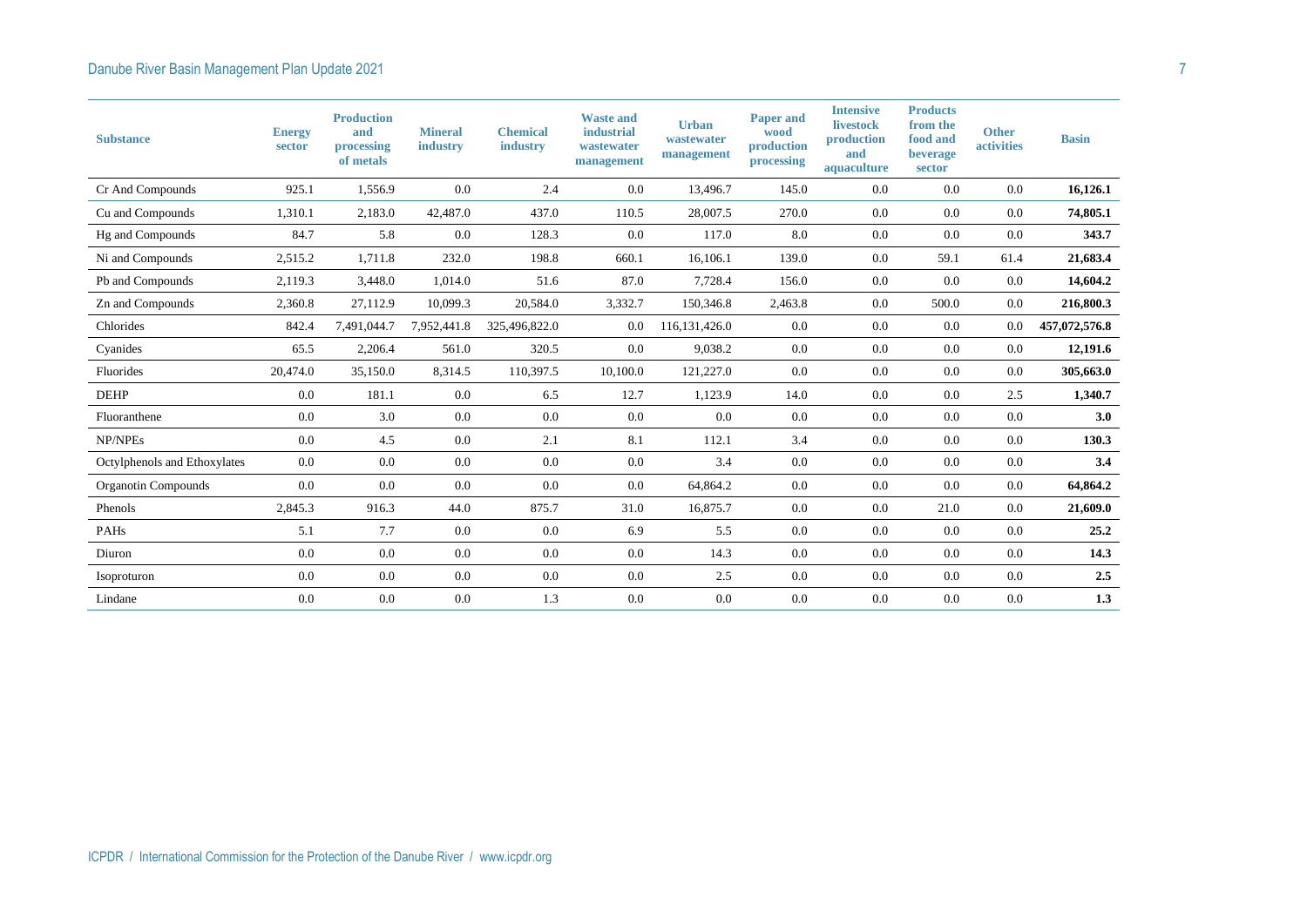Technical information on the national inventories on priority substances emissions, discharges and losses were collected directly from the countries by a questionnaire. Summarizing tables of the answers are provided in the followings.

|                | $\mathbf{Q}$                                                                                                                                                                                                                                                                              | Q <sub>2</sub>                                                                                                                                                                                                                                                                                                                                                                                                                                                                                                                                                                                                                                                                                                                                                                                                                                                                                                                                                                                  | Q <sub>3</sub>                                                                                                                                                                                                                                                                                         | Q <sub>4</sub>                                                                                                                                                                                                                                                                                               |
|----------------|-------------------------------------------------------------------------------------------------------------------------------------------------------------------------------------------------------------------------------------------------------------------------------------------|-------------------------------------------------------------------------------------------------------------------------------------------------------------------------------------------------------------------------------------------------------------------------------------------------------------------------------------------------------------------------------------------------------------------------------------------------------------------------------------------------------------------------------------------------------------------------------------------------------------------------------------------------------------------------------------------------------------------------------------------------------------------------------------------------------------------------------------------------------------------------------------------------------------------------------------------------------------------------------------------------|--------------------------------------------------------------------------------------------------------------------------------------------------------------------------------------------------------------------------------------------------------------------------------------------------------|--------------------------------------------------------------------------------------------------------------------------------------------------------------------------------------------------------------------------------------------------------------------------------------------------------------|
| <b>Country</b> | EU MS: what is the current status of the<br>elaboration of the PS EDL inventory and when<br>will the assessments be available? Non-EU MS:<br>is there any similar activity on-going or<br>planned?                                                                                        | Which point sources are involved into the<br>assessments? How are the emissions quantified?                                                                                                                                                                                                                                                                                                                                                                                                                                                                                                                                                                                                                                                                                                                                                                                                                                                                                                     | Do you address PS diffuse pollution? How do you<br>assess the diffuse emissions?                                                                                                                                                                                                                       | Which pollutants/pollutant<br>groups have been involved to<br>the emission assessments?                                                                                                                                                                                                                      |
| DE             | The second PS EDL inventory for Germany was<br>prepared in December 2019. It comprises<br>methodological aspects as well as values and<br>assessments for all PS. The findings will be<br>published soon in a contribution which will be<br>included in all River Basin Management plans. | Point sources included industrial discharges,<br>municipal discharges, and in the case of the RPA data,<br>emissions from historic mining sites.<br>Sources were:<br>(a) PRTR data from industrial dischargers and<br>municipal point sources $(>100,000 \text{ p.e.})$ , if PRTR<br>data were not available for the latter see (b).<br>(b) For discharges from municipal WWTPs $>$ 50 PE,<br>data using emission factors were used (for 11<br>substances: Cd, Hg, Ni, Pb, Diuron, Isoproturon,<br>DEHP, 4-iso-Nonylphenol, PFOS, Terbutryn,<br>Fluoranthene), based on data from a Germany-wide<br>research project (Toshovski et al. 2020). UWWTD<br>data were used as baseline information.<br>(c) Emissions from historical mining sites are based<br>on monitoring information from the Ger-man federal<br>states (for metals only).<br>PRTR data: Measurements or estimates of wastewater<br>concentrations.<br>Municipal wastewater treatment plants: emission<br>factors, if available. | Depending on data availability either the riverine<br>load approach or the regionalised pathway-oriented<br>analysis approach (Cd, Hg, Ni, Pb, PAHs) of CIS<br>Guidance No 28 were used to estimate diffuse<br>emissions. Therefore, the model MoRE (Modelling<br>of Regionalized Emissions) was used. | All PS were considered using the<br>2-step approach described in CIS<br>Guidance 28, 16 substances were<br>identified as "not relevant" (in the<br>context required in the Guidance)<br>in all ten German RBD.<br>Substances identified as relevant<br>have been involved to further<br>emission assessment. |

## **Table 6: Answers to Questions 1-4**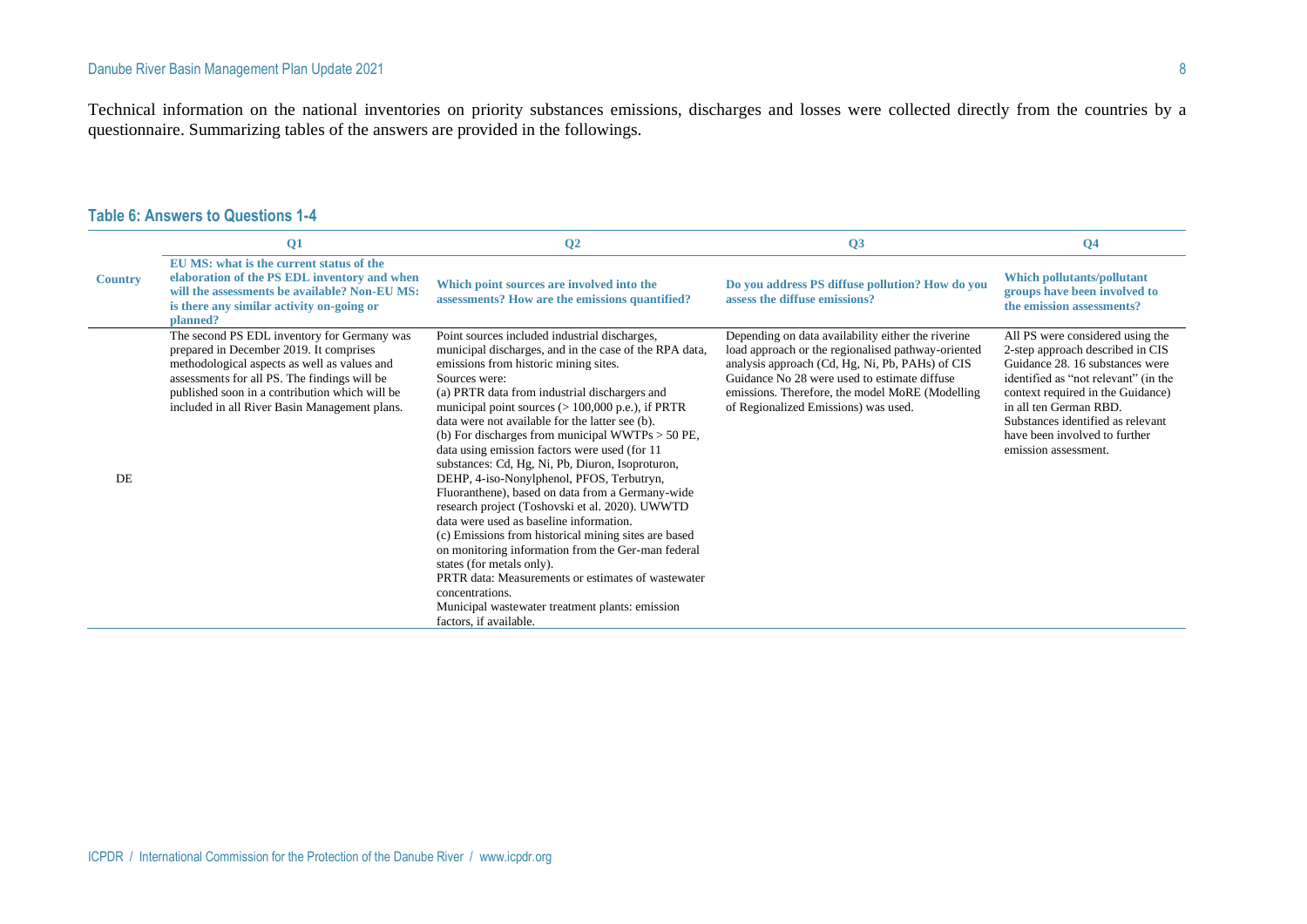|                     | $\overline{O1}$                                                                                                                                                                                                                                                                                                                                                                                                                                                                                                                                                             | Q <sub>2</sub>                                                                                                                                                                                                                                                                                                                                                                                                                                                                                                                                                                                                                                                                                                                                                                                                                                                                                                                          | Q3                                                                                                                                                                                                                                                                                                                                                                                                                                                                                                                                                                                                                                                                                                                                                                                                                                                               | Q <sub>4</sub>                                                                                                                                                                                                                                                                                                                                                                                                                                                                                                                                                                                                                                           |
|---------------------|-----------------------------------------------------------------------------------------------------------------------------------------------------------------------------------------------------------------------------------------------------------------------------------------------------------------------------------------------------------------------------------------------------------------------------------------------------------------------------------------------------------------------------------------------------------------------------|-----------------------------------------------------------------------------------------------------------------------------------------------------------------------------------------------------------------------------------------------------------------------------------------------------------------------------------------------------------------------------------------------------------------------------------------------------------------------------------------------------------------------------------------------------------------------------------------------------------------------------------------------------------------------------------------------------------------------------------------------------------------------------------------------------------------------------------------------------------------------------------------------------------------------------------------|------------------------------------------------------------------------------------------------------------------------------------------------------------------------------------------------------------------------------------------------------------------------------------------------------------------------------------------------------------------------------------------------------------------------------------------------------------------------------------------------------------------------------------------------------------------------------------------------------------------------------------------------------------------------------------------------------------------------------------------------------------------------------------------------------------------------------------------------------------------|----------------------------------------------------------------------------------------------------------------------------------------------------------------------------------------------------------------------------------------------------------------------------------------------------------------------------------------------------------------------------------------------------------------------------------------------------------------------------------------------------------------------------------------------------------------------------------------------------------------------------------------------------------|
| <b>Country</b>      | EU MS: what is the current status of the<br>elaboration of the PS EDL inventory and when<br>will the assessments be available? Non-EU MS:<br>is there any similar activity on-going or<br>planned?                                                                                                                                                                                                                                                                                                                                                                          | Which point sources are involved into the<br>assessments? How are the emissions quantified?                                                                                                                                                                                                                                                                                                                                                                                                                                                                                                                                                                                                                                                                                                                                                                                                                                             | Do you address PS diffuse pollution? How do you<br>assess the diffuse emissions?                                                                                                                                                                                                                                                                                                                                                                                                                                                                                                                                                                                                                                                                                                                                                                                 | <b>Which pollutants/pollutant</b><br>groups have been involved to<br>the emission assessments?                                                                                                                                                                                                                                                                                                                                                                                                                                                                                                                                                           |
| AT                  | Status PS EDL: For point sources the Austrian<br>Emission Register for emissions into surface<br>waters EMREG-OW is the basis for the PS EDL<br>supplemented by data from the E-PRTR. First<br>estimates for diffuse emissions were developed<br>within the project "Emissionsabschätzung<br>prioritäre Stoffe". A detailed emission modelling<br>was done within the project "STOBIMO<br>Spurenstoffe". For selected ubiquitous persistent,<br>bioaccumulative and toxic priority (uPBT)<br>substances emissions to surface waters via<br>various pathways were modelled.  | The assessment considers urban wastewater treatment<br>plants (UWWTP) as well as industrial facilities and<br>waste disposal systems, discharging directly to surface<br>waters.<br>Emissions from these installations are either reported<br>to the national emissions register EMREG-OW or to<br>E-PRTR or estimated based on monitoring programs.<br>Emissions from UWWTP were documented in the<br>report "Emissionen ausgewählter prioritärer und<br>sonstiger Stoffe aus kommunalen Kläranlagen".<br>Selected uPBT substances were measured in industrial<br>facilities representing the most important industrial<br>activities in AT within the project "STOBIMO<br>Spurenstoffe". Those measured concentration values<br>have been used in the modelling.<br>In case no measures or emission factors are available<br>for point sources emissions are calculated on base of<br>maximum allowable concentrations (legislation). | Depending on data availability either the riverine<br>load or the regional path analysis approach of CIS<br>Guidance No 28 were used to estimate diffuse<br>emissions.<br>Within the projects "Emissionsabschätzung<br>prioritäre Stoffe" und "STOBIMO Spurenstoffe" a<br>combination of pathway and source-oriented<br>approach was applied. Several pathways for diffuse<br>emissions as direct atmospheric deposition for<br>surface waters, surface runoff, diffuse emissions<br>from urban areas via combined sewer overflows and<br>separate sewer discharges, erosion from natural and<br>agricultural soils as well as groundwater and<br>interflow were included. Load calculation for these<br>diffuse pathways are based on monitoring data.<br>Selected pilot catchment areas were monitored in<br>order to generate data for the AT wide modelling. | All PS were taken into account<br>using the 2-step approach<br>described in CIS Guidance 28.<br>For point source emissions from<br>UWWTP and industrial facilities<br>all emission data reported to<br><b>EMREG-OW and E-PRTR is</b><br>assessed. Additionally, all<br>substances identified as relevant<br>for UWWTPs within the project<br>"Emissionen ausgewählter<br>prioritärer und sonstiger Stoffe aus<br>kommunalen Kläranlagen" were<br>considered.<br>The modelling within the project<br>"STOBIMO Spurenstoffe"<br>focussed on uPBT substances as<br>metals (cadmium, lead, nickel,<br>mercury, copper and zinc), PBDE,<br>TBT, PFOS and PAH. |
| $\operatorname{CZ}$ | In the Czech Republic, the PS EDL inventory was<br>developing by the project in the years 2012 to<br>2014. Assessment is available in the form of<br>certified methodology. The methodology<br>establishes principles for the assessment of<br>emissions impact; it describes the individual<br>steps, from the identification of relevant<br>pollutants in the catchment area, through the<br>analysis of pollution sources and pathways, to the<br>classification of the significance of groups of<br>sources and pathways for individual substances<br>and water bodies. | All known sources of pollution were involved into the<br>assessment (municipal, industrial, combined,<br>diffusion, point and nonpoint sources of pollution).<br>Analysis of the sources and pathways of pollutants<br>used a wide range of data available on a national<br>scale. When emissions data were not available,<br>emission factors were processed (coefficients of<br>substances inputs per unit, designated by expert<br>estimate).                                                                                                                                                                                                                                                                                                                                                                                                                                                                                        | The equation: "Difference of surface water load and<br>point source emissions (- natural background load)<br>$=$ emissions from diffuse sources" is insufficient in<br>some cases. More used is specific knowledge of<br>movement of substances (behaviour substances).<br>E.g. in agriculture: total applied load and pathways<br>(use of emission factor for pathways) up to the<br>pathway coming into surface waters.                                                                                                                                                                                                                                                                                                                                                                                                                                        | There were assessed all priority<br>and priority hazardous substances<br>(Annex X of the Water)<br>Framework Directive) and other<br>substances relevant for the Czech<br>Republic (total 79 substances or<br>quality indicators in the project).                                                                                                                                                                                                                                                                                                                                                                                                        |
| SK                  | Elaboration of the PS EDL inventory is available.                                                                                                                                                                                                                                                                                                                                                                                                                                                                                                                           | Into assessment industrial facilities, E-PRTR were<br>involved. (UWWTD data lack information on<br>pollution by PS). Point sources emissions were<br>quantified on the base of effluent measurements.                                                                                                                                                                                                                                                                                                                                                                                                                                                                                                                                                                                                                                                                                                                                   | PS diffuse pollution was addressed. Diffuse loads<br>were calculated by formula:<br>Ldif = Ly (total riverine load) – Dp (total point<br>source discharge) – Lb (natural background load)<br>The quantification of emissions, discharges and<br>losses was carried out by calculating of the riverine<br>load (by OSPAR, 2004 equation - recommended by<br>technical guidance) and then by linking results with<br>existing information on the pollution sources or<br>eventually with natural background. For metals the<br>natural background concentrations - developed for                                                                                                                                                                                                                                                                                   | Relevance substances for RBD<br>and sub-basins. They were<br>identified on the base of following<br>criteria:<br>i.) the substance causing the<br>failure state of at least one water<br>bodies<br>ii.) the average concentration of<br>the substance is over half EQS in<br>more than one waterbody                                                                                                                                                                                                                                                                                                                                                     |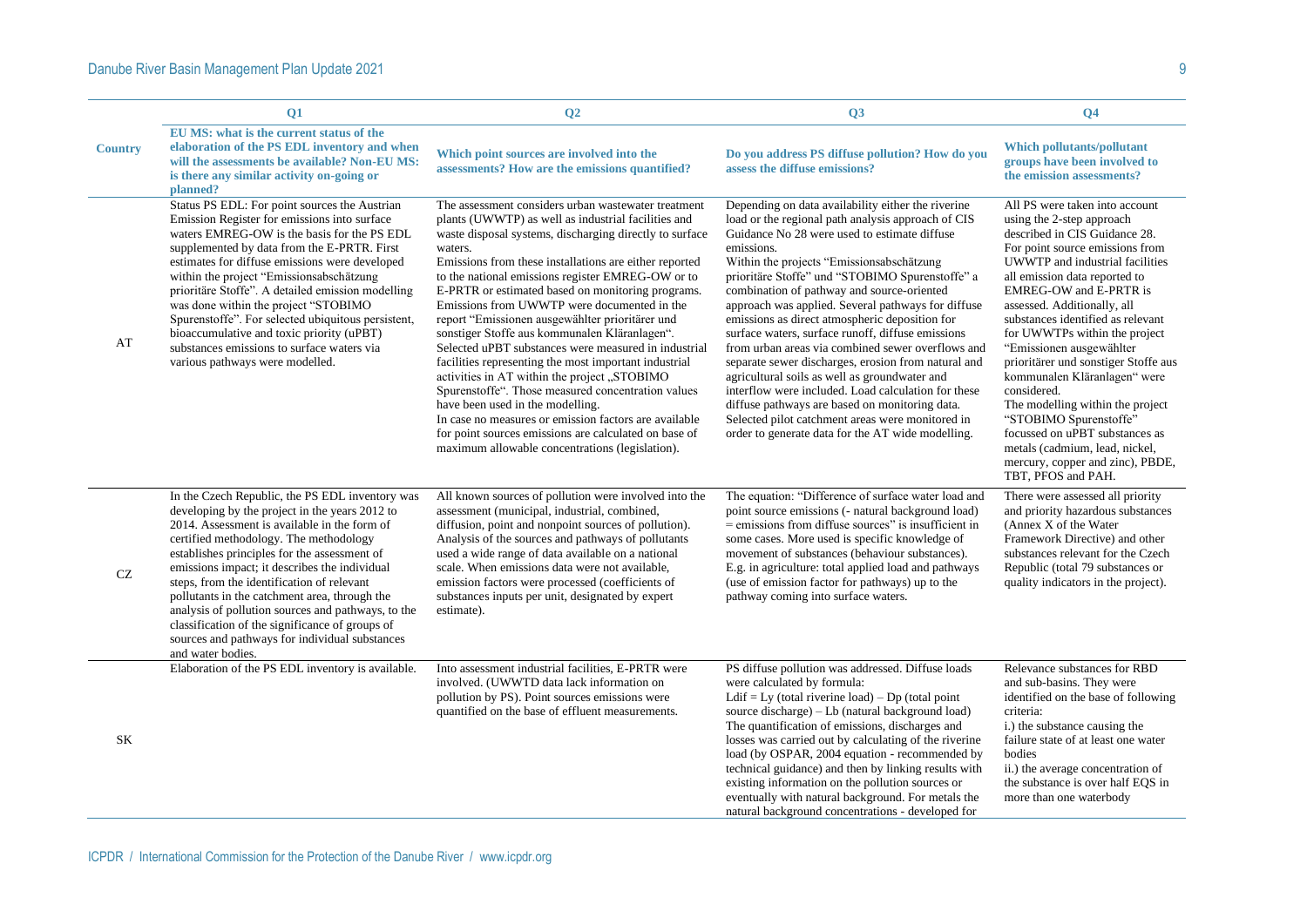|                | Q1                                                                                                                                                                                                                                                                                         | Q <sub>2</sub>                                                                                                                                                                                                                                                                                                                    | Q3                                                                                                                                                                                                                                                                                                                                                                                                                                                                                                                                                                                             | Q <sub>4</sub>                                                                                                                                                                                                                                                                                                                               |
|----------------|--------------------------------------------------------------------------------------------------------------------------------------------------------------------------------------------------------------------------------------------------------------------------------------------|-----------------------------------------------------------------------------------------------------------------------------------------------------------------------------------------------------------------------------------------------------------------------------------------------------------------------------------|------------------------------------------------------------------------------------------------------------------------------------------------------------------------------------------------------------------------------------------------------------------------------------------------------------------------------------------------------------------------------------------------------------------------------------------------------------------------------------------------------------------------------------------------------------------------------------------------|----------------------------------------------------------------------------------------------------------------------------------------------------------------------------------------------------------------------------------------------------------------------------------------------------------------------------------------------|
| <b>Country</b> | EU MS: what is the current status of the<br>elaboration of the PS EDL inventory and when<br>will the assessments be available? Non-EU MS:<br>is there any similar activity on-going or<br>planned?                                                                                         | Which point sources are involved into the<br>assessments? How are the emissions quantified?                                                                                                                                                                                                                                       | Do you address PS diffuse pollution? How do you<br>assess the diffuse emissions?                                                                                                                                                                                                                                                                                                                                                                                                                                                                                                               | <b>Which pollutants/pollutant</b><br>groups have been involved to<br>the emission assessments?                                                                                                                                                                                                                                               |
|                |                                                                                                                                                                                                                                                                                            |                                                                                                                                                                                                                                                                                                                                   | each of the WB, were taken into account. In case of<br>synthetic substances - for level of background<br>concentration, half of the limit of quantification<br>(0,5LOQ) have been used.                                                                                                                                                                                                                                                                                                                                                                                                        | iii.) Data from E-PRTR and<br>national Central water database<br>(SEV) confirm the release, which<br>could lead to a concentration<br>corresponding to the above<br>criteria,<br>iv.) there are known sources and<br>activities causing inputs to the<br>basin that could lead to a<br>concentration corresponding to the<br>above criteria. |
| HU             | The compilation of the inventory is still ongoing.<br>Final results will be available by December of<br>2021.                                                                                                                                                                              | UWWTPs, Industrial facilities.<br>Industrial facilities - every facility with above $15 \text{ m}^3$<br>wastewater discharge/operative days, not just E-PRTR<br>$UWWTP - \geq$ effluent measures, industrial facilities<br>effluent measures, and for metals also used emission<br>factors.                                       | Hungary takes into consideration loads from air<br>deposition, groundwater and transportation.<br>By air deposition we used data from European<br>Monitoring and Evaluation Programme (EMEP) and<br>Corine Land Cover. And also, we take account our<br>air deposition monitoring program results.<br>To assess loads from groundwater we took the<br>estimated interflow and ps. concentrations of the<br>infiltration area.<br>By loads of transportation we used the number of<br>motor vehicles and emission factors of toxic metal<br>loads from break wear, tire wear and exhaust gases. | Due to the results of the chemical<br>status assessment we tried to<br>consider all the relevant<br>substances. Depending on the<br>substance it resulted in different<br>detailed inventories.                                                                                                                                              |
| SI             | Summary of the PS EDL inventory is part of<br>national RBMP.                                                                                                                                                                                                                               | In the assessment industrial facilities and UWWTPs<br>data are included. For UWWTP > 100.000 PE the<br>emissions were quantified using values reported in E-<br>PRTR system. For the UWWTP < 100.000 PE and for<br>industrial facilities annual reports of emission<br>monitoring (effluent measurements) performed were<br>used. | Evaluation of emissions from diffuse sources<br>depends on data availability and takes into account<br>the CIS Guidance No 28.                                                                                                                                                                                                                                                                                                                                                                                                                                                                 | PS, PHS and pollutants relevant<br>on the national level were<br>involved.                                                                                                                                                                                                                                                                   |
| HR             | The compilation of the inventory is still ongoing.<br>Summary of the PS EDL inventory will be<br>available in national RBMP.                                                                                                                                                               | Point sources included industrial and municipal<br>discharges. Emission from industrial and municipal<br>discharges are based on measurements of wastewater<br>concentrations or using emission factors.                                                                                                                          | Evaluation of emissions from diffuse sources<br>depends on data availability and takes into account<br>the CIS Guidance No 28.                                                                                                                                                                                                                                                                                                                                                                                                                                                                 | PS, PHS and pollutants relevant<br>on the national level were<br>involved.                                                                                                                                                                                                                                                                   |
| BA             |                                                                                                                                                                                                                                                                                            | No information available.                                                                                                                                                                                                                                                                                                         |                                                                                                                                                                                                                                                                                                                                                                                                                                                                                                                                                                                                |                                                                                                                                                                                                                                                                                                                                              |
| ME             |                                                                                                                                                                                                                                                                                            | No information available.                                                                                                                                                                                                                                                                                                         |                                                                                                                                                                                                                                                                                                                                                                                                                                                                                                                                                                                                |                                                                                                                                                                                                                                                                                                                                              |
| <b>RS</b>      | There is no established inventory of emissions,<br>discharges and losses. Currently, SEPA is<br>developing and maintaining PRTR register in<br>Serbia. From 2011, SEPA voluntarily report to<br>the EEA E-PETR priority data flow. Serbian<br>PRTR register was established in 2008 and in | All point sources subject to water permit, which<br>means sewage systems and/or WWTPs and industrial<br>facilities (PRTR facilities), are obligated to deliver a<br>report on wastewater emissions, providing the<br>concentrations of PS in wastewater, although the<br>number and the quality of the reports are still not      | No. PS diffuse pollution has not evaluated due to<br>lack of adequate data.                                                                                                                                                                                                                                                                                                                                                                                                                                                                                                                    | Heavy metals, together with total<br>phosphorus and nitrogen, are<br>pollutants that are mostly<br>represented and involved in<br>emission assessment.                                                                                                                                                                                       |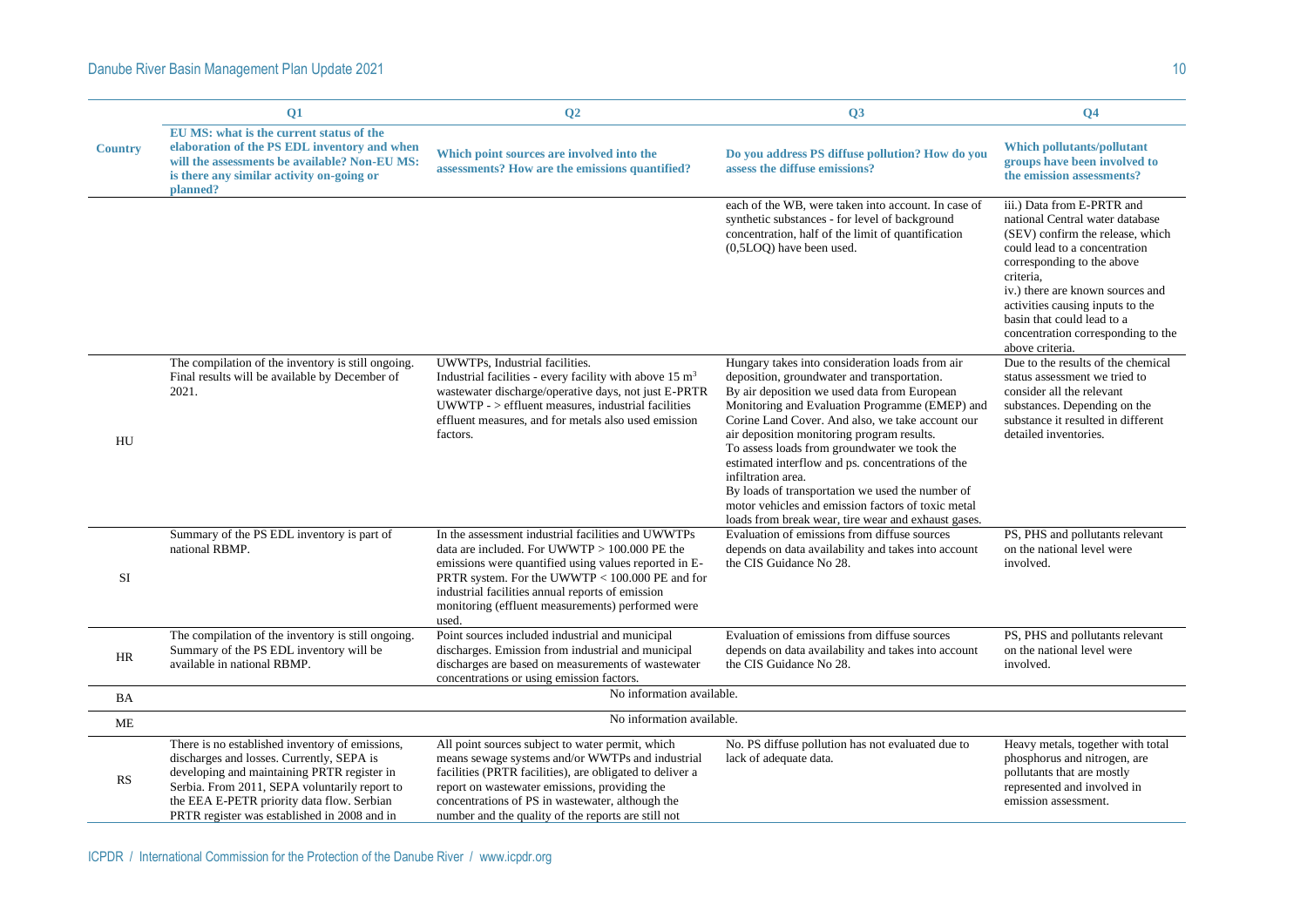|                | Q1                                                                                                                                                                                                                                                                                                                                                                                                                                                                                                                                                                                                                                                                                                                                                                                                                                                                                                                                                                                    | Q <sub>2</sub>                                                                                                                                                                                                                                                                                                                                                                                                                                                                                                                                                                                                                                                                                                                                                           | Q3                                                                                                                                                                                                                                     | Q <sub>4</sub>                                                                                                                                                                                                                                                                                                                                                                                                                                    |  |  |
|----------------|---------------------------------------------------------------------------------------------------------------------------------------------------------------------------------------------------------------------------------------------------------------------------------------------------------------------------------------------------------------------------------------------------------------------------------------------------------------------------------------------------------------------------------------------------------------------------------------------------------------------------------------------------------------------------------------------------------------------------------------------------------------------------------------------------------------------------------------------------------------------------------------------------------------------------------------------------------------------------------------|--------------------------------------------------------------------------------------------------------------------------------------------------------------------------------------------------------------------------------------------------------------------------------------------------------------------------------------------------------------------------------------------------------------------------------------------------------------------------------------------------------------------------------------------------------------------------------------------------------------------------------------------------------------------------------------------------------------------------------------------------------------------------|----------------------------------------------------------------------------------------------------------------------------------------------------------------------------------------------------------------------------------------|---------------------------------------------------------------------------------------------------------------------------------------------------------------------------------------------------------------------------------------------------------------------------------------------------------------------------------------------------------------------------------------------------------------------------------------------------|--|--|
| <b>Country</b> | EU MS: what is the current status of the<br>elaboration of the PS EDL inventory and when<br>will the assessments be available? Non-EU MS:<br>is there any similar activity on-going or<br>planned?                                                                                                                                                                                                                                                                                                                                                                                                                                                                                                                                                                                                                                                                                                                                                                                    | Which point sources are involved into the<br>assessments? How are the emissions quantified?                                                                                                                                                                                                                                                                                                                                                                                                                                                                                                                                                                                                                                                                              | Do you address PS diffuse pollution? How do you<br>assess the diffuse emissions?                                                                                                                                                       | Which pollutants/pollutant<br>groups have been involved to<br>the emission assessments?                                                                                                                                                                                                                                                                                                                                                           |  |  |
|                | 2010 was harmonized with the EU Regulation<br>166/2006, except for reporting thresholds. All<br>PRTR facilities must report all emissions<br>regardless to the reporting thresholds. All<br>facilities which have obligation to report to<br>Serbian PRTR register submit the relevant reports<br>by means of the established information system.<br>All pollutants prescribed by e-PRTR Protocol,<br>with regard to the activity of the facility, are<br>being reported to SEPA, and PRTR Report<br>delivered to European Agency has only emissions<br>above prescribed limit values The data collection<br>and reporting system has been improved<br>gradually to cover all releases and transfers to all<br>media covered by the E-PRTR Regulation.<br>Separately, there is Cadastre of polluters which<br>contains register, permits and technical and other<br>documentation on sources of pollution, quantity<br>and type of emission, as well as information on<br>recipients. | satisfying. Emissions are delivered based on<br>measurements, estimates or calculation.                                                                                                                                                                                                                                                                                                                                                                                                                                                                                                                                                                                                                                                                                  |                                                                                                                                                                                                                                        |                                                                                                                                                                                                                                                                                                                                                                                                                                                   |  |  |
| <b>RO</b>      | Romania has established the EDL inventory<br>based on the EU Guidance no. 28 "Technical<br>Guidance on the Preparation of an Inventory of<br>Emissions, Discharges and Losses of Priority and<br>Priority Hazardous Substances". The last<br>inventory developed included the analysis of EDL<br>from 2017-2019. This assessment/result of the<br>inventory is part of the draft of the National<br>Management Plan-2021 and of the draft River<br>Basin Management Plans-2021 (at sub-unit level).                                                                                                                                                                                                                                                                                                                                                                                                                                                                                   | In Romania all point sources which are subject of<br>water management license have been analysed in the<br>inventory (i.e. urban waste waters and industrial<br>waters) if priority substances were discharged. The<br>concentrations in effluent have been measured and the<br>PS load has been calculated.                                                                                                                                                                                                                                                                                                                                                                                                                                                             | The estimation of diffuse sources contribution was<br>calculated (as difference between the total annual<br>riverine load and the point source load).                                                                                  | Emission assessments were made<br>only for relevant PS at the<br>basin/sub-basin unit.                                                                                                                                                                                                                                                                                                                                                            |  |  |
| <b>BG</b>      | The PS EDL inventory for Bulgaria was prepared<br>in 2016 based on the EU Guidance no. 28<br>"Technical Guidance on the Preparation of an<br>Inventory of Emissions, Discharges and Losses of<br>Priority and Priority Hazardous Substances".                                                                                                                                                                                                                                                                                                                                                                                                                                                                                                                                                                                                                                                                                                                                         | According to the guidelines for determining the mass<br>load of pollutants in wastewater from point sources of<br>pollution in the inventory of emissions, discharges and<br>losses of priority substances and some other pollutants<br>are taken into account the following data: from the<br>monitoring of wastewater from the sites forming<br>waste water, including treatment plants in settlements,<br>including self-monitoring of permit holders, as well as<br>reported data, in accordance with the obligation of<br>operators listed in Annex I to Regulation № 166/2006<br>establishing a European Pollutant Release and<br>Transfer Register (E-PRTR), to report data on the<br>release and transfer of pollutants listed in Annex II of<br>the Regulation. | An approximate estimate of the diffuse pollution<br>from priority substances, calculated as an arithmetic<br>difference between the calculated load of the<br>surface water body and the emissions from point<br>sources of pollution. | All PS were taken into account<br>using the 2-step approach<br>described in CIS Guidance 28.<br>In the calculations data on the<br>concentrations of the substances<br>from the conducted monitoring of<br>the surface waters from the<br>"Water Monitoring Information<br>System" were used and industrial<br>facilities all emission data<br>reported to E-PRTR is assessed.<br>Five priority substances, four<br>heavy metals - mercury, lead, |  |  |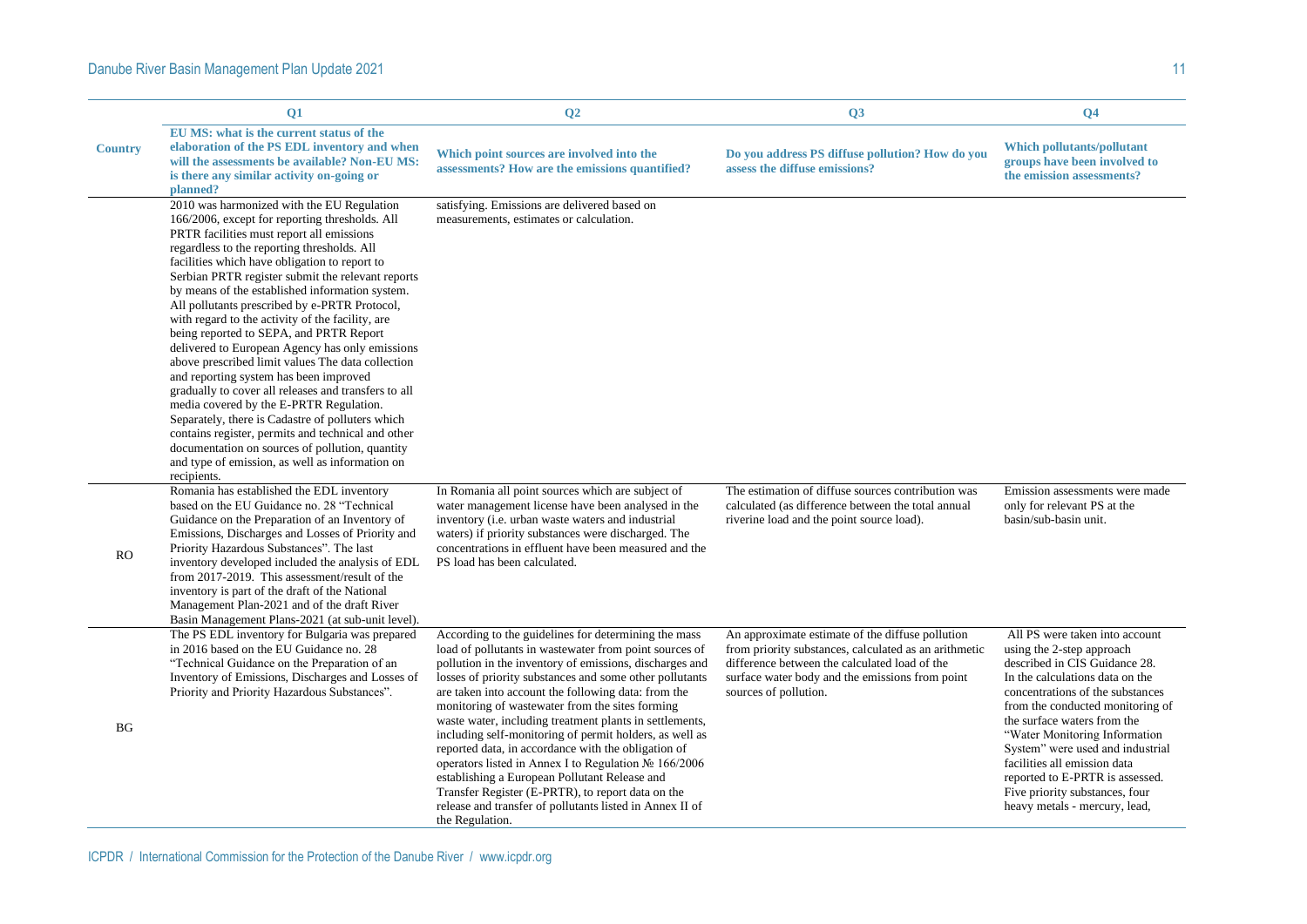|                | <b>Q1</b>                                                                                                                                                                                                                                                                                                                                                                                                                                                                                                                                        | Q <sub>2</sub>                                                                                                                                                                                                                                                                                                                                                                                                                                                                                                                                                                                                                                                                            | Q3                                                                                                                                                                                                                                                                                                                                                                                                     | Q <sub>4</sub>                                                                                 |  |  |
|----------------|--------------------------------------------------------------------------------------------------------------------------------------------------------------------------------------------------------------------------------------------------------------------------------------------------------------------------------------------------------------------------------------------------------------------------------------------------------------------------------------------------------------------------------------------------|-------------------------------------------------------------------------------------------------------------------------------------------------------------------------------------------------------------------------------------------------------------------------------------------------------------------------------------------------------------------------------------------------------------------------------------------------------------------------------------------------------------------------------------------------------------------------------------------------------------------------------------------------------------------------------------------|--------------------------------------------------------------------------------------------------------------------------------------------------------------------------------------------------------------------------------------------------------------------------------------------------------------------------------------------------------------------------------------------------------|------------------------------------------------------------------------------------------------|--|--|
| <b>Country</b> | EU MS: what is the current status of the<br>elaboration of the PS EDL inventory and when<br>will the assessments be available? Non-EU MS:<br>is there any similar activity on-going or<br>planned?                                                                                                                                                                                                                                                                                                                                               | Which point sources are involved into the<br>assessments? How are the emissions quantified?                                                                                                                                                                                                                                                                                                                                                                                                                                                                                                                                                                                               | Do you address PS diffuse pollution? How do you<br>assess the diffuse emissions?                                                                                                                                                                                                                                                                                                                       | <b>Which pollutants/pollutant</b><br>groups have been involved to<br>the emission assessments? |  |  |
|                |                                                                                                                                                                                                                                                                                                                                                                                                                                                                                                                                                  | The calculation of the mass load of pollutants in the<br>wastewater is based on the available data from the<br>conducted own monitoring of the sites with discharge<br>permits or complex permits, including the amount of<br>wastewater and the concentration of emitted<br>pollutants, as well as the data from the control<br>monitoring. At concentrations of the substance below<br>the limit of determination, $\frac{1}{2}$ LOQ was used in the<br>calculations.<br>The mass load of pollutants in wastewater from point<br>sources is calculated by multiplying the average<br>annual concentration of the respective pollutant by the<br>annual amount of discharged wastewater. |                                                                                                                                                                                                                                                                                                                                                                                                        | nickel, cadmium and 1,2 -<br>dichloroethane were inventoried.                                  |  |  |
| MD             | In 2016 the e-PRTR register has been developed,<br>aimed for the companies to report and for the<br>public to get information about activities, types of<br>pollutions, sources, etc.<br>In 2018, the Regulation regarding the National<br>Register of pollutant release and transfer was<br>approved by GD #.373/2018. This Regulation<br>addressed the basis for establishing of an<br>automated national system with data on pollutant<br>emissions into water, air, etc. to be reported by<br>operators carrying out one or more activities. | In currently reported wastewater statistics, the<br>emissions are counted on the basis of influent-effluent<br>measures.                                                                                                                                                                                                                                                                                                                                                                                                                                                                                                                                                                  | Currently, due to some objective reasons, the<br>established Register is not officially handed over to<br>the Environmental Agency which is a body<br>responsible for its administration.<br>By the time being, the Register contains some info<br>collected during its elaboration before 2018, and<br>only few of them relate to emission into water from<br>operators situated out of Danube basin. | None.                                                                                          |  |  |
| UA             | The only National Inventory of Pollutant<br>Emissions operates by the time being. This<br>inventory contains data on all substances,<br>including PS. Monitoring begun in one river<br>basin in 2019. In 2021 PS monitoring cover all<br>other 7 river basin for 37 substances.                                                                                                                                                                                                                                                                  | Point sources facilities (UWWTP and industry) which<br>are subject of water management license are<br>considered.<br>Industrial facilities - every facility with above 20 m3<br>wastewater discharge.<br>Point sources emission are calculated on the base of<br>effluent concentrations.                                                                                                                                                                                                                                                                                                                                                                                                 | Diffuse pollution is calculated as Total river load -<br>Point sources emissions.                                                                                                                                                                                                                                                                                                                      | Emission assessments are made<br>only for relevant PS at the<br>basin/sub-basin unit.          |  |  |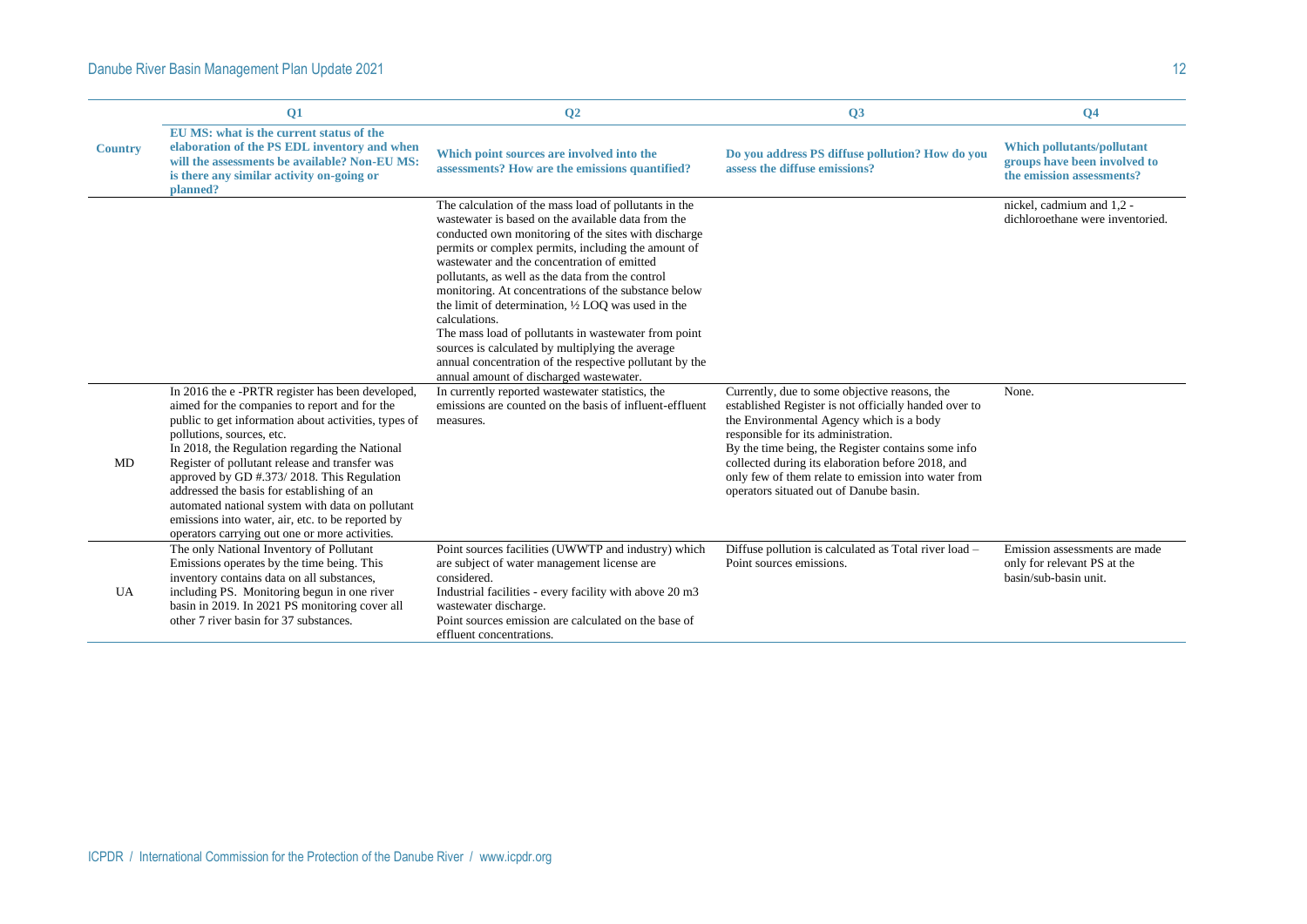## **Table 7: Answers to Questions 5-8**

|                     | <b>O5</b>                                                                                                                                                                                                                                                                                                                                                                                                                                                                                                                                                                                                                                                                                           | Q <sub>6</sub>                                                                                                                                                                                                                                                    | Q7                                                                                                                                                                                                                                                                                                                                                                                                                                                                                                                                                                                                                                                                                                                                                                                                                                                                                  | $\overline{\textbf{O8}}$                                                                                                                                                                                                                                                                                                                                                                                                                                                                                                                                                                                                                                      |
|---------------------|-----------------------------------------------------------------------------------------------------------------------------------------------------------------------------------------------------------------------------------------------------------------------------------------------------------------------------------------------------------------------------------------------------------------------------------------------------------------------------------------------------------------------------------------------------------------------------------------------------------------------------------------------------------------------------------------------------|-------------------------------------------------------------------------------------------------------------------------------------------------------------------------------------------------------------------------------------------------------------------|-------------------------------------------------------------------------------------------------------------------------------------------------------------------------------------------------------------------------------------------------------------------------------------------------------------------------------------------------------------------------------------------------------------------------------------------------------------------------------------------------------------------------------------------------------------------------------------------------------------------------------------------------------------------------------------------------------------------------------------------------------------------------------------------------------------------------------------------------------------------------------------|---------------------------------------------------------------------------------------------------------------------------------------------------------------------------------------------------------------------------------------------------------------------------------------------------------------------------------------------------------------------------------------------------------------------------------------------------------------------------------------------------------------------------------------------------------------------------------------------------------------------------------------------------------------|
| <b>Country</b>      | Which pollutants/pollutant groups have<br>been measured in the water bodies? What<br>kind of monitoring is used? Is the data<br>frequency appropriate for load<br>calculations?                                                                                                                                                                                                                                                                                                                                                                                                                                                                                                                     | What particular substances have been<br>found of national importance?                                                                                                                                                                                             | What are the most important<br>problems/gaps identified related to the<br>inventory compilation?                                                                                                                                                                                                                                                                                                                                                                                                                                                                                                                                                                                                                                                                                                                                                                                    | Have specific measures been<br>recommended to control PS emissions?                                                                                                                                                                                                                                                                                                                                                                                                                                                                                                                                                                                           |
| DE                  | Most of the PS were measured at surveillance<br>monitoring sites (mostly in water samples,<br>sometimes also in suspended solid material).<br>Especially the new substances were only<br>rarely monitored yet. Most measurements<br>were done at regular stations.                                                                                                                                                                                                                                                                                                                                                                                                                                  | Using the 2-step approach described in the<br>CIS Guidance No 28 two ubiquity substances<br>were identified as "relevant" in all German<br>RBD (Hg, BDE). 14 substances are "relevant<br>in more than two German RBD. The main<br>results will be published soon. | Several analytical problems have been<br>encountered. For example, normal<br>sampling times for emission monitoring<br>programs are too short to provide a robust<br>long-term average signal need-ed for load<br>calculations. Sometimes the quantitation<br>limit was not low enough to produce<br>inventory data. The WFD sample<br>preparation is not consistent for certain<br>substances. Heavy metals are analysed as<br>filtered sample for the status assessment,<br>but as unfiltered sample for the inventory<br>calculation. As is to be expected, the<br>results differ. Similar problems exist for<br>substances for which only biota standards<br>are specified. For many substances, there<br>is a lack of reliable environmental data to<br>characterize diffuse emission pathways<br>(groundwater, atmospheric deposition,<br>erosion, urban wastewater systems). | Further analytical method development is<br>necessary for some substances in order to<br>meet the requirements of the EQS Directive<br>and its national implementation (OGewV).<br>There is a need for harmonisation in planning<br>and implementation of monitoring programs<br>in the German federal states. The existing<br>data base should be further expanded through<br>coordinated and harmonized research work.<br>In view of the high priority of diffuse input<br>pathways and the current data situation,<br>further efforts must be made to im-prove the<br>data basis as well as to further develop the<br>tools for substance input modelling. |
| AT                  | Different pollutant groups are monitored<br>regularly or in specific monitoring campaigns.<br>Most of the PS were measured at surveillance<br>monitoring sites in water or in biota samples.<br>For Heavy metals the data frequency is<br>appropriate for load calculations (12 per year)<br>in single years. However, data above the<br>detection limit are sparse for some substances,<br>hindering the appropriate calculation of loads.<br>Some pollutants (e.g. pesticides) are measured<br>only in specific campaigns.<br>Some PS, for which biota EQS are defined,<br>are monitored in biota only. For those<br>substances the calculation of appropriate<br>riverine loads is not possible. | Nutrients and some ubiquity substances are in<br>the focus: Tributyltin; PAH; mercury; PBDE<br>and PFOS (Draft RBMP 2021).                                                                                                                                        | The availability of resilient data for PS in<br>different diffuse pathways (e.g.<br>deposition, groundwater; erosion) are the<br>most important gaps in Austria related to<br>the inventory compilation.                                                                                                                                                                                                                                                                                                                                                                                                                                                                                                                                                                                                                                                                            | Point source discharges have to meet the<br>requirements of the branch specific emission<br>ordinances<br>(Abwasseremissionsverordnungen).<br>For most relevant/ problematic PS as uPBT<br>substances the dominant emissions derive<br>from diffuse sources and one major emission<br>is via erosion. Reducing erosion also reduces<br>EDL of uPBT substances to surface waters.<br>In the draft version of the NGP (National<br>water management plan) no specific<br>measures are foreseen for the most<br>problematic uPBT substances mercury and<br>PBDE.                                                                                                 |
| $\operatorname{CZ}$ | The monitored indicators are deriving<br>according to the requirements of the National<br>Monitoring Program, which be accepted by<br>the Ministry of the Environment and the<br>Ministry of Agriculture. In the monitored                                                                                                                                                                                                                                                                                                                                                                                                                                                                          | Problematic is mainly the content of some<br>heavy metals, PAH components and<br>pesticides.                                                                                                                                                                      | Knowledge about the loads of surface<br>waters by priority substances coming from<br>different diffuse pathways - derivation of<br>emission factors.                                                                                                                                                                                                                                                                                                                                                                                                                                                                                                                                                                                                                                                                                                                                |                                                                                                                                                                                                                                                                                                                                                                                                                                                                                                                                                                                                                                                               |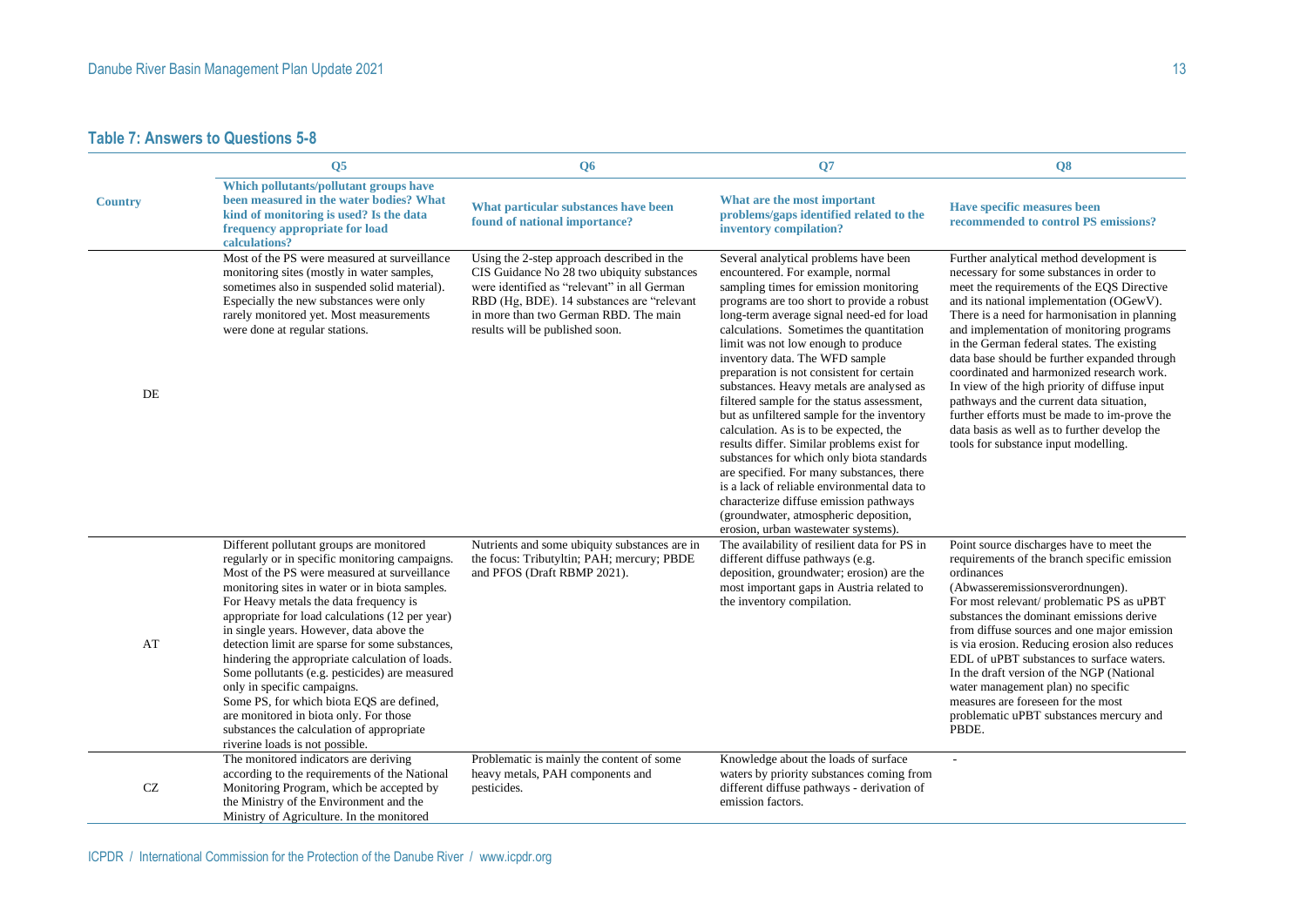|                                                                                                                                                                                                                                                                                                                                                                                                                                                                                                                                                                                                                                                                                                                                                                                                                                                                                                                                                                                                                                                                                                                                                                                                                                                                                                                                                                                                                                                    | <b>Have specific measures been</b><br>recommended to control PS emissions?                                                                                                                                                                                                                                                                                                                                                                                                                                                                                                                                                                                                                                                                                                                                                                                                                                                                                                                                                                                                                                                                                                                                                                                                                                                                                                                                                                                                                                                                                                                                       |
|----------------------------------------------------------------------------------------------------------------------------------------------------------------------------------------------------------------------------------------------------------------------------------------------------------------------------------------------------------------------------------------------------------------------------------------------------------------------------------------------------------------------------------------------------------------------------------------------------------------------------------------------------------------------------------------------------------------------------------------------------------------------------------------------------------------------------------------------------------------------------------------------------------------------------------------------------------------------------------------------------------------------------------------------------------------------------------------------------------------------------------------------------------------------------------------------------------------------------------------------------------------------------------------------------------------------------------------------------------------------------------------------------------------------------------------------------|------------------------------------------------------------------------------------------------------------------------------------------------------------------------------------------------------------------------------------------------------------------------------------------------------------------------------------------------------------------------------------------------------------------------------------------------------------------------------------------------------------------------------------------------------------------------------------------------------------------------------------------------------------------------------------------------------------------------------------------------------------------------------------------------------------------------------------------------------------------------------------------------------------------------------------------------------------------------------------------------------------------------------------------------------------------------------------------------------------------------------------------------------------------------------------------------------------------------------------------------------------------------------------------------------------------------------------------------------------------------------------------------------------------------------------------------------------------------------------------------------------------------------------------------------------------------------------------------------------------|
|                                                                                                                                                                                                                                                                                                                                                                                                                                                                                                                                                                                                                                                                                                                                                                                                                                                                                                                                                                                                                                                                                                                                                                                                                                                                                                                                                                                                                                                    |                                                                                                                                                                                                                                                                                                                                                                                                                                                                                                                                                                                                                                                                                                                                                                                                                                                                                                                                                                                                                                                                                                                                                                                                                                                                                                                                                                                                                                                                                                                                                                                                                  |
|                                                                                                                                                                                                                                                                                                                                                                                                                                                                                                                                                                                                                                                                                                                                                                                                                                                                                                                                                                                                                                                                                                                                                                                                                                                                                                                                                                                                                                                    | For identified sources of pollution (point and<br>diffuse) measures were proposed. In addition<br>to improve future PS EDL inventory<br>following measures were proposed:<br>• reducing the limits LOQ laid down in the<br>case of methods which do not meet the LOQ<br>required by Directive 2010/108 / EC,<br>respectively a switch to other matrix setting<br>of relevant indicators,<br>• introduce monitoring of the organic matter<br>in the monitoring of emissions to air,<br>• creating tools to increase the level of future<br>emissions inventories (e.g. Models, data on<br>the production and use of substances $-e.g.$<br>REACH, from the analysis of substance<br>cycles, production and emission factors).                                                                                                                                                                                                                                                                                                                                                                                                                                                                                                                                                                                                                                                                                                                                                                                                                                                                                      |
| What particular substances have been<br>found of national importance?<br>Following the requirements of the European<br>Water Framework Directive (WFD), a process<br>of selecting relevant dangerous substances<br>and developing a related Pollution Reduction<br>Programme (PRP) has started in the Slovakia<br>in 2001. Based on the results of a three years<br>investigative screening campaign, 59<br>chemical substances were identified as<br>relevant dangerous substances in 2004 and<br>included in the national PRP. From this list of<br>59 chemical substances, 33 priority<br>substances were already included in the EQS<br>Directive (2008/105/EC). The remaining 26<br>relevant dangerous substances were assigned<br>as river basin specific pollutants (Annex VIII<br>substances of the WFD) for the Slovakia.<br>Priority substances relevant for Danube RBD<br>belongs 21 substances:<br>3. Cadmium and its compounds<br>4. Cyclodiene pesticides<br>5. para-para-DDT<br>6. Bis(2-etylhexyl)- phthalate (DEHP)<br>8. Fluoranthene<br>9. Hexachlorobenzene<br>10. Hexachlorobutadiene<br>11. Hexachlorocyclohexane<br>12. Lead and its compounds<br>13. Mercury and its compounds<br>14. Naphthalene<br>15. Nonylphenol (4-nonylphenol)<br>16. Octylphenol $((4-(1,1),3,3)$ -<br>tetrametylbutyl)phenol))<br>17. Pentachlorobenzene<br>18. Pentachlorophenol<br>19. Polyaromatic hydrocarbons (PAH)<br>20. Tetrachlorethylene | What are the most important<br>problems/gaps identified related to the<br>inventory compilation?<br>• insufficiently precise analytical methods<br>for determining some substances as<br>required by Directive 2009/90 / EC laying<br>down further to Directive 2000/60 /EC of<br>the EP and a number of technical<br>requirements for chemical analysis and<br>monitoring of water status<br>• absence of data on the concentrations of<br>PS and SK relevant substances (identified<br>in 2008) in sediment and biota,<br>· insufficient scope of monitoring quality<br>of discharged waste water in relation to PS<br>and SK relevant substances (legislation<br>lacks a tool for compulsory periodic<br>updating of indicators of the pollution -<br>monitoring the full range of PS and SK<br>RS as part of the renewal of the<br>authorization for the discharge of<br>wastewater)<br>· lack of data on air pollution, specific<br>organic substances (PS, SK RS)<br>• comparability of water contamination<br>by heavy metals in the stream, and the<br>wastewater discharges. Issued permits for<br>waste water discharge prescribe- the limit<br>values for total form (bound, not only to<br>water but also of suspended solids), in<br>contrast to the requirements for the<br>chemical status of water bodies - where<br>EQS apply to the filtered water.<br>Therefore, it is presently difficult to<br>estimate the contribution from point and<br>diffuse source in the total riverine load.<br>• insufficient information about the<br>content of PL and RL pollution in<br>municipal wastewater. |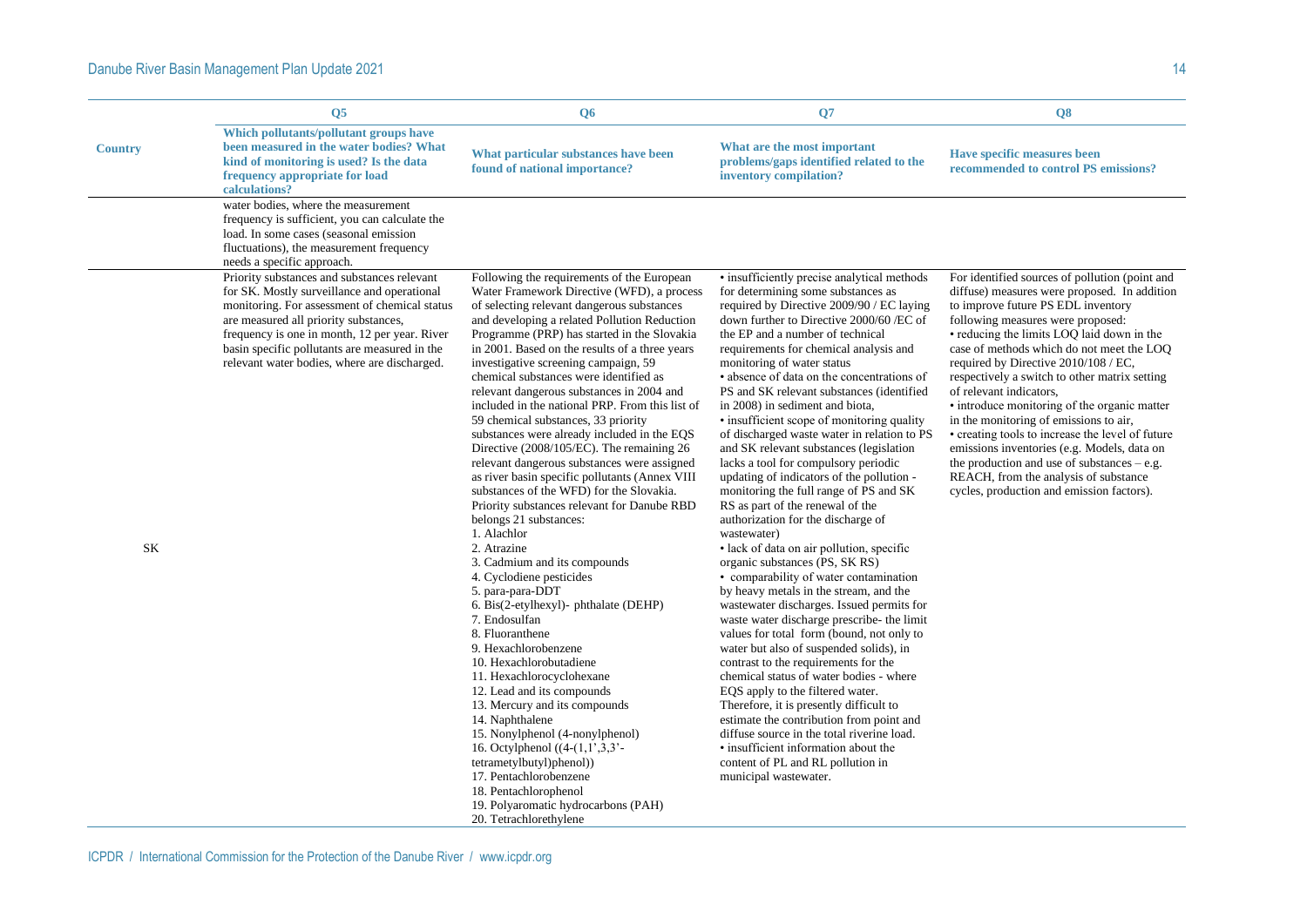|                  | <b>O5</b>                                                                                                                                                                                                                       | <b>O6</b>                                                                                                                                                                                                                                                                                                                                                                                                                      | Q7                                                                                                                                                                                                                                                                                                                                                                                                                                                                                                                                                                                                                                                                                                                                                                                                                                             | Q <sub>8</sub>                                                                                                                                                                                                                                                                                                                                                                          |
|------------------|---------------------------------------------------------------------------------------------------------------------------------------------------------------------------------------------------------------------------------|--------------------------------------------------------------------------------------------------------------------------------------------------------------------------------------------------------------------------------------------------------------------------------------------------------------------------------------------------------------------------------------------------------------------------------|------------------------------------------------------------------------------------------------------------------------------------------------------------------------------------------------------------------------------------------------------------------------------------------------------------------------------------------------------------------------------------------------------------------------------------------------------------------------------------------------------------------------------------------------------------------------------------------------------------------------------------------------------------------------------------------------------------------------------------------------------------------------------------------------------------------------------------------------|-----------------------------------------------------------------------------------------------------------------------------------------------------------------------------------------------------------------------------------------------------------------------------------------------------------------------------------------------------------------------------------------|
| <b>Country</b>   | Which pollutants/pollutant groups have<br>been measured in the water bodies? What<br>kind of monitoring is used? Is the data<br>frequency appropriate for load<br>calculations?                                                 | What particular substances have been<br>found of national importance?                                                                                                                                                                                                                                                                                                                                                          | What are the most important<br>problems/gaps identified related to the<br>inventory compilation?                                                                                                                                                                                                                                                                                                                                                                                                                                                                                                                                                                                                                                                                                                                                               | <b>Have specific measures been</b><br>recommended to control PS emissions?                                                                                                                                                                                                                                                                                                              |
|                  |                                                                                                                                                                                                                                 | 21. Trichloromethane (chloroform)                                                                                                                                                                                                                                                                                                                                                                                              |                                                                                                                                                                                                                                                                                                                                                                                                                                                                                                                                                                                                                                                                                                                                                                                                                                                |                                                                                                                                                                                                                                                                                                                                                                                         |
|                  |                                                                                                                                                                                                                                 | From SK relevant substances (identified in<br>2008) 10 substances are relevant for Danube<br>RBD:<br>1. 2-methyl-4-chlorophenoxyacetic acid<br>(MCPA),<br>2. 4-metyl-2,6-di-terc butylphenol,<br>3. arsenic and its compounds,<br>4. Dibutyl phthalate,<br>5. phenanthrene,<br>6. Chromium and its compounds<br>7. cyanides,<br>8. copper and its compounds,<br>9. PCB and its congeners (28, 52, 101, 118,<br>138, 153, 180), |                                                                                                                                                                                                                                                                                                                                                                                                                                                                                                                                                                                                                                                                                                                                                                                                                                                |                                                                                                                                                                                                                                                                                                                                                                                         |
| ${\rm H}{\rm U}$ | We used mainly the data of surveillance<br>monitoring stations (12 samples/year), and<br>many operational and investigative<br>monitoring program results. Quantity and<br>quality of monitoring data was almost<br>sufficient. | 10. zinc and its compounds.<br>We have many problems with PBTs (almost<br>all of it), PAHs and Cd.                                                                                                                                                                                                                                                                                                                             | Estimations on diffuse loads have<br>significant uncertainty. Mainly from<br>historical pollution sources e.g. diffuse<br>emission from soil via erosion. Many of<br>cross border influent water bodies are in<br>bad status, but we have lack of<br>information about emission source on the<br>upstream catchments.<br>Other problem is heterogenic monitoring<br>data and information gap on priority<br>substances emission coming from<br>UWWT.<br>Emission and immission data cannot be.<br>compared because the measured<br>parameters are different. By metals the<br>emission site measures the total amount<br>yet the immission only the dissolved.<br>Pesticides and organic compounds are<br>measured as components, but by<br>emissions we have got only parameter<br>group data: halogenated organic<br>compounds, or PAHs etc. | Between measures provided for river basin<br>management plan there are many which<br>consider supplementary monitoring<br>(UWWTPs, industrial facilities).<br>We plan investigate monitoring programs for<br>better describing emission pathways e.g. soil<br>and air depositions, and UWWTP and<br>chemical industry discharge monitoring to<br>get more information on PS discharges. |
| SI               | One year during the RBMP period the<br>surveillance monitoring on surveillance<br>monitoring stations is being performed. In this<br>surveillance monitoring mostly/mainly the<br>whole set of priority substances is included. | Some substances are found as being relevant<br>at the basin/sub-basin unit.                                                                                                                                                                                                                                                                                                                                                    | The lack of tools to estimate diffuse<br>sources of pollution (such as<br>pesticides/biocides from agricultural<br>activities, illegal landfills, pollution from<br>urban areas, storm overflows).                                                                                                                                                                                                                                                                                                                                                                                                                                                                                                                                                                                                                                             | The requirements of the national legislation<br>have to be fulfilled.                                                                                                                                                                                                                                                                                                                   |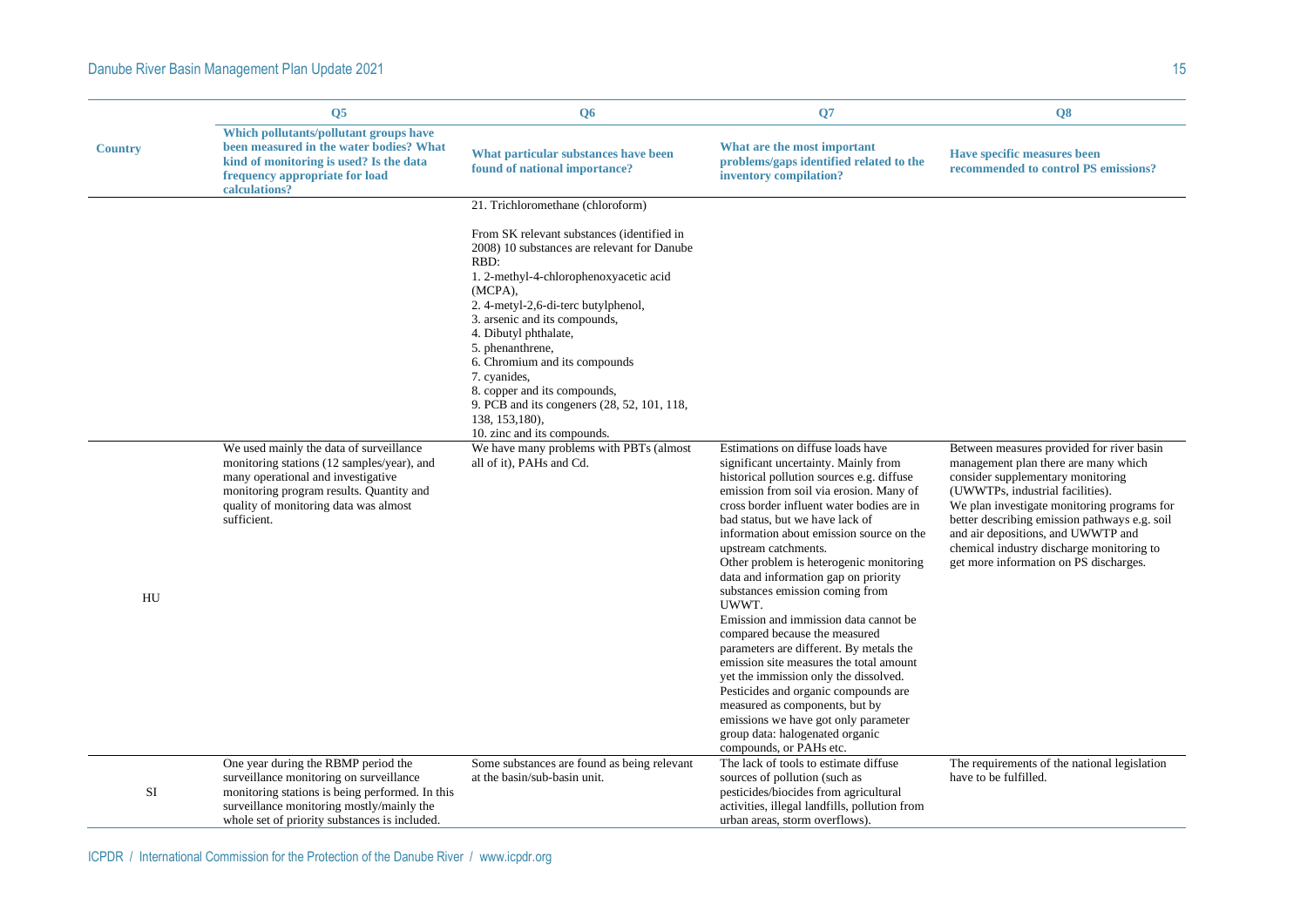|                | <b>O5</b>                                                                                                                                                                                                                                                                                                                                                                                                                                                                                                                                                                                                                         | <b>Q6</b>                                                                        | Q7                                                                                                                                                                                                                                                               | Q <sub>8</sub>                                                                                                                                                                                                                                                                                                                                                                                                                            |  |
|----------------|-----------------------------------------------------------------------------------------------------------------------------------------------------------------------------------------------------------------------------------------------------------------------------------------------------------------------------------------------------------------------------------------------------------------------------------------------------------------------------------------------------------------------------------------------------------------------------------------------------------------------------------|----------------------------------------------------------------------------------|------------------------------------------------------------------------------------------------------------------------------------------------------------------------------------------------------------------------------------------------------------------|-------------------------------------------------------------------------------------------------------------------------------------------------------------------------------------------------------------------------------------------------------------------------------------------------------------------------------------------------------------------------------------------------------------------------------------------|--|
| <b>Country</b> | Which pollutants/pollutant groups have<br>been measured in the water bodies? What<br>kind of monitoring is used? Is the data<br>frequency appropriate for load<br>calculations?                                                                                                                                                                                                                                                                                                                                                                                                                                                   | What particular substances have been<br>found of national importance?            | What are the most important<br>problems/gaps identified related to the<br>inventory compilation?                                                                                                                                                                 | Have specific measures been<br>recommended to control PS emissions?                                                                                                                                                                                                                                                                                                                                                                       |  |
|                | On the other (regular) monitoring stations or<br>during the other 5 years of the RBMP period<br>the priority substances are being measured as<br>circumstances require with regard to<br>emissions, discharges and findings of the<br>previous monitoring (if any excess over the<br>quality standard is being measured, we<br>confirm it or annul it in the next years with<br>proceeded monitoring). On principle specific<br>campaigns are not performed, exceptionally<br>for the purpose of the investigative<br>monitoring. The frequency of priority<br>substances measurement is in line with the<br>WFD (12 times/year). |                                                                                  |                                                                                                                                                                                                                                                                  |                                                                                                                                                                                                                                                                                                                                                                                                                                           |  |
| <b>HR</b>      | All Priority substances and substances<br>relevant for HR. Mostly surveillance and<br>operational monitoring. For assessment of<br>chemical status are measured all priority<br>substances, frequency is one in month, 12 per<br>year. River basin specific pollutants are<br>measured in the relevant water bodies, where<br>are discharged.                                                                                                                                                                                                                                                                                     | We have problems with PBTs in biota (Hg,<br>BDE).                                | The lack of tools to estimate diffuse<br>sources of pollution (such as urban areas,<br>storm overflows).                                                                                                                                                         | The requirements of the national legislation<br>have to be fulfilled.                                                                                                                                                                                                                                                                                                                                                                     |  |
| <b>BA</b>      |                                                                                                                                                                                                                                                                                                                                                                                                                                                                                                                                                                                                                                   | No information available.                                                        |                                                                                                                                                                                                                                                                  |                                                                                                                                                                                                                                                                                                                                                                                                                                           |  |
| <b>ME</b>      |                                                                                                                                                                                                                                                                                                                                                                                                                                                                                                                                                                                                                                   | No information available.                                                        |                                                                                                                                                                                                                                                                  |                                                                                                                                                                                                                                                                                                                                                                                                                                           |  |
| <b>RS</b>      | In 2021, 54 prescribed priority substances<br>were monitored through operational<br>monitoring together with additional 32 that<br>were chosen based on results from previous<br>years. Frequency of monitoring varies<br>depending on waterbody, from 4 to 12 times<br>per year. Due to insufficient financial and<br>human capacity, monitoring still doesn't<br>cover all designated water bodies in RS.                                                                                                                                                                                                                       | In the Environmental Status Report, heavy<br>metals are pointed out as relevant. | Main gap is insufficient data pool due to<br>lack of human and financial resources.<br>Also, the lack of information on diffuse<br>emissions, no established system on<br>gathering data on agricultural use of<br>priority substances, landfill pollution, etc. | In the draft version of the RBMP proposed<br>measures are implementation IED regulates<br>and key measures: phasing-out / reduction of<br>emissions, discharges and losses of PS,<br>remediation of contaminated sites (historical<br>pollution including sediments, groundwater,<br>soil), upgrades or improvements of industrial<br>wastewater treatment plants and research,<br>improvement of knowledge base reducing<br>uncertainty. |  |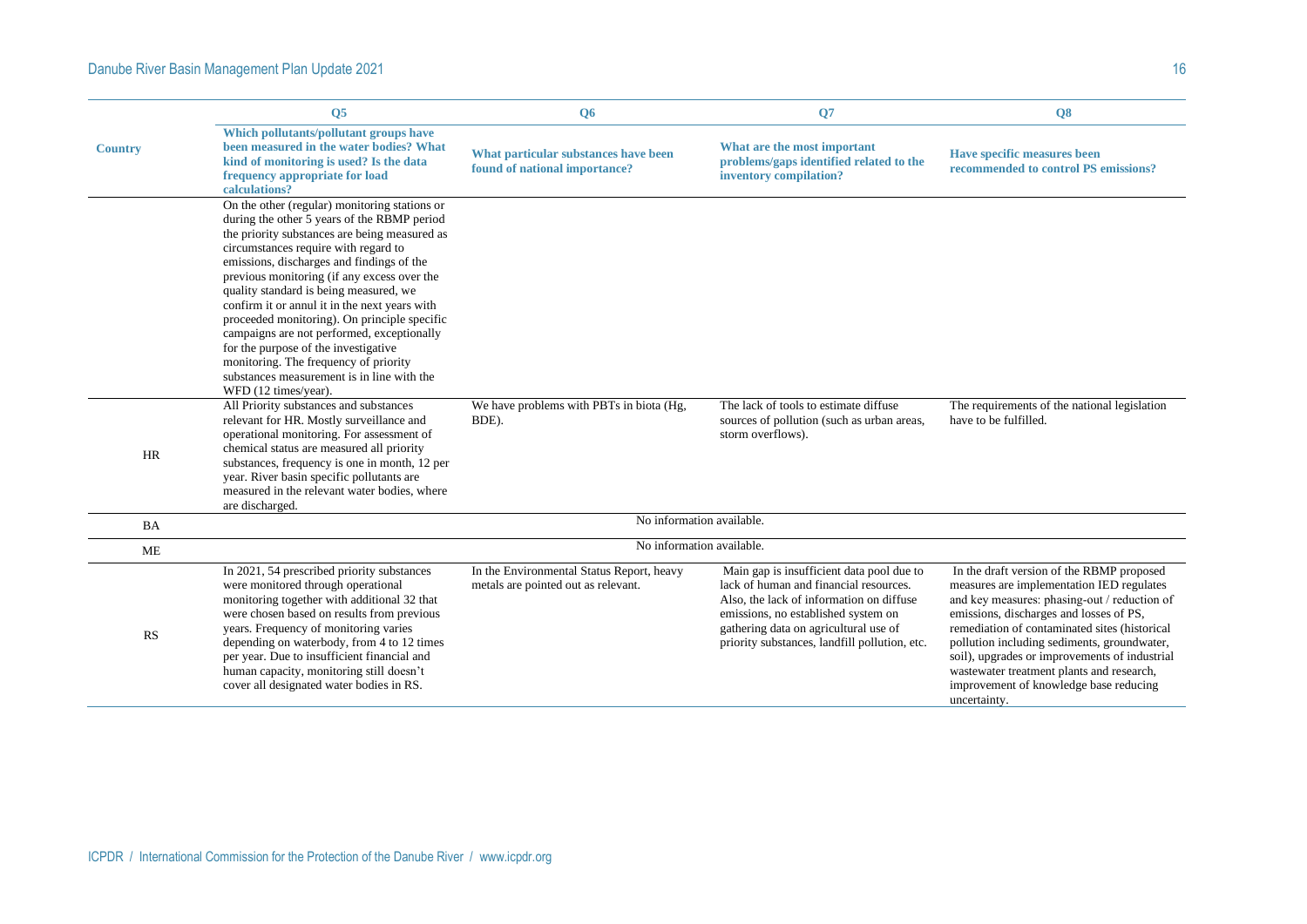|                | <b>O5</b>                                                                                                                                                                                                                                                                                                                                                                                                                                                                                                                                                                                                                                                                                                                                                                                                                                                                                                               | Q <sub>6</sub>                                                                                                                                                                                                                                                                                                                                                                                                                                           | Q7                                                                                                                                                                                                                                                                                                                                                                                                                                                                        | Q <sub>8</sub>                                                                                                                                                                                                                                                                                    |  |  |
|----------------|-------------------------------------------------------------------------------------------------------------------------------------------------------------------------------------------------------------------------------------------------------------------------------------------------------------------------------------------------------------------------------------------------------------------------------------------------------------------------------------------------------------------------------------------------------------------------------------------------------------------------------------------------------------------------------------------------------------------------------------------------------------------------------------------------------------------------------------------------------------------------------------------------------------------------|----------------------------------------------------------------------------------------------------------------------------------------------------------------------------------------------------------------------------------------------------------------------------------------------------------------------------------------------------------------------------------------------------------------------------------------------------------|---------------------------------------------------------------------------------------------------------------------------------------------------------------------------------------------------------------------------------------------------------------------------------------------------------------------------------------------------------------------------------------------------------------------------------------------------------------------------|---------------------------------------------------------------------------------------------------------------------------------------------------------------------------------------------------------------------------------------------------------------------------------------------------|--|--|
| <b>Country</b> | Which pollutants/pollutant groups have<br>been measured in the water bodies? What<br>kind of monitoring is used? Is the data<br>frequency appropriate for load<br>calculations?                                                                                                                                                                                                                                                                                                                                                                                                                                                                                                                                                                                                                                                                                                                                         | What particular substances have been<br>found of national importance?                                                                                                                                                                                                                                                                                                                                                                                    | What are the most important<br>problems/gaps identified related to the<br>inventory compilation?                                                                                                                                                                                                                                                                                                                                                                          | Have specific measures been<br>recommended to control PS emissions?                                                                                                                                                                                                                               |  |  |
| RO             | The monitoring of emissions of priority<br>substances (included in Annex 1 of the<br>Directive 2013/39/EU) was performed taking<br>into account the existence of analysis<br>methods, the type of wastewater discharged<br>(taking into account the specific field of<br>activity from which they come), but also the<br>presence (identification) of these substances<br>in the water body. For C10-C13-<br>chloroalkanes, no method was available.<br>Tributyltin compounds, dioxins, and dioxin-<br>type compounds are not analysed because the<br>method held and applied involves high risks<br>of use/operation for personnel.<br>Monitoring data are coming from regular<br>monitoring according to the WFD<br>requirements. Sampling and analysis is<br>usually conducted with frequencies of 12<br>times per year. The frequency of monitoring<br>data is appropriate for annual riverine load<br>calculation. | Heavy metals are found as being relevant at<br>the basin/sub-basin unit. The relevance step<br>was based on the criteria EU Guidance no. 28.                                                                                                                                                                                                                                                                                                             | The main gaps are the followings: lack of<br>tool to estimate the diffuse emissions, lack<br>in certain cases of point sources and<br>frequent of diffuse sources, there was not<br>possible the assign a certain substance<br>found in the aquatic environment to an<br>appropriate source.                                                                                                                                                                              | The measures proposed are designed for<br>reduction of a number of substances (e.g.<br>heavy metals).                                                                                                                                                                                             |  |  |
| <b>BG</b>      | Pollutants from the group of Priority<br>Substances, Annex 1 of EC Directive<br>2008/105 have been measured. The results are<br>from the planned / conducted control and<br>operational monitoring with a frequency of 12<br>/ year, according to the monitoring program.<br>Pollutants from the same group of Priority<br>Substances have been measured and used in<br>the assessment, but with a frequency of 1 to 4<br>times a year at the points of discharge of<br>industrial plants and treatment plants, which<br>are defined in the plans for own monitoring<br>approved by the Danube Basin Directorate.                                                                                                                                                                                                                                                                                                       | For all heavy metals in the group of priority<br>substances, emissions from point sources of<br>pollution have decreased for the period 2009-<br>2015.<br>The substance 1,2-dichloroethane was not<br>detected in 2015.<br>For heavy metals cadmium, lead and nickel,<br>emissions from diffuse sources of pollution<br>have decreased for the period 2009-2015.<br>The substance 1,2-dichloroethane in 2015 and<br>as a diffuse source is not detected. | At the time of the inventory process, some<br>of the PS / 4 in number / are not analyzed<br>due to undeveloped in the EEA<br>methodologies for analysis.<br>Some priority substances do not have a set<br>of 12 samplings and a correspondingly<br>lower number of results within a year due<br>to bad weather conditions (monitoring<br>stations are high in the mountains).<br>Lack or insufficiently correct monitoring<br>of the quantities of discharged wastewater. | Mercury emissions through diffuse pollution<br>have increased and as a result, expanded<br>monitoring of mercury in the other two<br>matrices is planned - biota and sediment for<br>the period of RBMP 2016-2021, seeking<br>additional information from the analysis of<br>priority substances. |  |  |
| MD             | In the frameworks of Feasibility Study, there<br>were preliminary identified HS relevant for<br>entire Republic of Moldova, as well as<br>facilities emitting HS. Thus, on the nation-<br>wide level, there were identified next relevant<br>to PRTR industrial sectors fall under the<br>Protocol's requirements according to capacity<br>thresholds:<br>energy (3 facilities), production and<br>processing of metals (1 facility), mineral                                                                                                                                                                                                                                                                                                                                                                                                                                                                           | Particular HS of national importance were not<br>identified yet.                                                                                                                                                                                                                                                                                                                                                                                         | Institutional constrains & lack of funds.                                                                                                                                                                                                                                                                                                                                                                                                                                 | None.                                                                                                                                                                                                                                                                                             |  |  |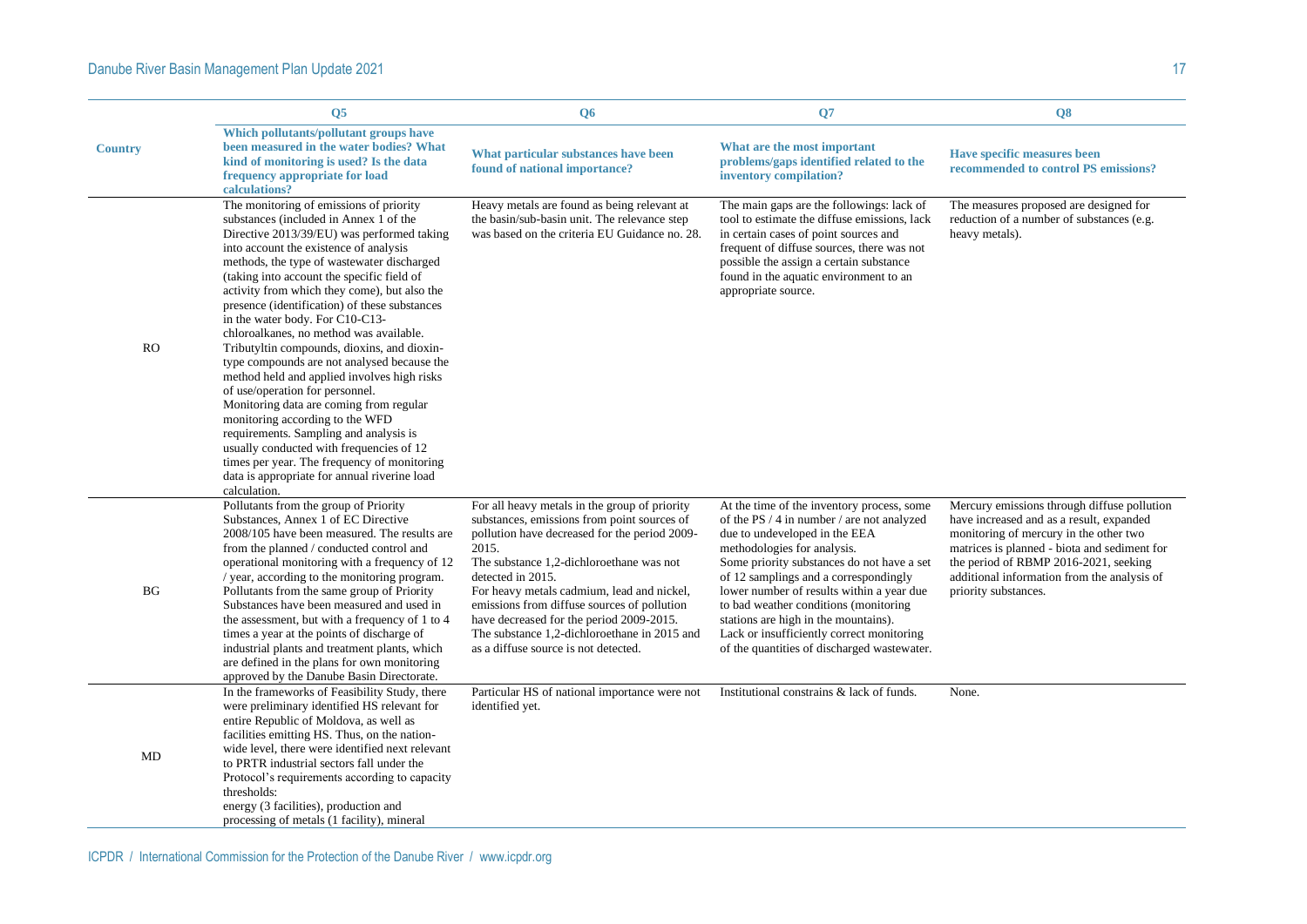|                | Q <sub>5</sub>                                                                                                                                                                                                                                                                                                                                                                                                                                                                                                                                                                                                                                                                                                                                                                                                                                                                                                                                                                                            | Q <sub>6</sub>                                                                                                                                                                                                                                                                                                                                                                                                                                                                           | Q7                                                                                                                                                                                                                                                  | Q <sub>8</sub>                                                      |  |  |
|----------------|-----------------------------------------------------------------------------------------------------------------------------------------------------------------------------------------------------------------------------------------------------------------------------------------------------------------------------------------------------------------------------------------------------------------------------------------------------------------------------------------------------------------------------------------------------------------------------------------------------------------------------------------------------------------------------------------------------------------------------------------------------------------------------------------------------------------------------------------------------------------------------------------------------------------------------------------------------------------------------------------------------------|------------------------------------------------------------------------------------------------------------------------------------------------------------------------------------------------------------------------------------------------------------------------------------------------------------------------------------------------------------------------------------------------------------------------------------------------------------------------------------------|-----------------------------------------------------------------------------------------------------------------------------------------------------------------------------------------------------------------------------------------------------|---------------------------------------------------------------------|--|--|
| <b>Country</b> | Which pollutants/pollutant groups have<br>been measured in the water bodies? What<br>kind of monitoring is used? Is the data<br>frequency appropriate for load<br>calculations?                                                                                                                                                                                                                                                                                                                                                                                                                                                                                                                                                                                                                                                                                                                                                                                                                           | What particular substances have been<br>found of national importance?                                                                                                                                                                                                                                                                                                                                                                                                                    | What are the most important<br>problems/gaps identified related to the<br>inventory compilation?                                                                                                                                                    | Have specific measures been<br>recommended to control PS emissions? |  |  |
|                | industry (ac. 19 facilities), chemical industry/<br>pharmaceutical (1 facility), waste and waste<br>water management (4-5 facilities, from which<br>1 landfill, and 3-4 UWWTPs), paper<br>production and processing (2 facilities),<br>intensive livestock production, etc. However,<br>it shall be mentioned that not even one<br>UWWTP or industrial facility with exceeding<br>threshold values was identified in the<br>Moldovan part of the Danube basin<br>Besides, there were identified the following<br>officially reported to national statistics HS:<br>N tot., P tot., As, Cd, Cr, Cu, Pb, Ni, Hg, Zn,<br>DDT, Benzene, Phenols, PAH, chlorides, and<br>cyanides.<br>For the monitoring are used both regular<br>stations and specific campaigns. In fact,<br>Hydrometeorological Service regularly<br>monitors in rivers 73 chemical parameters,<br>including heavy metals, organic substances,<br>organochlorine pesticides and PAH. Data<br>frequency is appropriate for load calculation. |                                                                                                                                                                                                                                                                                                                                                                                                                                                                                          |                                                                                                                                                                                                                                                     |                                                                     |  |  |
| UA             | 37 from the 45 PS are measured at<br>surveillance monitoring sites. Frequency is<br>one in month, 12 per year.                                                                                                                                                                                                                                                                                                                                                                                                                                                                                                                                                                                                                                                                                                                                                                                                                                                                                            | Screening of water samples and bottom<br>sediments is performed to determine the list of<br>specific synthetic and non-synthetic pollutants<br>in 3 river basins. List of hazardous substances<br>in wastewater from enterprises was compiled<br>based on national industry standards; special<br>investigations<br>Pollutant groups are: 21 pesticides (some of<br>which were banned in EU), trace metals,<br>polyaromatic hydrocarbons (PAH),<br>trichloromethane, pentachlorobenzene. | The main gaps are the followings:<br>insufficiently precise of analytical<br>measurements for determining some<br>substances, absence data in sediments and<br>biota, lack of tool to estimate the diffuse<br>emissions constrains & limited funds. | No specific measures have been<br>recommended.                      |  |  |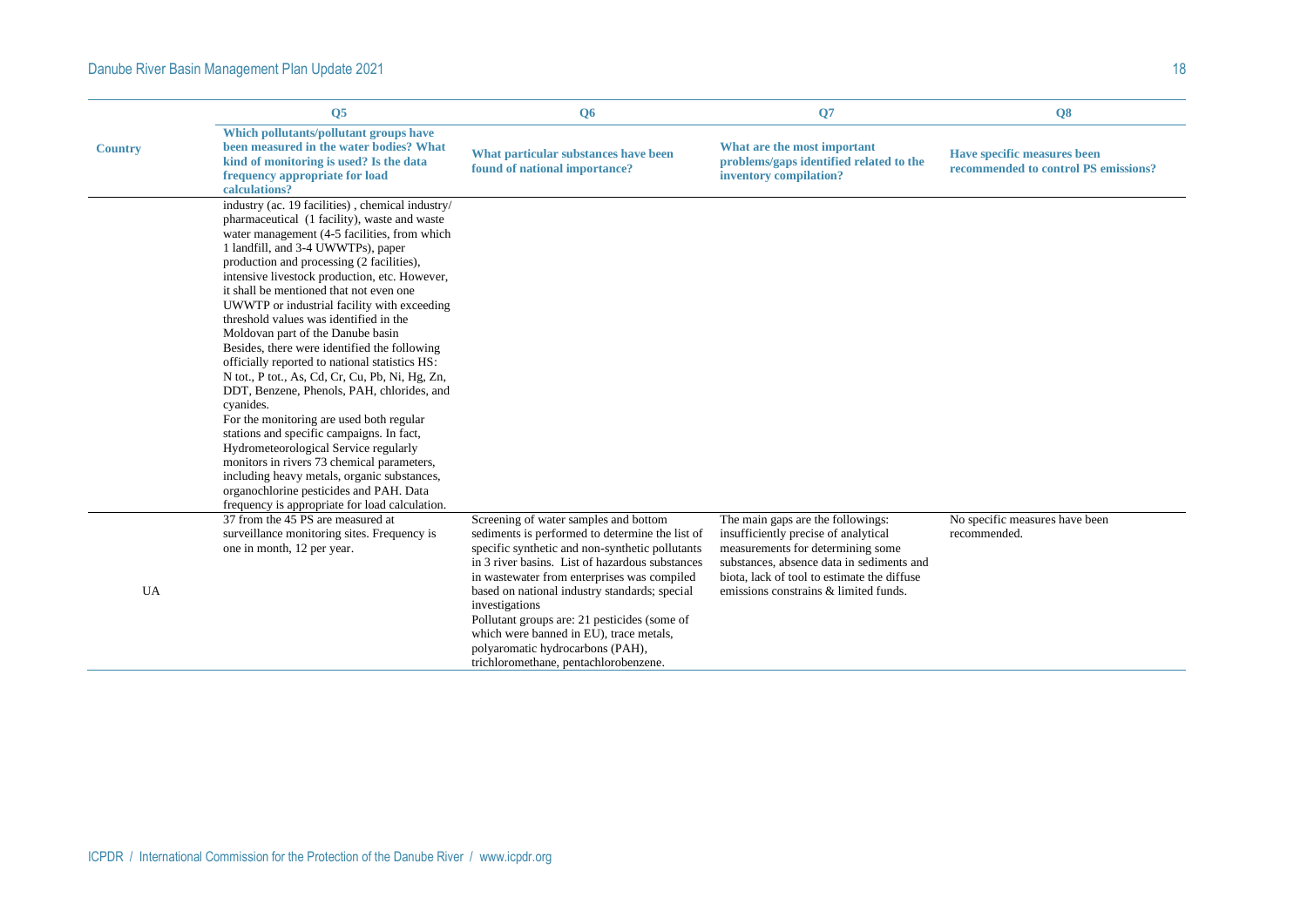Hazardous substances concentration data in wastewater effluents were collected and analysed in the framework of the SOLUTIONS project [\(https://www.solutions-project.eu/\)](https://www.solutions-project.eu/). The data served the assessments of the toxicity risk of the released substances. Summarizing tables of the analysis results are presented in the followings.

Detailed technical information is available: *Alygizakis, N. A., Besselink, H., Paulus, G. K., Oswald, P., Hornstra, L. M., Oswaldova, M., Medema, G., Thomaidis, N. S., Behnisch, P. A., Slobodnik, J. (2019). Characterization of wastewater effluents in the Danube River Basin with chemical screening, in vitro bioassays and antibiotic resistant genes analysis. Environment International, Volume 127, 420-429.*

| <b>Chemical group</b>                            | <b>Bucharest</b> | Clui | <b>Sabac</b> | <b>Zagreb</b> | <b>Varazdin</b> | Ljubljana | <b>Budapest</b> | Vipap | <b>Zilina</b> | <b>Brno</b> | <b>Amstetten</b> | <b>Augsburg</b> |
|--------------------------------------------------|------------------|------|--------------|---------------|-----------------|-----------|-----------------|-------|---------------|-------------|------------------|-----------------|
| Pharmaceuticals                                  | 73               | 68   | 67           | 71            | 51              | 71        | 82              | 35    | 61            | 69          | 55               | 67              |
| Antibiotics                                      | 23               | 23   | 20           | 21            | 12              | 19        | 22              | C     | 17            | 18          | 17               | 16              |
| Antipsychotic drugs                              | 22               | 26   | 29           | 30            | 21              | 28        | 31              | 13    | 25            | 31          | 29               | 27              |
| Hypoglycaemic agents and artificial sweeteners   | <sub>6</sub>     |      |              | <sub>6</sub>  |                 | $\sigma$  | <sub>6</sub>    | 4     |               |             | $\overline{4}$   | 6               |
| Drugs of abuse, steroids and tobacco ingredients | 20               | 17   | 15           | 17            | 19              | 18        |                 | 10    | 13            |             | 17               | 17              |
| Pesticides & Insecticides                        | 25               | 23   | 27           | 26            | 17              | 22        | 25              |       | 12            | 22          |                  | 18              |
| Industrial chemicals                             | 24               | 23   | 19           | 23            | 15              | 22        | 29              | 23    | 23            | 23          | 27               | 25              |
| <b>Total</b>                                     | 193              | 185  | 182          | 194           | 140             | 186       | 212             | 111   | 156           | 185         | 166              | 176             |

#### **Table 8: Number of detected organic compounds at the selected WWTPs according to substance groups**

#### **Table 9: Cumulated PNEC exceedance ratios of the sampled WWTPs for organic compounds according to substance groups**

| <b>Chemical group</b>             | <b>WWTP1</b> | WWTP2 | TP3<br>ww | ww<br>TP4 | WWTP5 | ww<br>TP6 | <b>WWTP7</b> | WWTP8 | ww<br>TP9 | wv<br>P10) | ww<br>TP11 | <b>WWTP12</b> | <b>All WWTPs</b> |
|-----------------------------------|--------------|-------|-----------|-----------|-------|-----------|--------------|-------|-----------|------------|------------|---------------|------------------|
| Pharmaceuticals                   | 103.7        | 74.7  | 85.5      | 12.5      | 105.7 | 90.9      | 40.3         | 9.5   | 67.1      | 32.7       |            | 22.2          | 644.8            |
| Antibiotics                       | 151.2        | 14.5  | 15.4      | 4.0       |       | 12.2      | 28.0         | 1.4   | 1.6       | 3.0        |            | 1.1           | 232.3            |
| Antipsychotic drugs               | 1.6          | 1.1   |           | 2.4       |       |           | 12.3         | 1.6   | 2.6       | 2.4        |            | 1.0           | 25.0             |
| Hypoglycaemic agents, sweeteners  |              |       |           |           |       |           |              |       |           |            |            |               |                  |
| Drugs of abuse, steroids, tobacco | 1.4          |       |           |           |       |           | 2.2          |       |           | 1.6        |            |               | 5.1              |
| Pesticides & Insecticides         | 12.1         | 2.8   | 23.0      | 3.7       |       | 9.9       | 5.5          | 1.3   | 2.0       | 2.8        | 2.0        | 7.2           | 72.2             |
| Industrial chemicals              | 68.4         | 102.8 | 35.5      | 116.5     | 26.1  | 15.0      | 11.0         | 83.4  | 20.4      | 30.1       | 44.9       | 12.7          | 566.7            |
| <b>Total</b>                      | 338.4        | 195.8 | 159.3     | 139.1     | 131.7 | 128.0     | 99.3         | 97.2  | 93.6      | 72.5       | 46.9       | 44.3          | 1,546.1          |

PNEC: Predicted No Effect Concentration

WWTPs are ranked based on the PNEC exceedance (WWTP1… WWTP12)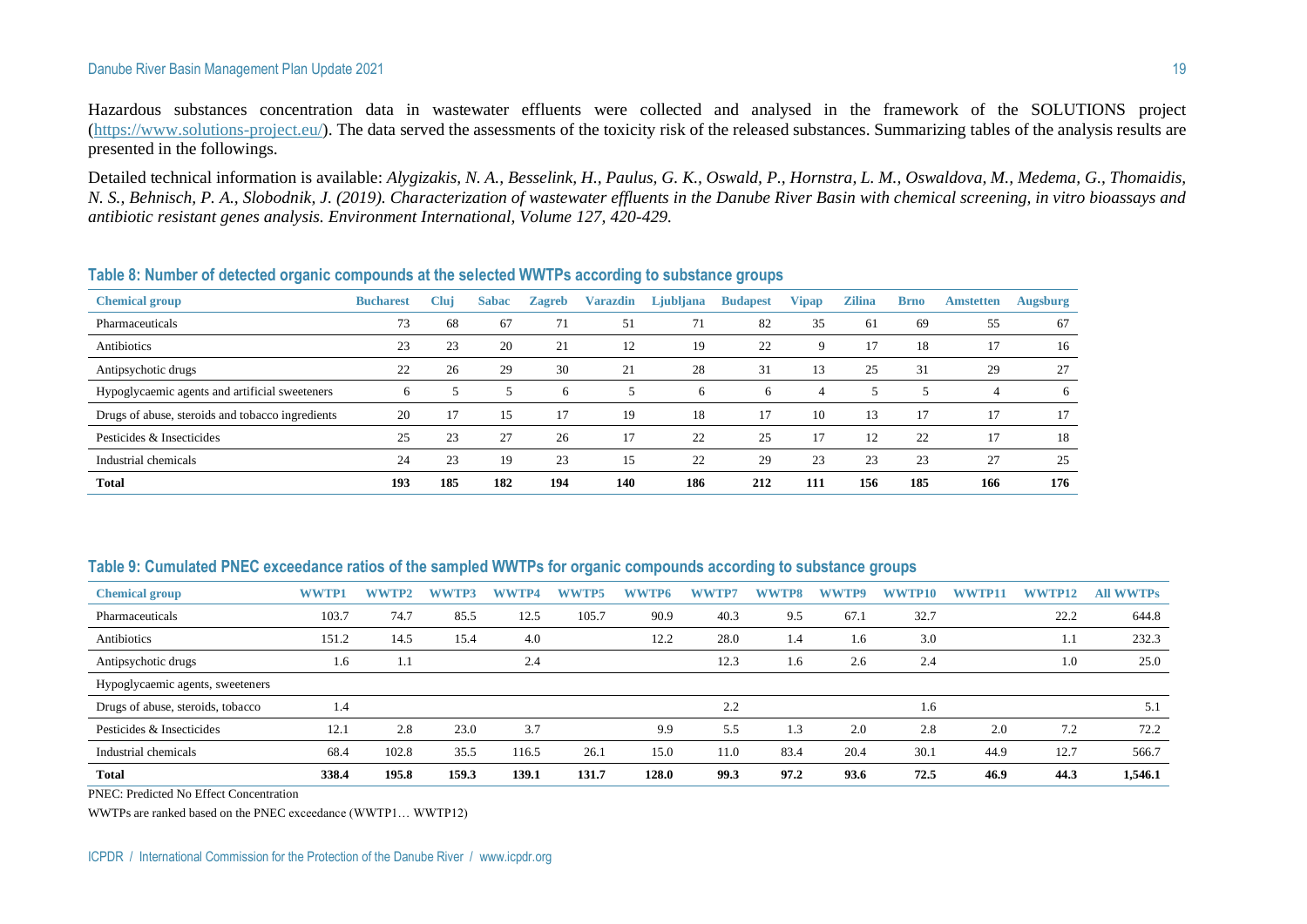| <b>Heavy metal</b> | WWTP1 | WWTP2 | WWTP3 | WWTP4 | WWTP5 | WWTP6 | <b>WWTP7</b> | WWTP8 | <b>WWTP9</b> | WWTP10 | WWTP11 | WWTP12 | <b>All WWTPs</b> |
|--------------------|-------|-------|-------|-------|-------|-------|--------------|-------|--------------|--------|--------|--------|------------------|
| Cadmium            | 2.0   | 2.0   | 2.7   |       |       |       |              |       |              |        |        |        | 6.7              |
| Chromium           | 2.5   |       |       |       |       |       |              |       |              |        |        |        | 2.5              |
| Copper             |       |       |       |       |       |       |              | 1.2   |              |        |        |        | 1.2              |
| Mercury            |       |       |       |       | 1.1   |       |              |       |              |        |        |        | 1.1              |
| Nickel             | 1.3   |       |       | 1.4   | 1.3   |       | 1.4          |       |              |        |        |        | 5.4              |
| Lead               |       |       |       |       |       |       |              |       |              |        |        |        |                  |
| Zinc               | 2.0   | 5.3   | 3.8   | 3.6   | 1.4   | 3.3   | 1.7          | 1.6   | 2.0          | 1.9    |        |        | 26.7             |
| <b>Total</b>       | 7.8   | 7.3   | 6.5   | 5.0   | 3.8   | 3.3   | 3.1          | 2.7   | 2.0          | 1.9    |        |        | 43.6             |

| Table 10: Cumulated PNEC exceedance ratios of the sampled WWTPs for heavy metals |  |
|----------------------------------------------------------------------------------|--|
|----------------------------------------------------------------------------------|--|

WWTPs are ranked based on the PNEC exceedance (WWTP1… WWTP12)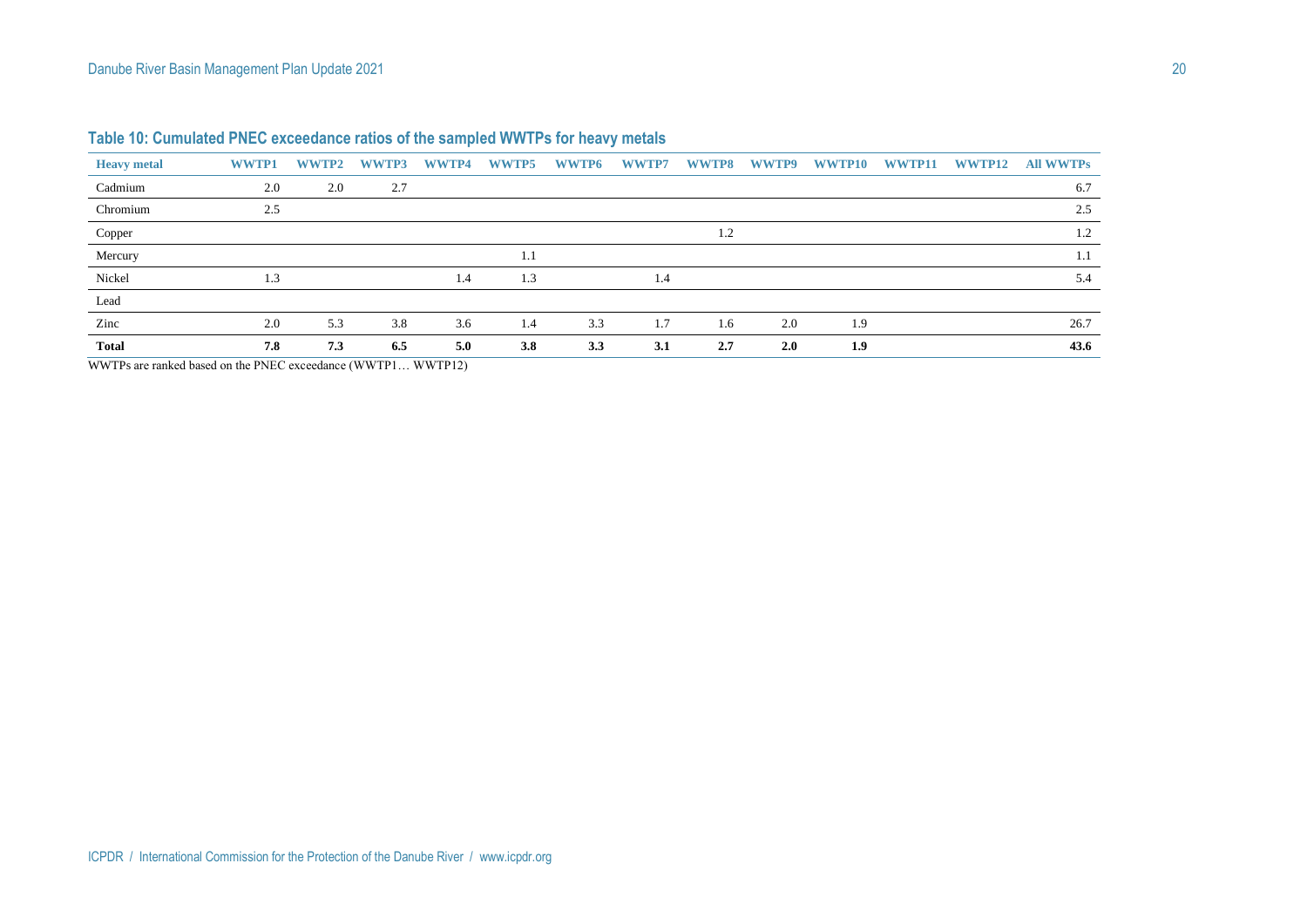Emissions of selected hazardous substances from point and diffuse sources were estimated by the DHSM model in the framework of the Danube Hazard m3c project (preliminary results to be revised, updated and completed in 2022). Summarizing tables of the preliminary modelling results are presented in the followings.

Detailed technical information is available: *Assessment of preliminary modelling results - Pilot region modelling and basin-wide results. Interim Report, Deliverable of the Danube Transnational Programme Project "Danube Hazard m<sup>3</sup> c - Tackling hazardous substances pollution in the Danube River Basin by Measuring, Modelling-based Management and Capacity building" (DTP3-299-2.1), Deltares, 2021.*

#### **Table 11: Summary overview of quantified emission sources for the investigated substances**

| <b>Substance</b>   | <b>Atmospheric</b><br>deposition | <b>Agriculture</b> | <b>Road Traffic</b> | <b>Built</b><br>environment | <b>Households</b> | <b>Industry</b> | <b>Mining</b> | <b>Navigation</b> | <b>Natural</b><br>background |
|--------------------|----------------------------------|--------------------|---------------------|-----------------------------|-------------------|-----------------|---------------|-------------------|------------------------------|
| Cadmium            | $\mathbf X$                      | $\mathbf X$        | $\mathbf X$         |                             | $\mathbf X$       | $\mathbf X$     |               |                   |                              |
| Lead               | $\mathbf X$                      | $\mathbf X$        | $\mathbf X$         | $\mathbf X$                 | $\mathbf X$       | $\mathbf X$     |               |                   |                              |
| Copper             | $\mathbf X$                      | $\mathbf X$        | $\mathbf X$         | $\mathbf X$                 | $\mathbf X$       | $\mathbf X$     |               |                   |                              |
| Arsenic            | $\mathbf X$                      |                    | $\mathbf X$         |                             | $\mathbf X$       | $\mathbf X$     |               |                   |                              |
| Nickel             | $\mathbf X$                      | $\mathbf X$        | $\mathbf X$         |                             | $\mathbf X$       | $\mathbf X$     |               |                   |                              |
| Mercury            | $\mathbf X$                      | $\mathbf X$        |                     |                             | $\mathbf X$       | $\mathbf X$     |               |                   |                              |
| Zinc               | $\mathbf X$                      | $\mathbf X$        | $\mathbf X$         | $\mathbf X$                 | $\mathbf X$       | $\mathbf X$     |               | $\mathbf X$       |                              |
| Benzo[a]pyrene     | $\mathbf X$                      |                    | $\mathbf X$         |                             | $\mathbf x$       |                 |               | $\mathbf X$       |                              |
| <b>PFOS</b>        |                                  |                    |                     |                             | $\mathbf X$       |                 |               |                   |                              |
| PFOA               |                                  |                    |                     |                             | $\mathbf X$       |                 |               |                   |                              |
| Bisphenol A        |                                  |                    |                     |                             | $\mathbf X$       |                 |               |                   |                              |
| Nonylphenol        |                                  |                    | $\mathbf X$         |                             | $\mathbf X$       | $\mathbf X$     |               |                   |                              |
| 4-tert-octylphenol |                                  |                    |                     |                             | $\mathbf X$       | $\mathbf X$     |               |                   |                              |
| Metolachlor        |                                  | $\mathbf X$        |                     |                             | $\mathbf X$       |                 |               |                   |                              |
| Tebuconazole       |                                  | $\mathbf X$        |                     |                             | $\mathbf X$       |                 |               |                   |                              |
| Carbamezepine      |                                  |                    |                     |                             | $\mathbf X$       |                 |               |                   |                              |
| Diclofenac         |                                  |                    |                     |                             | $\mathbf X$       |                 |               |                   |                              |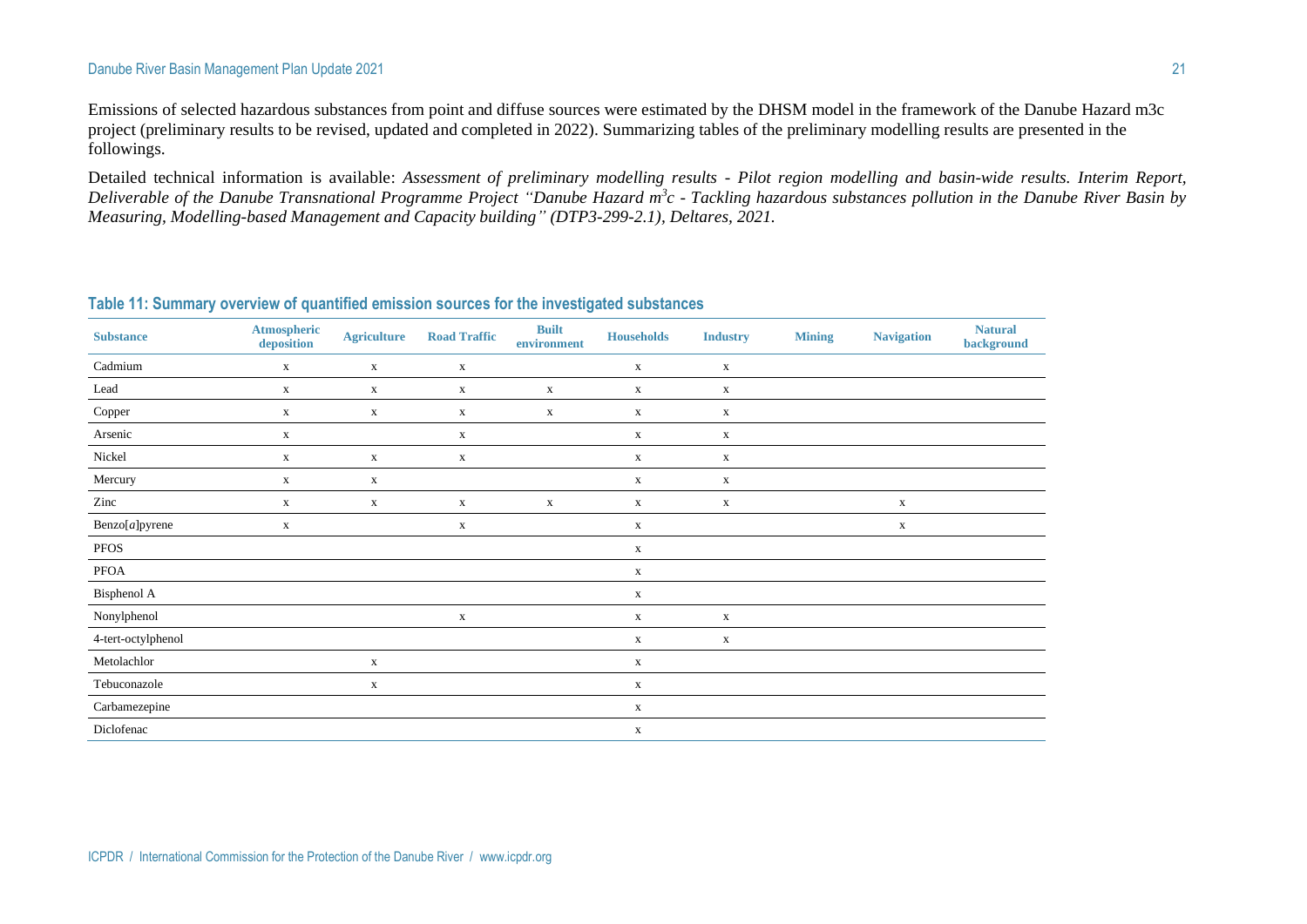| <b>Substance</b>     | <b>Atmospheric</b><br>deposition | <b>Agriculture</b>       | <b>Road traffic</b>      | <b>Built</b><br>environment | <b>Households</b> | <b>Industry</b>          | <b>Mining</b>            | <b>Navigation</b> | <b>Natural</b><br>background |
|----------------------|----------------------------------|--------------------------|--------------------------|-----------------------------|-------------------|--------------------------|--------------------------|-------------------|------------------------------|
| Metals               | $\mathbf{v}$<br>л                | X                        | XX                       | X                           | XX                | XX                       | $\overline{\phantom{a}}$ | X                 | A                            |
| Benzo[a]pyrene (PAH) | XX                               |                          | XX                       | $\overline{\phantom{a}}$    | XX                | $\overline{\phantom{a}}$ |                          | X                 |                              |
| <b>PFAS</b>          | $\overline{\phantom{0}}$         |                          | $\overline{\phantom{a}}$ | $\overline{\phantom{0}}$    | XX                | $\sim$                   |                          |                   |                              |
| Industrial chemicals |                                  |                          | XX                       |                             | XX                | X                        |                          |                   |                              |
| Pesticides           |                                  | X                        |                          | $\overline{\phantom{a}}$    | X                 |                          |                          |                   |                              |
| Pharmaceuticals      |                                  | $\overline{\phantom{a}}$ |                          |                             | X                 |                          |                          |                   |                              |

**Table 12: Summary overview of quality of emission source quantification per substances group**

xx: quantification is considered adequate

x: quantification is considered preliminary

- : quantification is lacking

Grey cells are considered irrelevant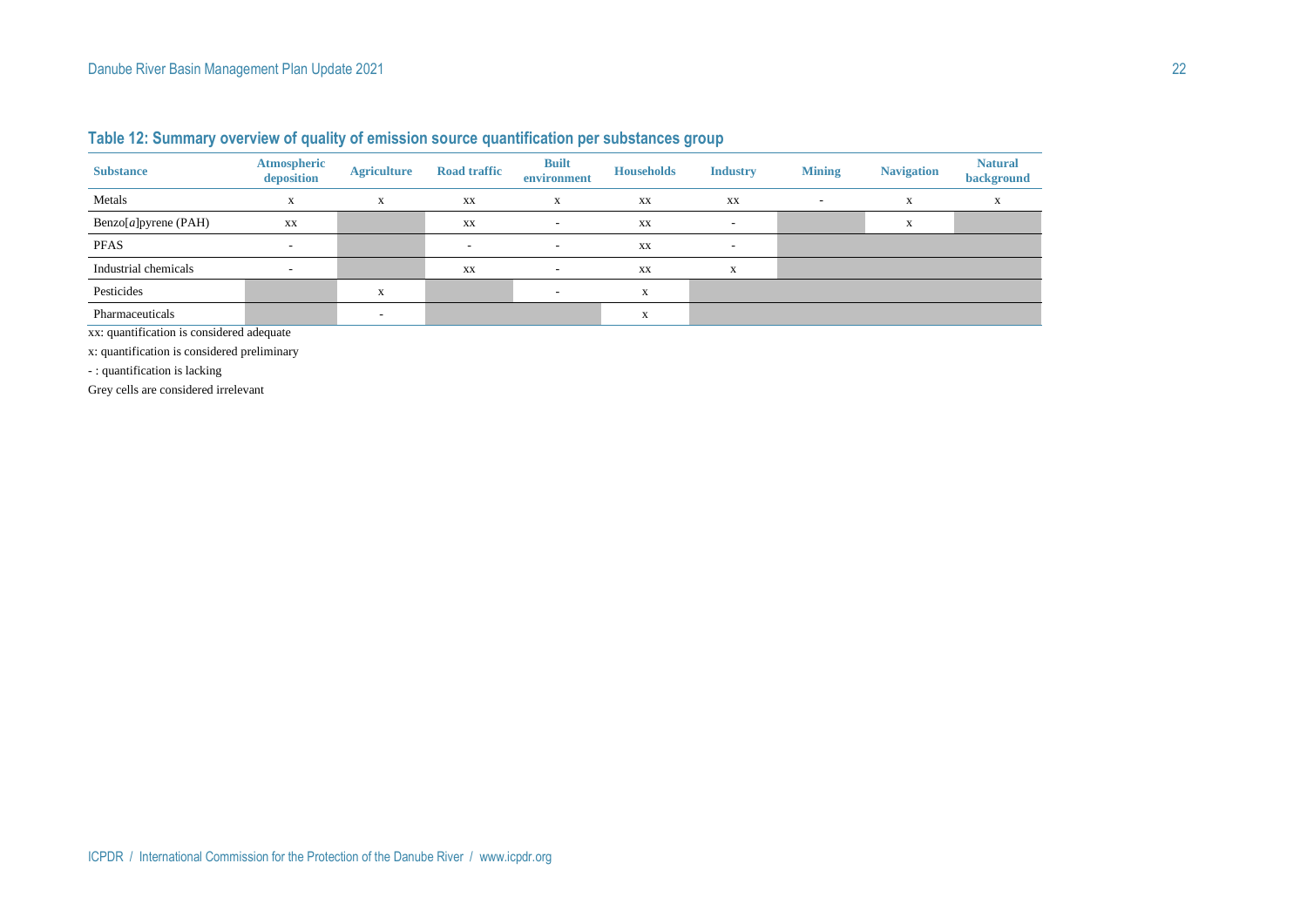| <b>Compound</b>    | <b>Symbol</b> | <b>Atmosphere</b> | <b>Agriculture</b> | <b>Households</b> | <b>Industry</b> | <b>Navigation</b> | <b>Runoff</b> | <b>Mixed sewers</b> | <b>Urban runoff</b> | <b>Soils</b> | <b>Total</b> |
|--------------------|---------------|-------------------|--------------------|-------------------|-----------------|-------------------|---------------|---------------------|---------------------|--------------|--------------|
| Cadmium            | Cd            | 251.8             | 0.0                | 22.2              | 1,210.1         | 0.0               | 321.2         | 825.9               | 44.0                | 23,312.4     | 25,987.6     |
| Lead               | Pb            | 6,373.7           | 0.0                | 407.1             | 14,064.0        | 0.0               | 6,469.1       | 9,777.0             | 2,688.9             | 1,160,873.9  | 1,200,653.7  |
| Copper             | Cu            | 15,945.0          | 0.0                | 2,819.0           | 74,855.0        | 0.0               | 26,401.0      | 75,160.6            | 8,179.9             | 1,182,312.0  | 1,385,672.5  |
| Arsenic            | As            | 2,093.1           | 0.0                | 121.9             | 2,696.3         | $0.0\,$           | 1,441.1       | 5,823.9             | 262.3               | 464,101.3    | 476,539.9    |
| Nickel             | Ni            | 3,744.8           | 0.0                | 301.3             | 21,305.0        | 0.0               | 4,094.3       | 15,754.3            | 1,603.2             | 1,222,800.0  | 1,269,602.9  |
| Mercury            | Hg            | 150.8             | 0.0                | 17.8              | 343.7           | 0.0               | 151.5         | 543.8               | 15.9                | 4,707.0      | 5,930.5      |
| Zinc               | Zn            | 118,880.0         | 0.0                | 9,624.5           | 216,600.0       | 6,873.7           | 139,160.0     | 594,363.0           | 253,321.5           | 2,396,827.0  | 3,735,649.7  |
| Benzo[a]pyrene     | BaP           | 296.8             | 0.0                | 2.5               | 0.0             | 182.6             | 156.5         | 82.9                | 96.6                | 1,287.4      | 2,105.2      |
| <b>PFOS</b>        | <b>PFOS</b>   | 0.0               | 0.0                | 1.2               | 0.0             | 0.0               | 0.0           | 102.4               | 0.0                 | 0.0          | 103.6        |
| <b>PFOA</b>        | <b>PFOA</b>   | 0.0               | 0.0                | 3.6               | 0.0             | 0.0               | 0.0           | 302.0               | 0.0                 | 0.0          | 305.6        |
| Bisphenol A        | <b>BPA</b>    | 0.0               | 0.0                | 43.3              | 0.0             | 0.0               | 0.0           | 2,490.3             | 0.0                 | 0.0          | 2,533.5      |
| Metolachlor        | Met           | 0.0               | 78.3               | 1.4               | 0.0             | 0.0               | 19.4          | 119.8               | 0.0                 | 20.5         | 239.5        |
| Tebuconazole       | Teb           | 0.0               | 1,855.5            | 0.2               | 0.0             | 0.0               | 100.4         | 17.8                | 0.0                 | 0.0          | 1,973.9      |
| Carbamezepine      | Car           | 0.0               | 0.0                | 26.8              | 0.0             | 0.0               | 0.0           | 2,247.1             | 0.0                 | 0.0          | 2,273.8      |
| Diclofenac         | Dic           | 0.0               | 0.0                | 107.0             | 0.0             | $0.0\,$           | 0.0           | 5,160.0             | 0.0                 | 0.0          | 5,267.0      |
| Nonylphenol        | NP            | 0.0               | 0.0                | 17.7              | 130.3           | 0.0               | 0.0           | 371.2               | 167.3               | 0.0          | 686.4        |
| 4-tert-octylphenol | 4tO           | 0.0               | 0.0                | 5.8               | 3.4             | 0.0               | 0.0           | 486.9               | 0.0                 | 0.0          | 496.0        |

**Table 13: Long-term average, basin-wide surface water emissions of selected hazardous substances according to pathways (in kg/year)**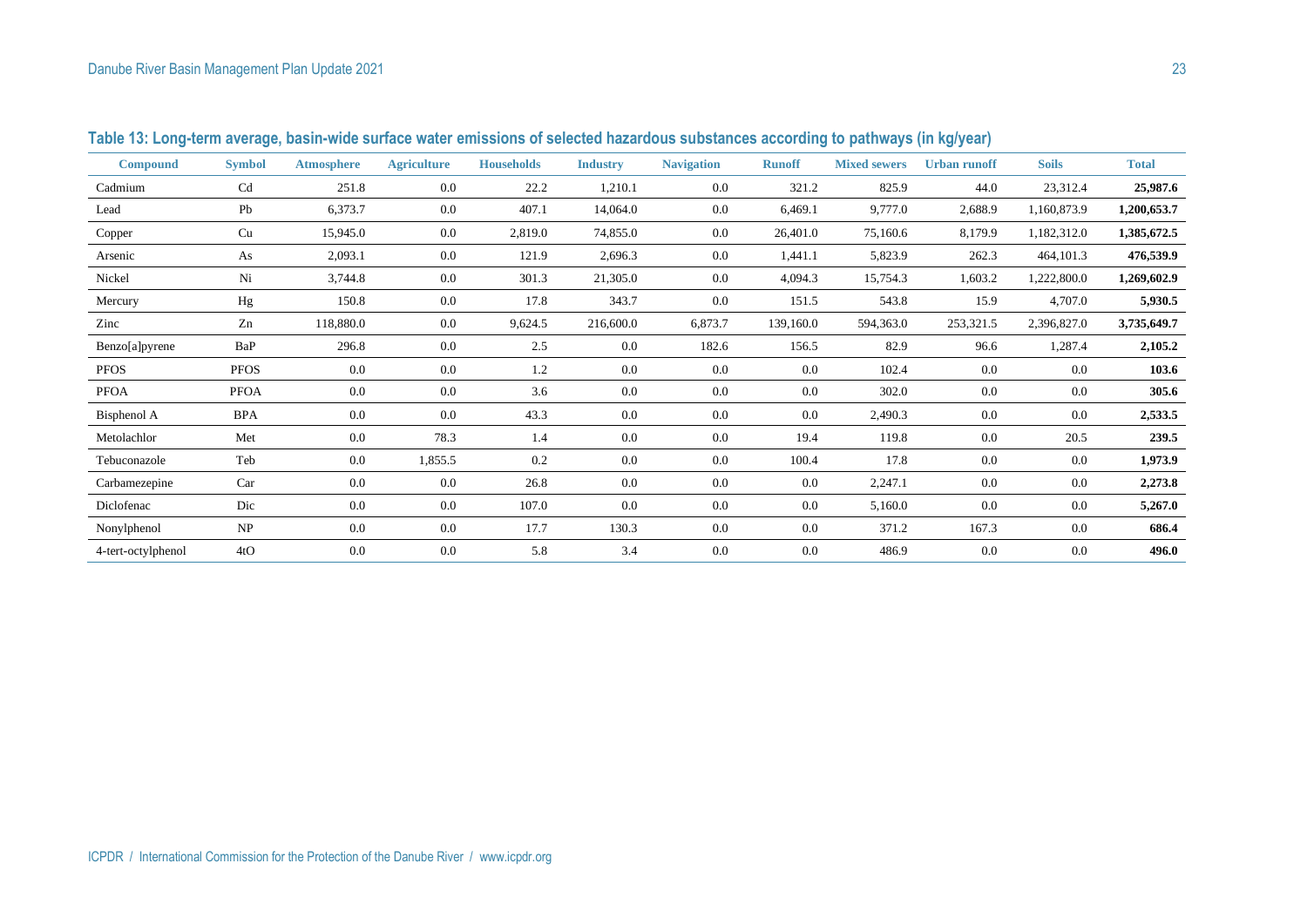Data on Accident Hazard Sites were collected directly from the countries. Data on Tailings Management Facilities were collected by the Danube TMF project and confirmed by the Danube countries (except SI and RS, for these countries data are preliminary). The data served the assessments of the accident hazard of operating industrial sites and the hazard and risk of the tailings ponds. Summarizing tables of the data submitted are presented in the followings.

Detailed technical information on Accident Hazard Sites is available: Inventory of Potential Accidental Risk Spots in the Danube River Basin, Technical report, ICPDR (2001), [http://www.icpdr.org/main/issues/accidental-pollution.](http://www.icpdr.org/main/issues/accidental-pollution)

Detailed technical information on Tailings Management Facilities is available: Safety of the Tailings Management Facilities in the Danube River Basin, Technical Report, UBA (2020), [https://www.umweltbundesamt.de/sites/default/files/medien/5750/publikationen/2020\\_11\\_30\\_texte\\_185-](https://www.umweltbundesamt.de/sites/default/files/medien/5750/publikationen/2020_11_30_texte_185-2020_danube_river_basin_0.pdf) [2020\\_danube\\_river\\_basin\\_0.pdf.](https://www.umweltbundesamt.de/sites/default/files/medien/5750/publikationen/2020_11_30_texte_185-2020_danube_river_basin_0.pdf)

|                |                                       | <b>All sites</b> |            |                                | Sites with WHI > 5 |            |  |  |
|----------------|---------------------------------------|------------------|------------|--------------------------------|--------------------|------------|--|--|
| <b>Country</b> | <b>Number of</b><br><b>facilities</b> | WHC3_EQ (kg)     | <b>WHI</b> | Number of<br><b>facilities</b> | WHC3_EQ (kg)       | <b>WHI</b> |  |  |
| $DE^*$         | 139                                   | 2,350,971,458.2  | 9.4        | 116                            | 2,350,218,706.7    | 9.4        |  |  |
| AT             | 46                                    | 16,453,577.5     | 7.2        | 13                             | 15,979,341.8       | 7.2        |  |  |
| CZ             | 46                                    | 601,873,734.0    | 8.8        | 19                             | 601,309,932.1      | 8.8        |  |  |
| SK             | 39                                    | 2,049,505,525.5  | 9.3        | 36                             | 2,049,412,299.1    | 9.3        |  |  |
| HU             | 316                                   | 502,003,733.6    | 8.7        | 46                             | 498,958,095.3      | 8.7        |  |  |
| SI             | 49                                    | 389,769,201.2    | 8.6        | 24                             | 389,340,667.2      | 8.6        |  |  |
| HR             | 26                                    | 40,258,531.1     | 7.6        | 16                             | 39,956,198.2       | 7.6        |  |  |
| BA             | 18                                    | 115,405,091.6    | 8.1        | 5                              | 115,211,872.3      | 8.1        |  |  |
| ME             | $\mathbf{0}$                          | 0.0              | 0.0        | $\mathbf{0}$                   | 0.0                | $0.0\,$    |  |  |
| RS             | 23                                    | 1,172,820,772.0  | 9.1        | 18                             | 1,172,779,395.1    | 9.1        |  |  |
| BG             | 33                                    | 54,750,997.7     | 7.7        | 23                             | 54,683,826.9       | 7.7        |  |  |
| <b>RO</b>      | 234                                   | 4,438,144,124.4  | 9.6        | 139                            | 4,436,127,001.8    | 9.6        |  |  |
| MD             | 24                                    | 64,709,018.6     | 7.8        | 14                             | 64,521,156.2       | 7.8        |  |  |
| <b>UA</b>      | 17                                    | 3,061,676.6      | 6.5        | $\overline{4}$                 | 2,995,794.5        | 6.5        |  |  |
| <b>Basin</b>   | 1,010                                 | 11,799,727,442.1 | 10.1       | 473                            | 11,791,494,287.2   | 10.1       |  |  |

### **Table 14: Number of AHS, summed stored volume of substances and total WHI of the Danube countries**

WHC3 EQ: Water Hazard Class 3 Equivalent, WHI: Water Hazard Index

\* Data are available only from Bavaria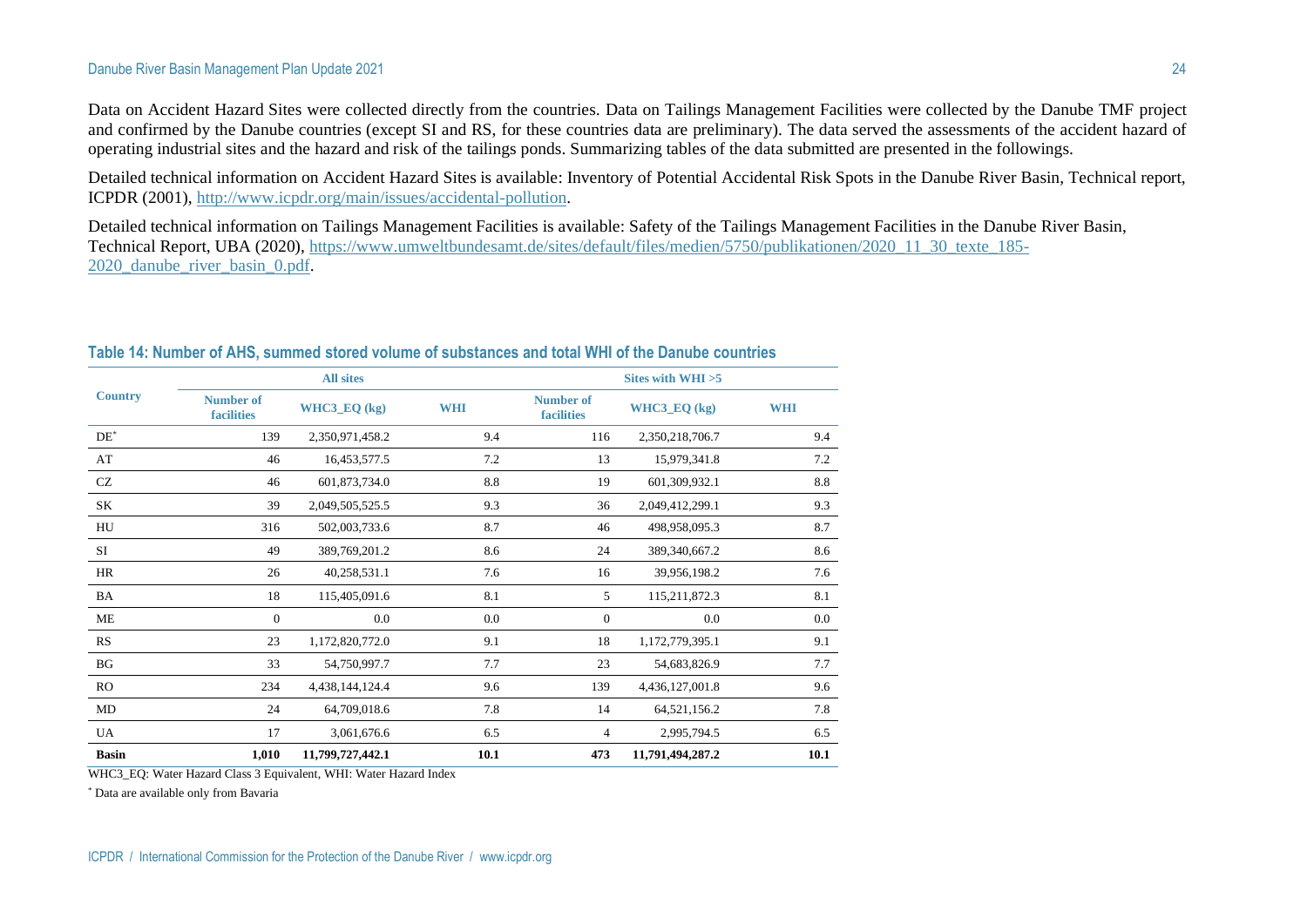|                                                                 | Sites with WHI $>5$            |                  |            |  |  |  |
|-----------------------------------------------------------------|--------------------------------|------------------|------------|--|--|--|
| <b>Industrial sector</b>                                        | Number of<br><b>facilities</b> | WHC3_EQ $(kg)$   | <b>WHI</b> |  |  |  |
| Energy sector                                                   | 215                            | 7,915,321,370.2  | 9.9        |  |  |  |
| Production and processing of metals                             | 38                             | 24, 277, 359. 4  | 7.4        |  |  |  |
| Mineral industry                                                | 11                             | 148,065,547.5    | 8.2        |  |  |  |
| Chemical industry                                               | 108                            | 1,813,031,621.8  | 9.3        |  |  |  |
| Waste and wastewater management                                 | 10                             | 21,148,458.0     | 7.3        |  |  |  |
| Paper and wood production processing                            | 3                              | 1,892,872.0      | 6.3        |  |  |  |
| Intensive livestock production and aquaculture                  |                                | 398,107.2        | 5.6        |  |  |  |
| Animal and vegetable products from the food and beverage sector | 3                              | 1,959,638.9      | 6.3        |  |  |  |
| Transportation and storage                                      | 58                             | 1,793,571,367.0  | 9.3        |  |  |  |
| Other activities                                                | 26                             | 71,827,945.1     | 7.9        |  |  |  |
| <b>Basin</b>                                                    | 473                            | 11,791,494,287.2 | 10.1       |  |  |  |

# **Table 15: Number of AHS, summed stored volume of substances and total WHI of the industrial sectors (sites with WHI > 5)**